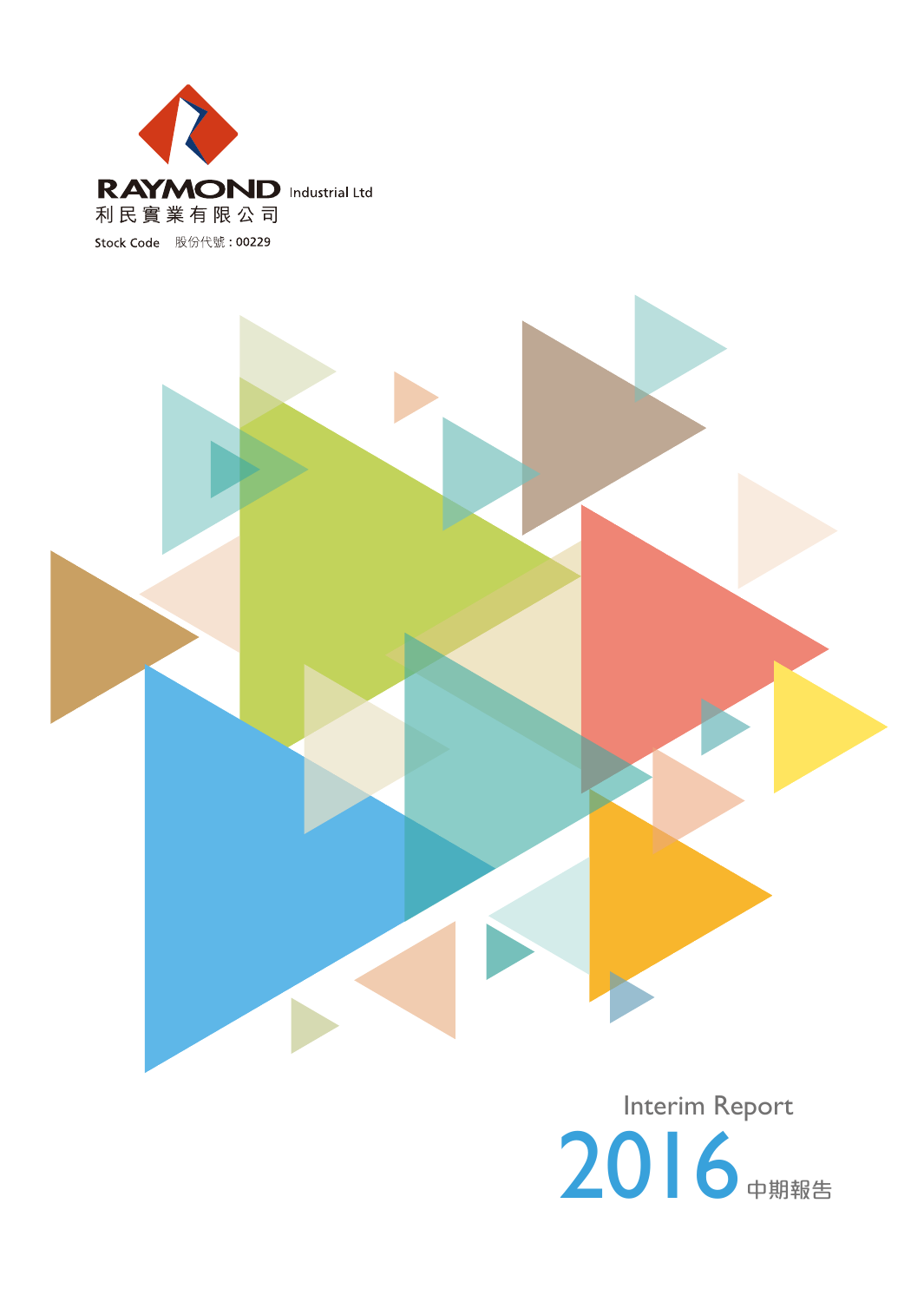| Management Statement                                                                 | 管理層報告書             | $\mathfrak{p}$ |
|--------------------------------------------------------------------------------------|--------------------|----------------|
| Independent Review Report                                                            | 獨立審閲報告             | 16             |
| Condensed Consolidated Statement of Profit or Loss                                   | 簡明綜合損益表            | 18             |
| Condensed Consolidated Statement of<br>Profit or Loss and Other Comprehensive Income | 簡明綜合損益及<br>其他全面收益表 | 19             |
| Condensed Consolidated Statement of Financial Position                               | 簡明綜合財務狀況表          | 20             |
| Condensed Consolidated Statement of Changes in Equity                                | 簡明綜合權益變動表          | 22             |
| Condensed Consolidated Statement of Cash Flows                                       | 簡明綜合現金流量表          | 23             |
| Notes to the Interim Financial Information                                           | 中期財務資料附註           | 25             |

Contents **目錄**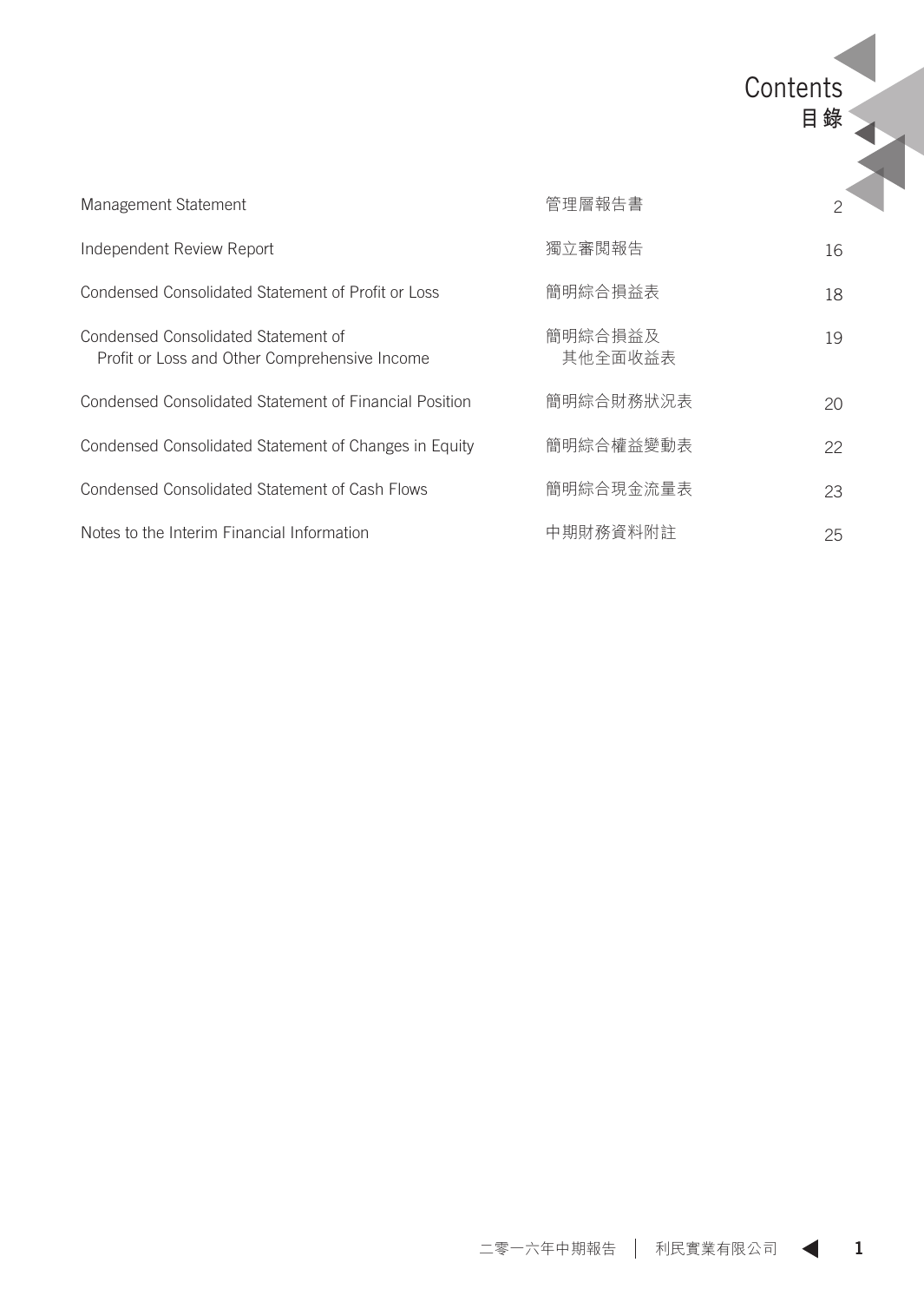# Management Statement **管理層報告書**

The board (the "Board") of directors (the "Directors") of Raymond Industrial Limited (the "Company") hereby presents the unaudited interim financial information for the six months ended 30 June 2016 of the Company and its subsidiaries (collectively the "Group"). The condensed consolidated statement of profit or loss, condensed consolidated statement of profit or loss and other comprehensive income of the Group for the six months ended 30 June 2016 and the condensed consolidated statement of financial position of the Group as at 30 June 2016, along with selected explanatory notes, but unaudited and have been reviewed by the Company's audit committee (the "Audit Committee") together with the Company's independent auditor, Baker Tilly Hong Kong Limited.

### BUSINESS HIGHLIGHTS

In the first half of 2016, despite global economic slowdown in many industrial sectors, we have seen more or less similar sales demand for air purifiers and grooming and shaving products when compared with the corresponding period in 2015. The turnover of the Group was HK\$502,565,795 in the first six months of 2016, representing an increase of 4.63% when compared with the turnover for the corresponding period in 2015. The Group's net profit was HK\$18,920,571, representing an increase of 104.19% when compared with a HK\$9,266,026 net profit for the corresponding period in 2015.

During the first half of 2016, the Group was cautious about investment in capital expenditure in anticipation of global economic slowdown. Nevertheless, the Group continued to invest in automations to accelerate the goal of replacing human labour with robots in some critical processes, hoping such investment will keep the Group competitive in the foreseeable future. The Group will continue to identify low valued-added processes in the production processes and eliminate them to achieve better lean manufacturing processes.

The Group's continuous investment in more automation not only improved its production efficiency, but also created better effect on its investment and strategy. The Group's 2.6 % profit before tax margins in the first half of 2015 has been increased to 5.7% in the corresponding period in 2016. The Group's net profit has increased by 104.19% during the first half of 2016. At the same time, the Group has successfully settled the transfer pricing tax issue with the tax authority in the People's Republic of China ("China") for the transfer pricing tax incurred between 2002 and 2015.

利 民 實 業 有 限 公 司(「 **本 公 司**」)董 事 (「**董事**」)會(「**董事會**」)謹此呈報本公 司及其附屬公司(統稱「**本集團**」)截至 2016年6月30日止6個月之未經審核中 期財務資料。本集團截至2016年6月30 日止6個月之簡明綜合損益表,簡明綜合 損益及其他全面收益表及本集團於2016 年6月30日之簡明綜合財務狀況表及選定 之說明附註均為未經審核賬目形式編製, 但已經由本公司審核委員會(「**審核委員 會**」)及本公司之獨立核數師天職香港會 計師事務所有限公司審閱。

### **業績概要**

於2016年上半年,儘管全球許多工業放 緩,本集團的空氣淨化機和修飾及修剪產 品的銷售與2015年同期比較,仍大致相 同。本集團在2016年上半年的營業額為 港 幣502,565,795元, 較2015年 同 期 的 營業額上升4.63%。本集團的淨盈利為港 幣18,920,571元,較2015年同期的淨盈 利港幣9,266,026元,上升104.19%。

於2016年上半年,在全球經濟放緩的預 期下,本集團在資本投資方面是持謹慎 的態度。儘管如此,本集團仍會繼續投資 於自動化技術,藉此加快達成以機器取代 人手進行重要關鍵工序的目標,期望該等 投資能為本集團在可預期的未來保持競爭 力。本集團仍會繼續尋找並減省在生產工 序上較低增值的工序,以達至更精益的製 造。

本集團持續投資於更多自動化的技術上不 但改善了本集團的生產效率,其投資及策 略亦見成效:本集團除稅前邊際溢利由 2015年(上半年)的2.6%,上升至2016 年同期的5.7%。於2016年上半年,淨盈 利上升了104.19%。與此同時,本集團已 成功與中華人民共和國(「**中國**」)國家稅 務機關就2002至2015年期間所產生的轉 讓定價稅務爭議達成協議。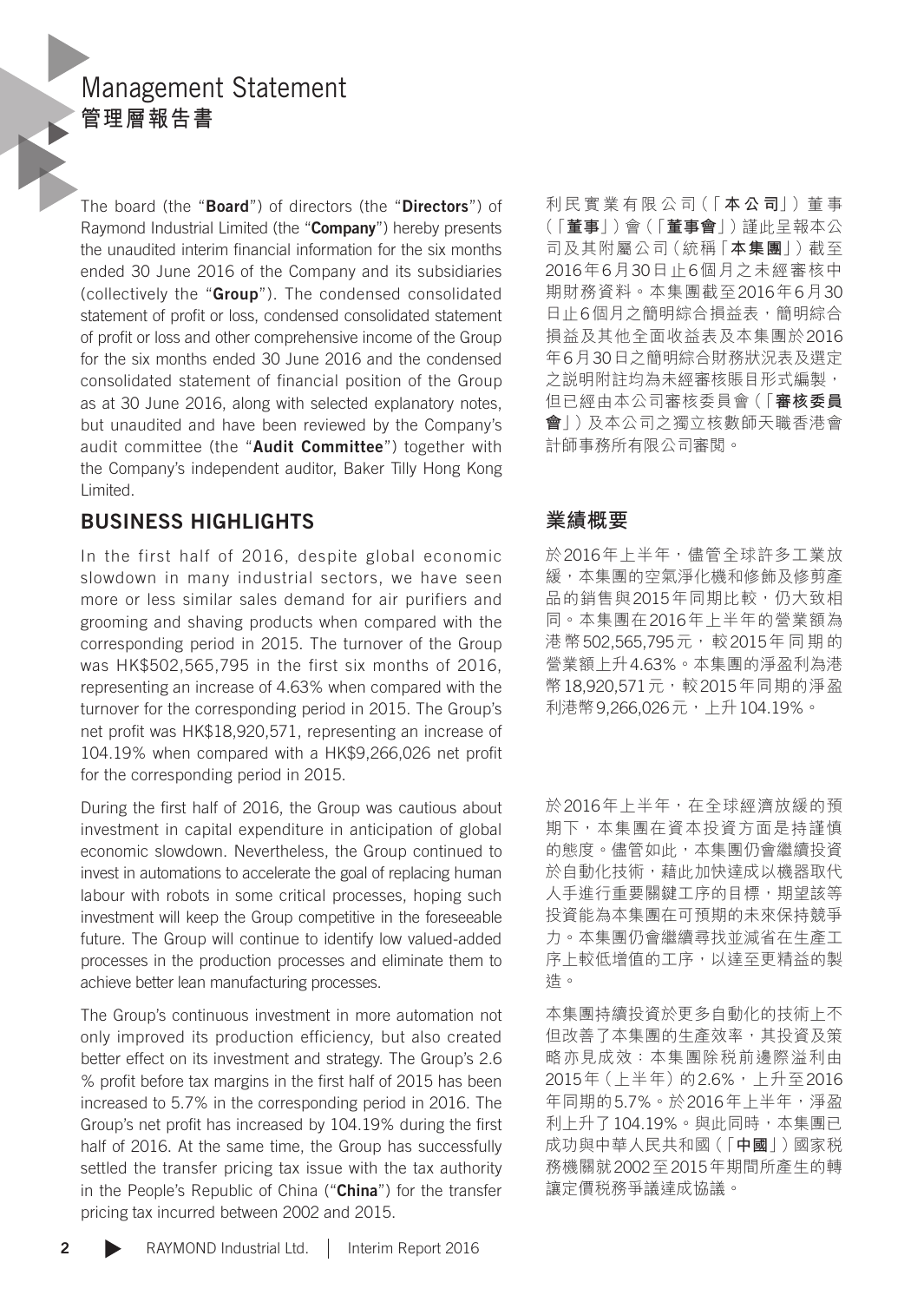#### BUSINESS HIGHLIGHTS (Continued)

The management of the Group continued to participate in corporate social responsibility programs such as participating in charity fund raising concert with the Hong Kong Philharmonic Orchestra, participating in community service programs with the Hong Kong Correctional Service, giving lectures at the Hong Kong Polytechnic University and participating in Intimacy of Creativity, an international composers' symposium organised by The Hong Kong University of Science and Technology. The Group also continued its effort to cut down on CO<sub>2</sub> emission and make the environment more sustainable by reducing diesel consumption, using more solar energy and installing more LED lighting to conserve energy consumption.

#### PROSPECTS FOR THE SECOND HALF OF 2016

Despite the unexpectedly positive interim results, the management of the Group will remain humble and cautious as the Group anticipates a more challenging second half of 2016 because it seems the global economic slowdown will not end soon. The Group has been very careful with the price negotiation with the British customer of the Group, though whose business accounts for only a small ratio of the total business, the Group is finding ways to minimize the financial impact of the British pounds depreciation resulting from Britain's exit from the European Union. The Group will pay more attention to areas where the Group needs to carry out better risk management.

The Group is to launch new products in the second half of 2016 and in the first half of 2017. With a more aggressive plan to launch the Group's new products, the Group hopes to be able to increase its turnovers and margins in 2017. The Group will also explore and develop new categories of products in the near future, and the Group is in the process of finalizing a few new product projects with the Group's new customers.

The Group has changed its strategy since 2015 and has since allocated more resources to apply for more intellectual property rights and develop more technologically advanced new products with higher margins in the new niche market, and to create a differentiated new product portfolio. This strategy seems to have paid off in the first half of 2016 and has helped the Group maintain better margins for newly launched products. In the second half of 2016, the Group will continue this strategy to qualify its NanSha manufacturing plant to be a High Technology Venture. Once the Group succeeds in getting this certification, it can enjoy tax incentives for research and development, and qualify for lower profit tax in China. In the second half of 2016, the management of the Group will focus on achieving this goal and procure the Group to further develop Hi-Tech niche market products for our customers in the near future.

#### **業績概要**(續)

本集團管理層繼續積極參與企業社會責任 計劃,例如參與香港管弦樂團所舉辦的慈 善籌款音樂會,參與由香港懲教署舉辦的 社會服務計劃,到香港理工大學作客席授 課,以及參與由香港科技大學主辦的「創 意間的親暱」,一個匯集國際音樂家的大 型音樂活動。除此之外,本集團亦致力減 低二氧化碳的排放、減少使用柴油、多採 用太陽能,以及安裝LED照明來節省能源 消耗,盡力提高環境的可持續性。

#### 2016**年下半年展望**

儘管中期業績意外地理想,因應全球經濟 放緩在短期內仍未能結束,本集團預期 2016年下半年將更具挑戰性,本集團管 理層會保持一貫的謙虛和謹慎的態度。雖 然本集團與本集團的其中一位英國客戶在 2016年的業務佔總體業務比例不大,但 本集團仍會小心謹慎地與該客戶商討產品 的價額事項,並尋找方法以減低英國因脫 離歐洲聯盟而引致英磅貶值的財務影響。 本集團將更注意需要風險管理的地域。

本集團將會在2016年下半年及2017年上 半年推出新產品。隨著本集團更積極的新 產品推展計劃,本集團期望可在2017年 提升本集團的營業額及盈利。本集團將在 不久的將來開拓嶄新的產品類別,亦會與 新客戶就多項新產品計劃作最後階段的洽 商。

由2015年開始,本集團已改變策略,並 投放更多資源申請知識產權上及發展更高 端科技、高利潤的另類市場的新產品,及 創建具獨特性的新產品系列。此策略已在 2016年上半年度取得成效並且有助新推 出的產品能維持更佳的利潤。在2016年 下半年度,本集團仍會繼續使用此策略使 本集團在南沙的生產廠房能成為一所高端 的科技企業。如本集團能成功獲取認證, 本集團便能享有在開發研究方面的稅務優 惠及可在中國享有較低所得稅的資格。 在2016年下半年度,本集團管理層將致 力達成此項目標及在不久的將來,使本集 團能為客戶研發更高端科技另類市場的產 品。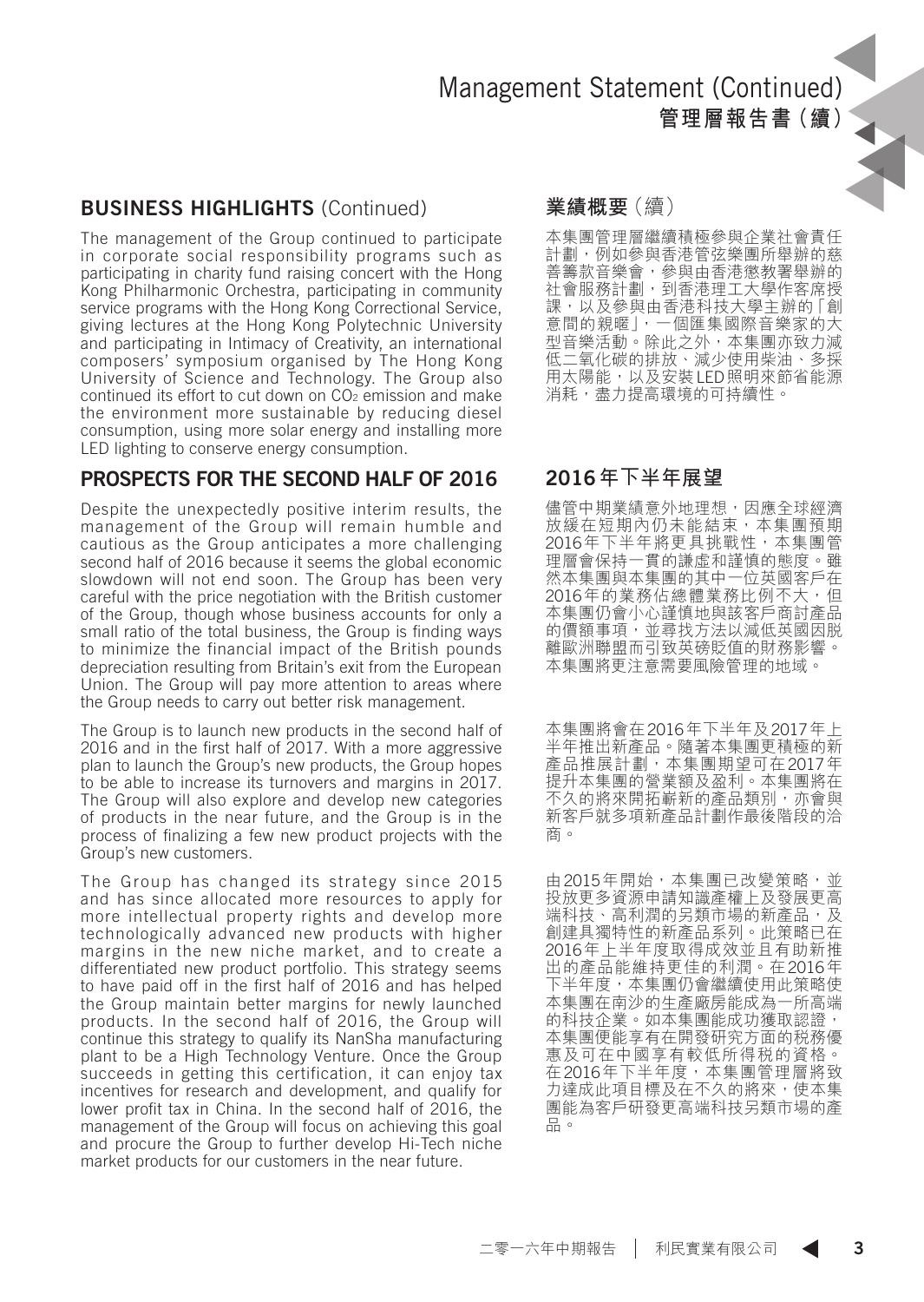### INTERIM DIVIDEND

At a Board meeting held on 29 August 2016, the Board declared an interim dividend of 2 HK cents (2015: 2 HK cents) per ordinary share.

#### **中期股息**

在2016年8月29日舉行之董事會議上, 董事會宣佈派發中期股息每股普通股港幣 2仙(2015年:港幣2仙)。

For six months ended

|                                                                                     |                                       | 截至6個月止                                                    |                                                    |
|-------------------------------------------------------------------------------------|---------------------------------------|-----------------------------------------------------------|----------------------------------------------------|
|                                                                                     |                                       | 30 June 2016<br>2016年<br>6月30日<br><b>HK\$'000</b><br>港幣千元 | 30 June 2015<br>2015年<br>6月30日<br>HK\$'000<br>港幣千元 |
| Declared interim dividend of<br>2 HK cents (2015: 2 HK cents)<br>per ordinary share | 宣佈派發中期股息<br>每股普通股港幣2仙<br>(2015年:港幣2仙) | 9.575                                                     | 9.543                                              |

In order to qualify for the interim dividend, all transfers accompanied by the relevant share certificates must be lodged with the Company's share registrar, Computershare Hong Kong Investor Services Limited, at Rooms 1712- 1716, 17th Floor, Hopewell Centre, 183 Queen's Road East, Wan Chai, Hong Kong by 4:30 p.m. on Monday, 12 September 2016. The interim dividend will be payable on or about Thursday, 6 October 2016 to shareholders whose names appear on the register of members at the close of business on Thursday, 15 September 2016.

The book of transfers and register of members will be closed from Tuesday, 13 September 2016 to Thursday, 15 September 2016, both days inclusive, during such period no transfer of shares will be registered.

### FINANCIAL POSITION

The liquidity position of the Group was satisfactory. The current ratio of the Group was 3.18 as of 30 June 2016 (31 December 2015: 3.08). The quick ratio of the Group was 2.54 as of 30 June 2016 (31 December 2015: 2.48). The gearing ratio of the Group was 0.29 as of 30 June 2016 (31 December 2015: 0.31) and it was computed by the total liabilities divided by the net assets.

Bank balances and cash were HK\$246,655,774 as of 30 June 2016, representing an increase of HK\$28,276,252 of that of the corresponding period in 2015. The change was mainly due to a decrease in investment in toolings and machineries and an increase in cash generated from operations.

There was no bank borrowing as of 30 June 2016 (31 December 2015: Nil), and the Group had no contingent liabilities as of 30 June 2016 (31 December 2015: Nil).

如欲收取中期股息,所有過戶文件連同有 關股票須於2016年9月12日(星期一)下 午4時30分前送抵本公司股票過戶處,香 港中央證券登記有限公司,地址為香港灣 仔皇后大道東183號合和中心17樓1712- 1716室。中期股息約於2016年10月6日 (星期四)派發予於2016年9月15日(星 期四)登記在股東名冊上之股份持有人。

本公司將於2016年9月13日(星期二)至 2016年9月15日(星期四),包括首尾兩 日在內,暫停辦理登記過戶手續。

### **財政狀況**

本集團的資金流動情況令人滿意。於 2016年6月30日,本集團之資金流動比 率為3.18(2015年12月31日:3.08)。 於2016年6月30日,本集團之資金速動 比率為2.54(2015年12月31日:2.48)。 於2016年6月30日, 本 集 團 之 資 本 與 負債的比率為0.29(2015年12月31日: 0.31),計算基準為負債總額除以資產淨 值。

於2016年6月30日,銀行結餘及現金額 為港幣246.655.774元,比2015年同期 上升了港幣28,276,252元,主要因為減 少投資於模具及機器的和在營運上得到更 多現金。

於2016年6月30日,本集團並無銀行貸 款及或然負債(2015年12月31日:無)。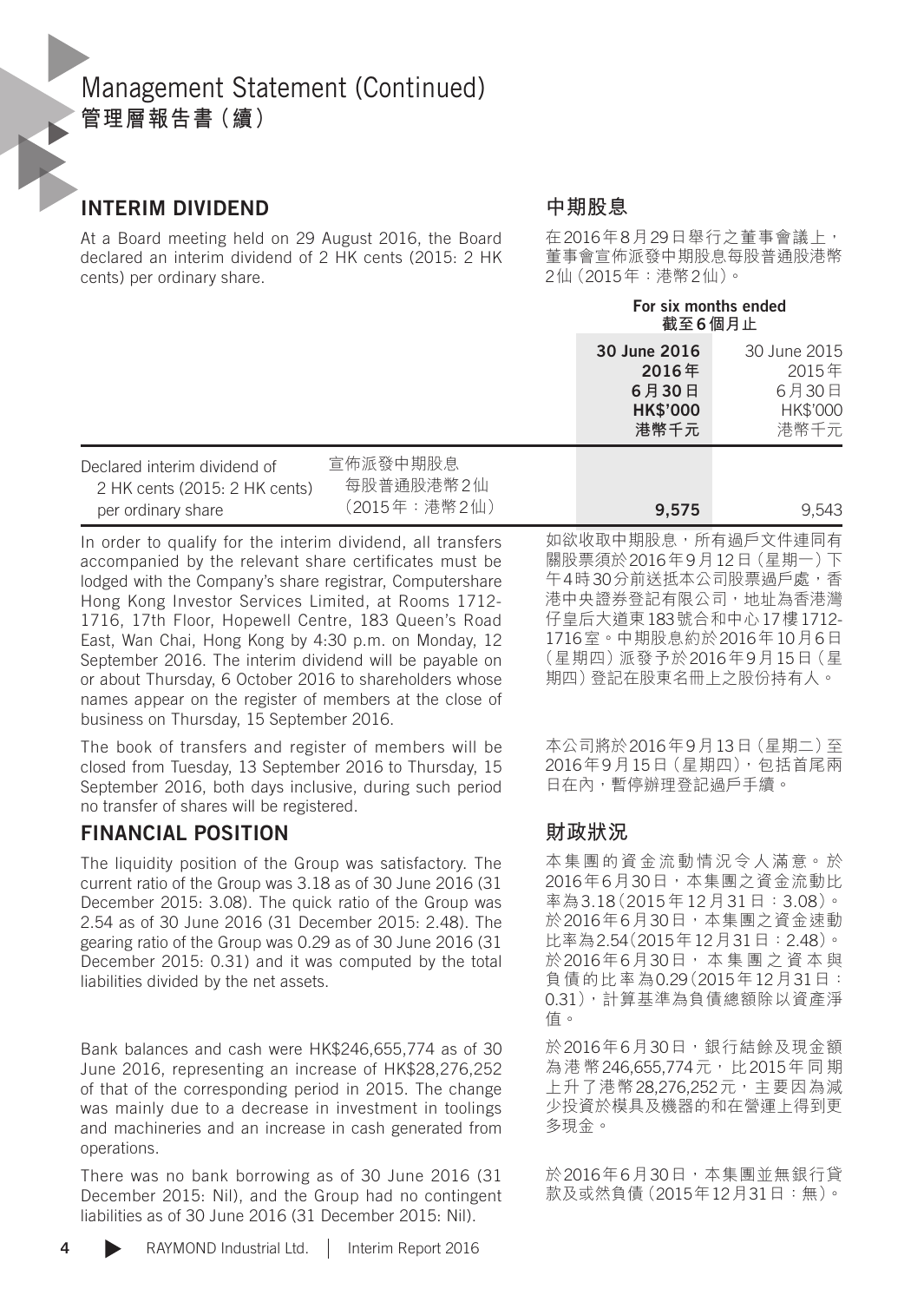#### CHARGE ON ASSETS

The Group has no charge on assets as of 30 June 2016.

### FOREIGN EXCHANGE EXPOSURE

Most of the Group's transactions were conducted in the United States dollars, with less than 15% of turnover conducted in British Pound, Hong Kong dollars and Renminbi. The Group does not foresee any substantial exposure to foreign currency fluctuations and thus use of financial instruments for exchange rate hedging purposes is not considered.

#### STAFF

The Group currently employs approximately 34 Hong Kong staff members and provides them with the Mandatory Provident Fund Scheme. Our factory in China employs approximately 400 staff members, and workers employed directly or indirectly ranged from 2,400 to 2,700 persons during the period.

The Group's remuneration policies remained the same as revealed in the annual report 2015.

The Group would like to extend its appreciation to all the staff members for their hard work and dedication to the Group throughout the period.

#### PURCHASE, SALE OR REDEMPTION OF THE COMPANY'S LISTED SECURITIES

Neither the Company nor any of its subsidiaries purchased, sold or redeemed any of the Company's listed securities during the period.

#### SHARE OPTION SCHEME

Share options are granted to Directors, employees and other eligible participants specified under the Share Option Scheme (the "Scheme") approved by shareholders of the Company at an extraordinary general meeting of the Company on 6 June 2003. Details of the Scheme were disclosed in the 2015 annual report.

#### **資產抵押**

於2016年6月30日,本集團概無資產抵 押。

### **外匯風險**

本集團大部分商業交易均以美元計算、只 有不超過百分之十五的營業額以英鎊、港 元及人民幣計算。基於本集團認為不會面 對重大匯價變動風險,故並無考慮使用財 務工具對沖匯率變動。

#### **職員**

本集團現僱用香港職員約34人,並為其 提供強制性公積金計劃。本集團在中國開 設的廠房於期內僱用職員約400人,直接 或間接僱用的工人約2,400人至2,700人。

本集團之薪酬政策與2015年年報所披露 者相同。

本集團對所有職員在期內對本集團所作出 之貢獻,表示謝意。

#### **購買、出售或贖回本公司上市證 券**

本公司及其任何附屬公司於期內並無購 買、出售或贖回本公司之上市證券。

#### **購股權計劃**

根據本公司股東於2003年6月6日舉行之 股東特別大會上批准之購股權計劃(「**計 劃**」),董事、僱員及其他合資格人士獲 授予購股權。計劃條款詳情已於2015年 年報中披露。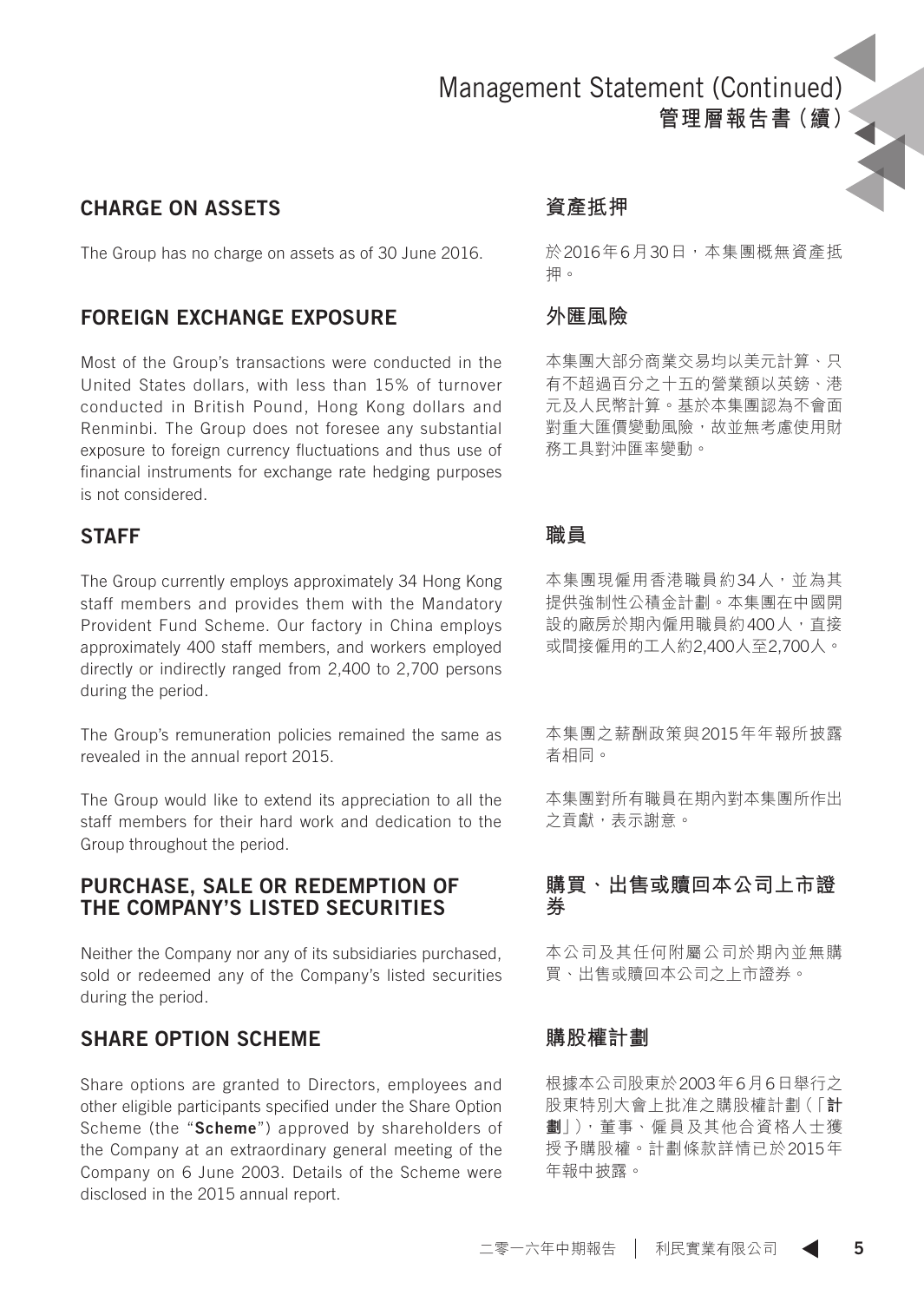### SHARE OPTION SCHEME (Continued)

Details of the share options outstanding as at 30 June 2016 which have been granted under the Scheme are as follows:

**購股權計劃**(續)

於2016年6月30日,根據計劃授出而尚 未行使的購股權詳情如下:

|                                      | NO. OF OPTIONS<br>購股權數目                               |                                                        |                                                          |                                                                 |                                                              |                      |                                                                    |                                                                  |
|--------------------------------------|-------------------------------------------------------|--------------------------------------------------------|----------------------------------------------------------|-----------------------------------------------------------------|--------------------------------------------------------------|----------------------|--------------------------------------------------------------------|------------------------------------------------------------------|
|                                      | Held at<br>1 January<br>2016<br>於2016年<br>1月1日<br>之結餘 | Granted<br>during<br>the period<br>於期內<br>授出之<br>購股權數目 | Cancelled<br>during<br>the period<br>於期內<br>註銷之<br>購股權數目 | <b>Exercised</b><br>during<br>the period<br>於期內<br>行使之<br>購股權數目 | Outstanding<br>at the<br>period end<br>於期終<br>尚未行使之<br>購股權數目 | Date granted<br>授出日期 | Period during<br>which options<br>are exercisable<br>購股權可行使<br>之期間 | <b>Exercise</b><br>price per<br>share<br>每股<br>行使價<br>HK\$<br>港元 |
| <b>Directors</b><br>董事               |                                                       |                                                        |                                                          |                                                                 |                                                              |                      |                                                                    |                                                                  |
| <b>Executive Directors:</b><br>執行董事: |                                                       |                                                        |                                                          |                                                                 |                                                              |                      |                                                                    |                                                                  |
| Mr. Wong, John Ying Man<br>黃英敏先生     | 3,800,000                                             |                                                        |                                                          |                                                                 | 3,800,000                                                    | 30 June 2008         | 30 June 2008 to<br>29 June 2018                                    | 0.910                                                            |
|                                      |                                                       |                                                        |                                                          |                                                                 |                                                              | 2008年6月30日           | 2008年6月30日至<br>2018年6月29日                                          |                                                                  |
|                                      | 3,000,000                                             |                                                        |                                                          |                                                                 | 3,000,000                                                    | 20 July 2012         | 20 July 2012 to                                                    | 0.690                                                            |
|                                      |                                                       |                                                        |                                                          |                                                                 |                                                              | 2012年7月20日           | 19 July 2022<br>2012年7月20日至<br>2022年7月19日                          |                                                                  |
| Mr. Wong, Raymond Man Hin<br>黃文顯先生   | 800,000                                               |                                                        |                                                          |                                                                 | 800,000                                                      | 30 June 2008         | 30 June 2008 to<br>29 June 2018                                    | 0.910                                                            |
|                                      |                                                       |                                                        |                                                          |                                                                 |                                                              | 2008年6月30日           | 2008年6月30日至<br>2018年6月29日                                          |                                                                  |
| Mr. Mok, Kin Hing<br>莫健興先生           | 2,800,000                                             |                                                        |                                                          |                                                                 | 2,800,000                                                    | 30 June 2008         | 30 June 2008 to<br>29 June 2018                                    | 0.910                                                            |
|                                      |                                                       |                                                        |                                                          |                                                                 |                                                              | 2008年6月30日           | 2008年6月30日至<br>2018年6月29日                                          |                                                                  |
|                                      | 3,000,000                                             |                                                        |                                                          |                                                                 | 3,000,000                                                    | 20 July 2012         | 20 July 2012 to                                                    | 0.690                                                            |
|                                      |                                                       |                                                        |                                                          |                                                                 |                                                              | 2012年7月20日           | 19 July 2022<br>2012年7月20日至<br>2022年7月19日                          |                                                                  |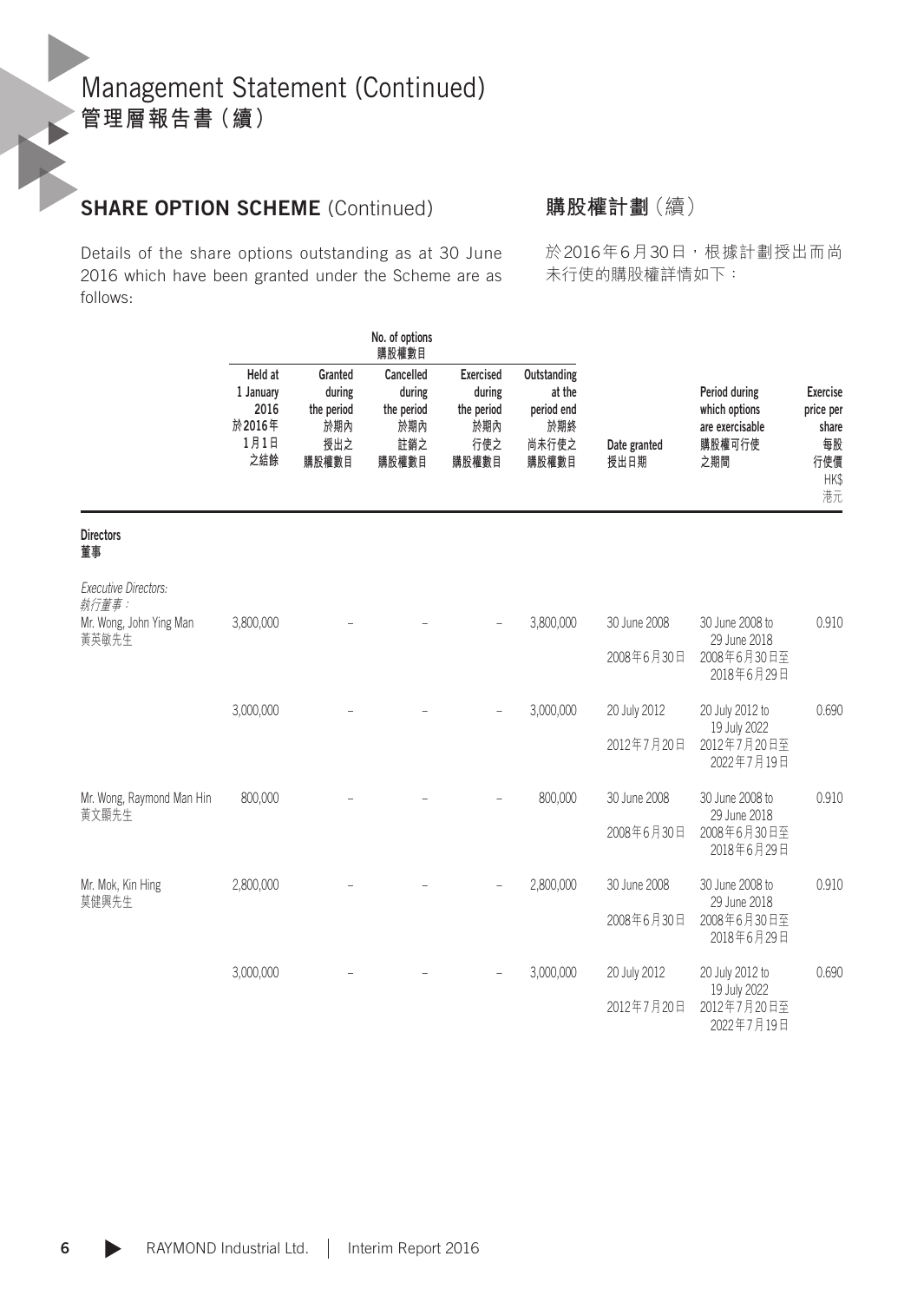Management Statement (Continued)

**管理層報告書(續)**

### SHARE OPTION SCHEME (Continued)

### **購股權計劃**(續)

|                                    |                                                       |                                                        | No. of options<br>購股權數目                                  |                                                                 |                                                              |                      |                                                                    |                                                                  |
|------------------------------------|-------------------------------------------------------|--------------------------------------------------------|----------------------------------------------------------|-----------------------------------------------------------------|--------------------------------------------------------------|----------------------|--------------------------------------------------------------------|------------------------------------------------------------------|
|                                    | Held at<br>1 January<br>2016<br>於2016年<br>1月1日<br>之結餘 | Granted<br>during<br>the period<br>於期內<br>授出之<br>購股權數目 | Cancelled<br>during<br>the period<br>於期內<br>註銷之<br>購股權數目 | <b>Exercised</b><br>during<br>the period<br>於期內<br>行使之<br>購股權數目 | Outstanding<br>at the<br>period end<br>於期終<br>尚未行使之<br>購股權數目 | Date granted<br>授出日期 | Period during<br>which options<br>are exercisable<br>購股權可行使<br>之期間 | <b>Exercise</b><br>price per<br>share<br>每股<br>行使價<br>HK\$<br>港元 |
| Non-Executive Directors:<br>非執行董事: |                                                       |                                                        |                                                          |                                                                 |                                                              |                      |                                                                    |                                                                  |
| Mr. Xiong, Zhengfeng<br>熊正峰先生      | 450,000                                               |                                                        |                                                          |                                                                 | 450,000                                                      | 30 June 2008         | 30 June 2008 to<br>29 June 2018                                    | 0.910                                                            |
|                                    |                                                       |                                                        |                                                          |                                                                 |                                                              | 2008年6月30日           | 2008年6月30日至<br>2018年6月29日                                          |                                                                  |
|                                    | 300,000                                               |                                                        |                                                          |                                                                 | 300,000                                                      | 6 October 2009       | 6 October 2009 to<br>5 October 2019                                | 0.630                                                            |
|                                    |                                                       |                                                        |                                                          |                                                                 |                                                              | 2009年10月6日           | 2009年10月6日至<br>2019年10月5日                                          |                                                                  |
|                                    | 1,200,000                                             |                                                        |                                                          |                                                                 | 1,200,000                                                    | 20 July 2012         | 20 July 2012 to<br>19 July 2022                                    | 0.690                                                            |
|                                    |                                                       |                                                        |                                                          |                                                                 |                                                              | 2012年7月20日           | 2012年7月20日至<br>2022年7月19日                                          |                                                                  |
| Ms. Li, Yinghong<br>李映紅女士          | 1,750,000                                             |                                                        |                                                          |                                                                 | 1,750,000                                                    | 30 June 2008         | 30 June 2008 to<br>29 June 2018                                    | 0.910                                                            |
|                                    |                                                       |                                                        |                                                          |                                                                 |                                                              | 2008年6月30日           | 2008年6月30日至<br>2018年6月29日                                          |                                                                  |
|                                    | 1,500,000                                             |                                                        |                                                          |                                                                 | 1,500,000                                                    | 6 October 2009       | 6 October 2009 to<br>5 October 2019                                | 0.630                                                            |
|                                    |                                                       |                                                        |                                                          |                                                                 |                                                              | 2009年10月6日           | 2009年10月6日至<br>2019年10月5日                                          |                                                                  |
|                                    | 1,200,000                                             |                                                        |                                                          |                                                                 | 1,200,000                                                    | 20 July 2012         | 20 July 2012 to<br>19 July 2022                                    | 0.690                                                            |
|                                    |                                                       |                                                        |                                                          |                                                                 |                                                              | 2012年7月20日           | 2012年7月20日至<br>2022年7月19日                                          |                                                                  |
| Mr. Wong, David Ying Kit<br>黃英傑先生  | 450,000                                               |                                                        |                                                          | (450,000)                                                       |                                                              | 30 June 2008         | 30 June 2008 to<br>29 June 2018                                    | 0.910                                                            |
|                                    |                                                       |                                                        |                                                          |                                                                 |                                                              | 2008年6月30日           | 2008年6月30日至<br>2018年6月29日                                          |                                                                  |
|                                    | 300,000                                               |                                                        |                                                          | (300,000)                                                       | L,                                                           | 6 October 2009       | 6 October 2009 to<br>5 October 2019                                | 0.630                                                            |
|                                    |                                                       |                                                        |                                                          |                                                                 |                                                              | 2009年10月6日           | 2009年10月6日至<br>2019年10月5日                                          |                                                                  |
|                                    | 600,000                                               |                                                        |                                                          | (600,000)                                                       |                                                              | 20 July 2012         | 20 July 2012 to<br>19 July 2022                                    | 0.690                                                            |
|                                    |                                                       |                                                        |                                                          |                                                                 |                                                              | 2012年7月20日           | 2012年7月20日至<br>2022年7月19日                                          |                                                                  |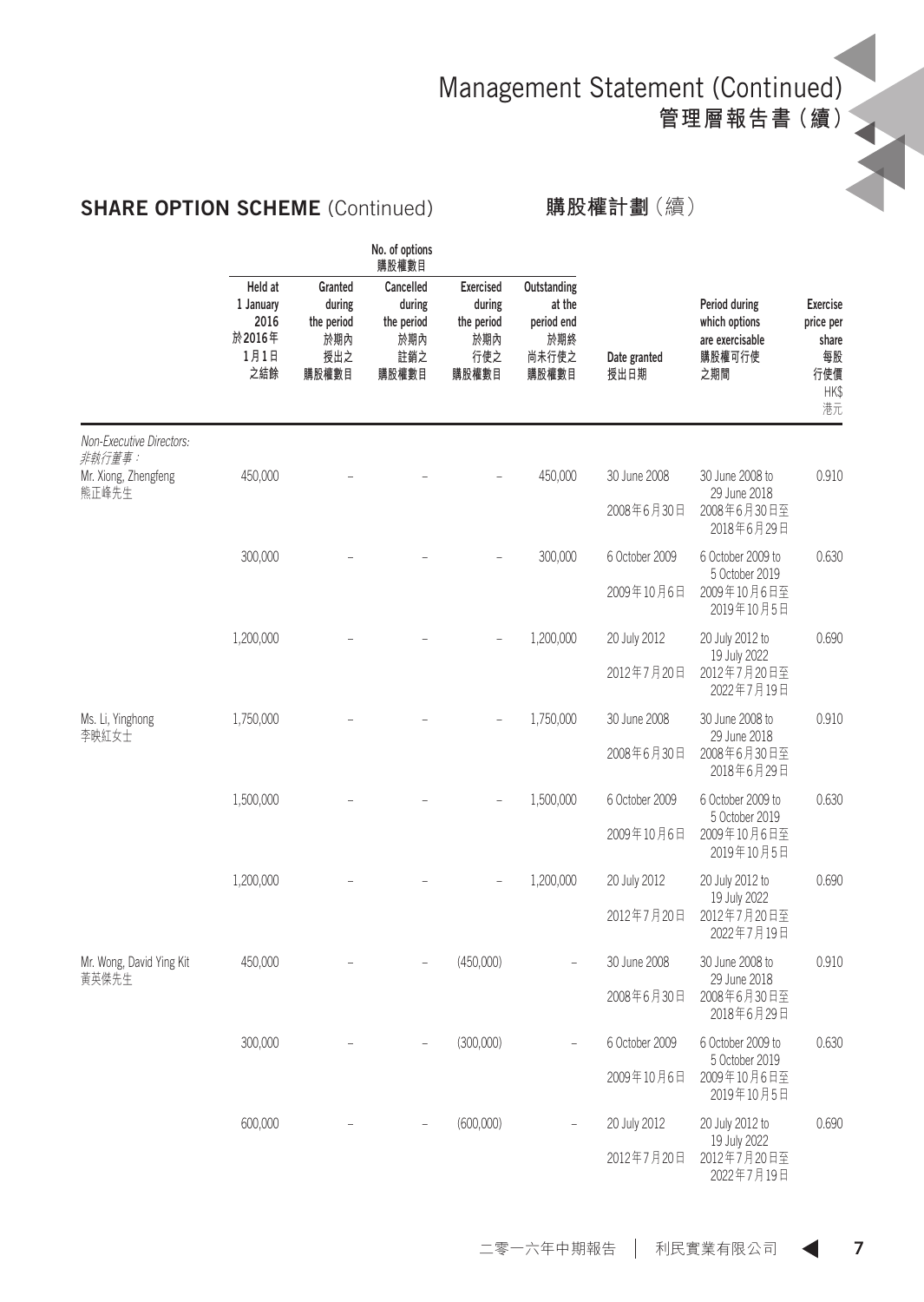## SHARE OPTION SCHEME (Continued)

#### **購股權計劃**(續)

|                                                     | No. of options<br>購股權數目                               |                                                        |                                                          |                                                                 |                                                              |                      |                                                                    |                                                                  |
|-----------------------------------------------------|-------------------------------------------------------|--------------------------------------------------------|----------------------------------------------------------|-----------------------------------------------------------------|--------------------------------------------------------------|----------------------|--------------------------------------------------------------------|------------------------------------------------------------------|
|                                                     | Held at<br>1 January<br>2016<br>於2016年<br>1月1日<br>之結餘 | Granted<br>during<br>the period<br>於期內<br>授出之<br>購股權數目 | Cancelled<br>during<br>the period<br>於期內<br>註銷之<br>購股權數目 | <b>Exercised</b><br>during<br>the period<br>内膜绒<br>行使之<br>購股權數目 | Outstanding<br>at the<br>period end<br>於期終<br>尚未行使之<br>購股權數目 | Date granted<br>授出日期 | Period during<br>which options<br>are exercisable<br>購股權可行使<br>之期間 | <b>Exercise</b><br>price per<br>share<br>每股<br>行使價<br>HK\$<br>港元 |
| Independent Non-Executive<br>Directors:<br>獨立非執行董事: |                                                       |                                                        |                                                          |                                                                 |                                                              |                      |                                                                    |                                                                  |
| Mr. Leung, Michael Kai Hung<br>梁啟雄先生                | 393,800                                               |                                                        |                                                          |                                                                 | 393,800                                                      | 30 June 2008         | 30 June 2008 to<br>29 June 2018                                    | 0.910                                                            |
|                                                     |                                                       |                                                        |                                                          |                                                                 |                                                              | 2008年6月30日           | 2008年6月30日至<br>2018年6月29日                                          |                                                                  |
| Mr. Fan, Anthony Ren Da                             | 393,800                                               |                                                        |                                                          |                                                                 | 393,800                                                      | 30 June 2008         | 30 June 2008 to                                                    | 0.910                                                            |
| 范仁達先生                                               |                                                       |                                                        |                                                          |                                                                 |                                                              | 2008年6月30日           | 29 June 2018<br>2008年6月30日至<br>2018年6月29日                          |                                                                  |
|                                                     | 300,000                                               |                                                        |                                                          |                                                                 | 300,000                                                      | 6 October 2009       | 6 October 2009 to                                                  | 0.630                                                            |
|                                                     |                                                       |                                                        |                                                          |                                                                 |                                                              | 2009年10月6日           | 5 October 2019<br>2009年10月6日至<br>2019年10月5日                        |                                                                  |
|                                                     | 300,000                                               |                                                        |                                                          |                                                                 | 300,000                                                      | 20 July 2012         | 20 July 2012 to                                                    | 0.690                                                            |
|                                                     |                                                       |                                                        |                                                          |                                                                 |                                                              | 2012年7月20日           | 19 July 2022<br>2012年7月20日至<br>2022年7月19日                          |                                                                  |
| <b>Employees</b><br>僱員                              | 3,035,000                                             |                                                        | (470,000)                                                |                                                                 | 2,565,000                                                    | 30 June 2008         | 30 June 2008 to                                                    | 0.910                                                            |
|                                                     |                                                       |                                                        |                                                          |                                                                 |                                                              | 2008年6月30日           | 29 June 2018<br>2008年6月30日至<br>2018年6月29日                          |                                                                  |
|                                                     | 400,000                                               |                                                        | (50,000)                                                 |                                                                 | 350,000                                                      | 6 October 2009       | 6 October 2009 to<br>5 October 2019                                | 0.630                                                            |
|                                                     |                                                       |                                                        |                                                          |                                                                 |                                                              | 2009年10月6日           | 2009年10月6日至<br>2019年10月5日                                          |                                                                  |
|                                                     | 2,198,000                                             |                                                        | (623,000)                                                |                                                                 | 1,575,000                                                    | 20 July 2012         | 20 July 2012 to<br>19 July 2022                                    | 0.690                                                            |
|                                                     |                                                       |                                                        |                                                          |                                                                 |                                                              | 2012年7月20日           | 2012年7月20日至<br>2022年7月19日                                          |                                                                  |
| Other eligible persons<br>其他合資格人士                   | 1,500,000                                             |                                                        |                                                          |                                                                 | 1,500,000                                                    | 30 June 2008         | 30 June 2008 to                                                    | 0.910                                                            |
|                                                     |                                                       |                                                        |                                                          |                                                                 |                                                              | 2008年6月30日           | 29 June 2018<br>2008年6月30日至<br>2018年6月29日                          |                                                                  |
|                                                     | 29,670,600                                            | $\overline{a}$                                         | (1, 143, 000)                                            | (1,350,000)                                                     | 27,177,600                                                   |                      |                                                                    |                                                                  |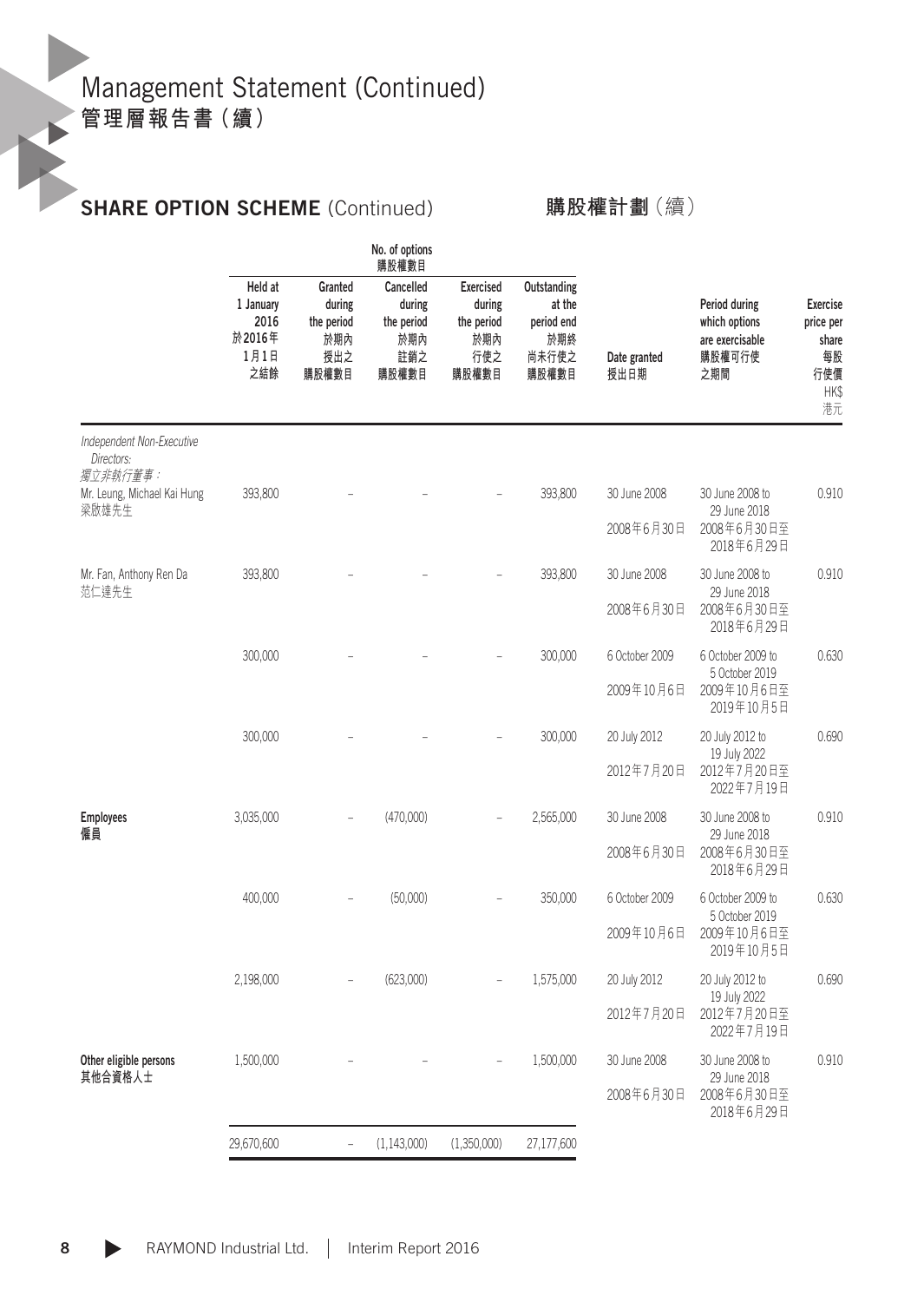#### DIRECTORS' INTERESTS IN SHARES AND UNDERLYING SHARES OF THE COMPANY

As at 30 June 2016, the interests of the Directors in the shares and underlying shares of the Company, its subsidiaries and its associated corporations (within the meaning of the Securities and Futures Ordinance ("SFO")), as recorded in the register maintained by the Company under Section 352 of the SFO or as otherwise notified to the Company and The Stock Exchange of Hong Kong Limited (the "Stock Exchange") pursuant to the Model Code for Securities Transactions by Directors of Listed Issuers (the "Model Code") as set out in Appendix 10 to The Rules Governing the Listing of Securities on the Stock Exchange (the "Listing Rules") were as follows:

#### **董事於本公司之股份及相關股份 之權益**

於2016年6月30日,根據本公司依照證 券及期貨條例(「**證券條例**」)第352條而 設置之登記冊所載記錄,或已依據香港聯 合交易所有限公司證券(「**聯交所**」)上市 規則(「**上市規則**」)附錄十的上市發行人 董事進行證券交易的標準守則(「**標準守 則**」)通知本公司及聯交所的紀錄,各董 事在本公司、本公司之子公司及其相聯法 團(定義見證券條例)之股份及相關股份 之權益如下:

#### (i) Interests in issued shares

#### (i) **發行股份權益**

|                                    |                                                   |                             | Number of shares<br>股份數量        |                                                    |                    | % of total                        |
|------------------------------------|---------------------------------------------------|-----------------------------|---------------------------------|----------------------------------------------------|--------------------|-----------------------------------|
|                                    | Personal<br>interests<br>個人權益<br>(Note 1)<br>(註1) | Family<br>interests<br>家屬權益 | Corporate<br>interests<br>法團權益  | <b>Share</b><br>options<br>購股權<br>(Note 4)<br>(註4) | <b>Total</b><br>合共 | issued<br>shares<br>合共發行<br>股份百分率 |
| <b>Executive Directors</b><br>執行董事 |                                                   |                             |                                 |                                                    |                    |                                   |
| Mr. Wong, Wilson Kin Lae<br>黃乾利先生  |                                                   | 150,000<br>(Note 2)<br>(註2) | 105,875,181<br>(Note 3)<br>(註3) |                                                    | 106,025,181        | 22.15%                            |
| Mr. Wong, John Ying Man<br>黃英敏先生   | 11,839,448                                        |                             |                                 | 6,800,000                                          | 18,639,448         | 3.89%                             |
| Mr. Wong, Raymond Man Hin<br>黃文顯先生 | 15,417,972                                        |                             |                                 | 800,000                                            | 16,217,972         | 3.39%                             |
| Mr. Mok, Kin Hing<br>莫健興先生         | 625,000                                           |                             |                                 | 5,800,000                                          | 6,425,000          | 1.34%                             |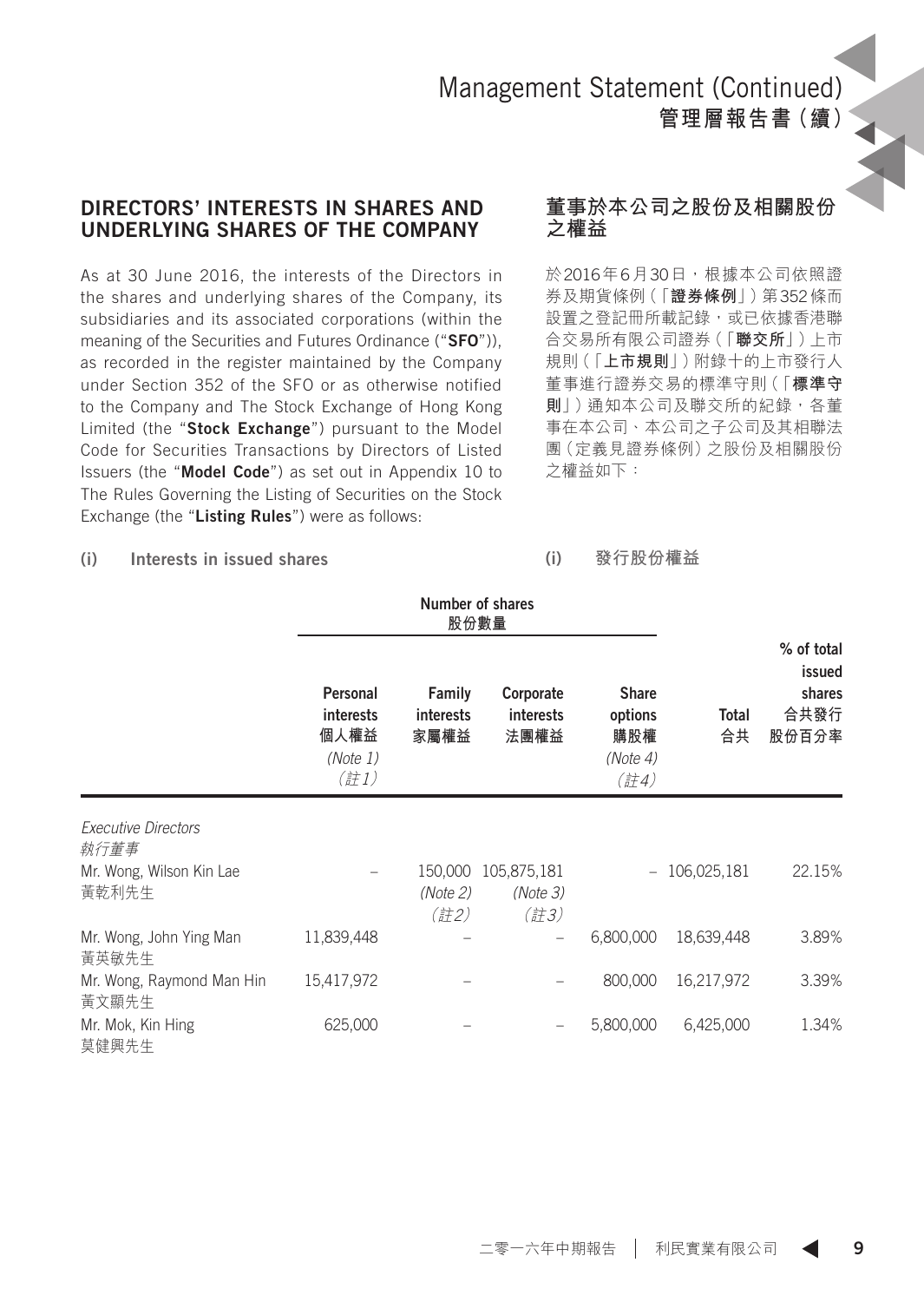DIRECTORS' INTERESTS IN SHARES AND UNDERLYING SHARES OF THE COMPANY (Continued)

**董事於本公司之股份及相關股份 之權益**(續)

(i) Interests in issued shares (Continued)

(i) **發行股份權益**(續)

|                                                 | Number of shares<br>股份數量                             |                             |                                       |                                                    |                    |                                                 |
|-------------------------------------------------|------------------------------------------------------|-----------------------------|---------------------------------------|----------------------------------------------------|--------------------|-------------------------------------------------|
|                                                 | Personal<br>interests<br>個人權益<br>(Note 1)<br>$($ 註1) | Family<br>interests<br>家屬權益 | Corporate<br><b>interests</b><br>法團權益 | <b>Share</b><br>options<br>購股權<br>(Note 4)<br>(註4) | <b>Total</b><br>合共 | % of total<br>issued<br>shares<br>合共發行<br>股份百分率 |
| <b>Non-Executive Directors</b>                  |                                                      |                             |                                       |                                                    |                    |                                                 |
| 非執行董事<br>Mr. Xiong, Zhengfeng<br>熊正峰先生          |                                                      |                             |                                       | 1,950,000                                          | 1,950,000          | 0.41%                                           |
| Ms. Li, Yinghong<br>李映紅女士                       |                                                      |                             |                                       | 4,450,000                                          | 4,450,000          | 0.93%                                           |
| Mr. Wong, David Ying Kit<br>黃英傑先生               | 1,350,000                                            |                             |                                       |                                                    | 1,350,000          | 0.28%                                           |
| Independent Non-Executive<br><b>Directors</b>   |                                                      |                             |                                       |                                                    |                    |                                                 |
| 獨立非執行董事<br>Mr. Leung, Michael Kai Hung<br>梁啟雄先生 | 4,294,300                                            |                             |                                       | 393,800                                            | 4,688,100          | 0.98%                                           |
| Mr. Fan, Anthony Ren Da<br>范仁達先生                | 644,300                                              |                             |                                       | 993,800                                            | 1,638,100          | 0.34%                                           |
| Mr. Ng, Yiu Ming<br>伍耀明先生                       | 1,323,800                                            |                             |                                       |                                                    | 1,323,800          | 0.28%                                           |
| Mr. Lo, Wilson Kwong Shun<br>羅廣信先生              | 300,000                                              |                             |                                       |                                                    | 300,000            | 0.06%                                           |
| Alternate Directors<br>代董事                      |                                                      |                             |                                       |                                                    |                    |                                                 |
| Mr. Zhang, Yuankun<br>張元坤先生                     | 2,630,000                                            |                             |                                       |                                                    | 2,630,000          | 0.55%                                           |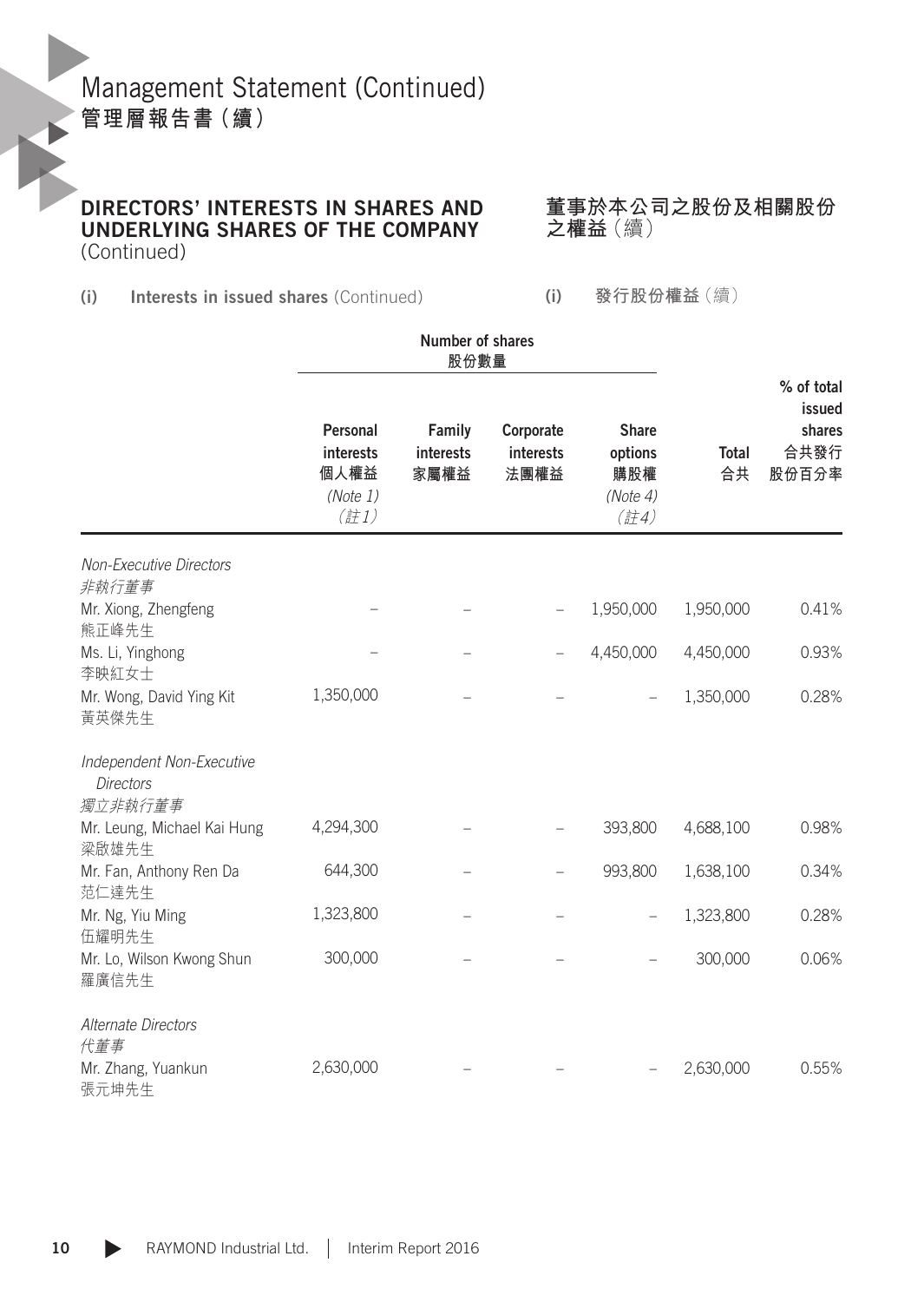#### DIRECTORS' INTERESTS IN SHARES AND UNDERLYING SHARES OF THE COMPANY (Continued)

(i) Interests in issued shares (Continued)

Notes:

- (1) The shares are registered under the names of the Directors who are the beneficial shareholders.
- (2) Ms. Sun, Amelia Kwing Hai, spouse of Mr. Wong, Wilson Kin Lae, is the beneficial shareholder.
- (3) Mr. Wong, Wilson Kin Lae is the beneficial shareholders of 91.7% of the issued share capital of Broadbridge Enterprises Limited and Diamond-Harvest Limited, which owned 27,993,421 and 77,881,760 shares respectively in the Company as at 30 June 2016.
- (4) Share options are granted to the Directors under the Scheme approved by the shareholders at an extraordinary general meeting on 6 June 2003, details of which were set out in the section "Share Option Scheme" above. The scheme was terminated on 5 June 2013.

All the interests disclosed in this section represent long positions in the shares of the Company.

(ii) Interests in underlying shares

The Directors of the Company have been granted options under the Scheme, details of which are set out in the section "Share Option Scheme" above.

Save as disclosed above, none of the Directors or any of their spouses or children under eighteen years of age has interests or short positions in the shares, underlying shares or debentures of the Company, or any of its holding Company, subsidiaries or other associated corporations, as recorded in the register required to be kept under section 352 of the SFO or as otherwise notified to the Company and the Stock Exchange pursuant to the Model Code.

**董事於本公司之股份及相關股份 之權益**(續)

(i) **發行股份權益**(續)

附註:

- (1) 登記在股份名下之董事姓名均為實益股 東。
- (2) 黃乾利先生之配偶辛炯僖女士為該等股 份的實益股東。
- (3) 於2016年6月30日 黃 乾 利 先 生 透 過 持有Broadbridge Enterprises Limited (持有27,993,421股份)及D i a m o n d - Harvest Limited(持有77,881,760股份) 91.7%的已發行股本而成為該等股份的 實益股東。
- (4) 根據本公司於2003年6月6日舉行之股 東特別大會上批准之計劃。詳情請參閱 上列之「購股權計劃」部份。購股權計 劃於2013年6月5日終止。

此部份所列之權益均為於本公司之股份及 購股權中的好倉。

(ii) **於相關股份之權益**

本公司董事已根據計劃授出購股權,有關 詳情載於上文「購股權計劃」一節。

除上文所述者外,概無董事或彼等之配偶 或18歲以下子女於本公司或其任何控股 公司、附屬公司或其他相聯法團之股份、 相關股份或債券中擁有須紀錄於根據證券 條例第352條存置之登記冊或根據標準守 則須知會本公司及聯交所之權益。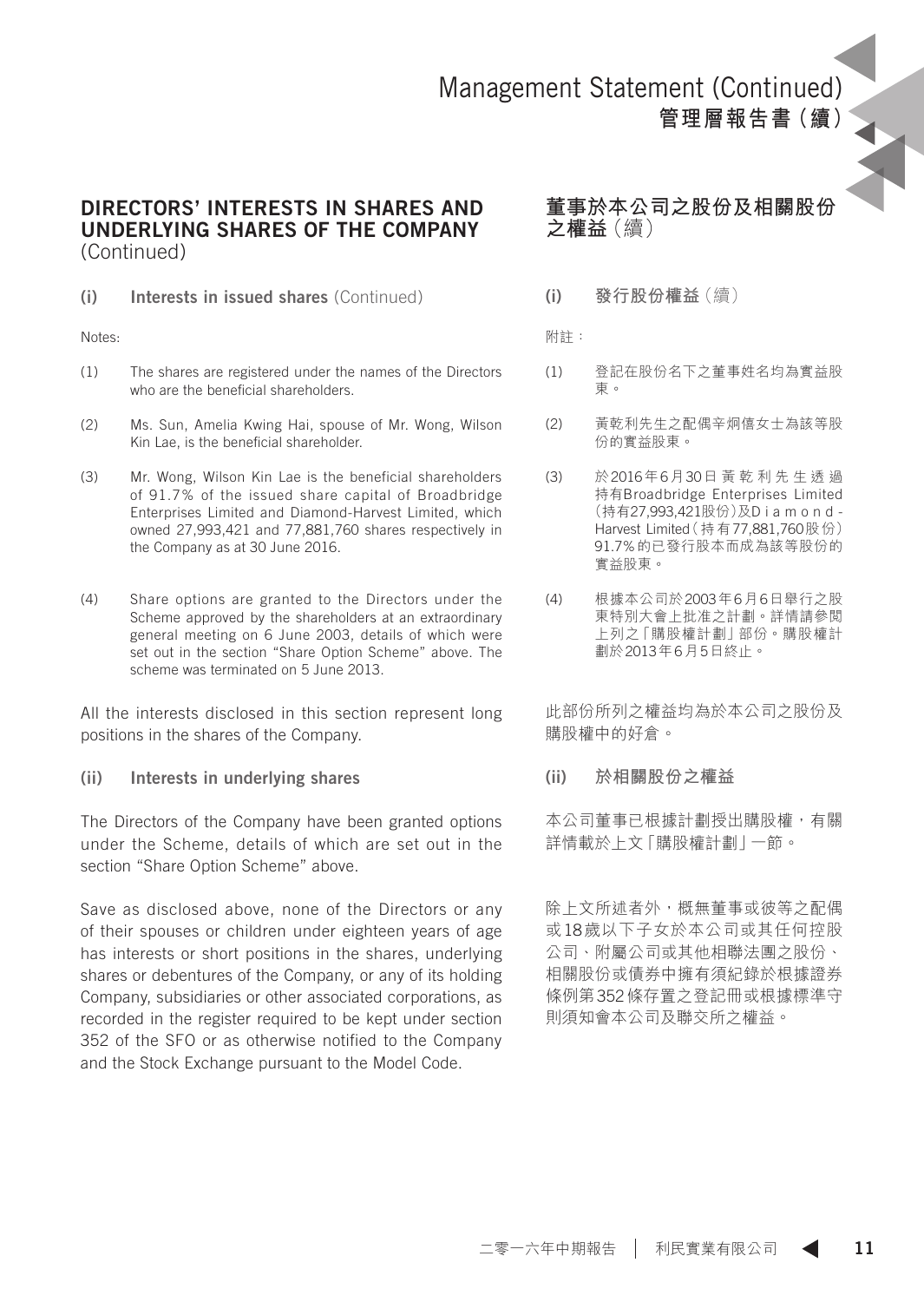#### SUBSTANTIAL SHAREHOLDERS' INTERESTS IN SHARES AND UNDERLYING SHARES OF THE COMPANY

According to the register of substantial shareholders maintained under section 336 of the SFO as at 30 June 2016, the Company had been notified of the following substantial shareholders' interests, being 5% or more of the Company's issued share capital. These interests are in addition to those disclosed above in respect of the Directors.

#### **主要股東於本公司之股份及相關 股份之權益**

除上述董事的股份權益外,於2016年6 月30日,根據證券條例第336條而設置 之主要股東登記冊,本公司已接獲下列持 有本公司已發行股本5%或以上權益之通 知。

|                                                    |                                             | Number of shares<br>股份數量                    |                            |                              |                                              |
|----------------------------------------------------|---------------------------------------------|---------------------------------------------|----------------------------|------------------------------|----------------------------------------------|
|                                                    | Registered<br>shareholders<br>已登記股東         | Corporate<br><b>interests</b><br>法團權益       | Family<br>interest<br>家屬權益 | Total<br>合計<br>普通股股份<br>持有數量 | % of total<br>issued shares<br>合計發行<br>股份百分率 |
| <b>Substantial shareholders</b><br>主要股東            |                                             |                                             |                            |                              |                                              |
| Ms. Sun, Amelia Kwing Hai<br>辛炯僖女士                 | 150,000                                     | 105,875,181<br>(Note 1)<br>$($ 註1)          |                            | 106,025,181                  | 22.15%                                       |
| Broadbridge Enterprises Limited                    | 27,993,421<br>(Note 2)<br>(詳2)              |                                             |                            | 27,993,421                   | 5.85%                                        |
| Diamond-Harvest Limited                            | 77,881,760<br>(Note 3)<br>$(\frac{2}{5}73)$ |                                             |                            | 77,881,760                   | 16.27%                                       |
| Silver Talent Development Limited<br>銀立發展有限公司      | 53,080,800                                  |                                             |                            | 53,080,800                   | 11.09%                                       |
| Dr. Wong, Philip Kin Hang<br>黃乾亨博士                 |                                             | 40,205,688<br>(Note 4)<br>$(\frac{2}{5}74)$ |                            | 40,205,688                   | 8.40%                                        |
| Mrs. Wong Cheng,<br>Gertrude Kwok Cheung<br>黃鄭國璋女士 |                                             | 40,205,688<br>(Note 4)<br>(註4)              |                            | 40,205,688                   | 8.40%                                        |
| Ho Kit Man Inc.                                    | 40,119,688                                  |                                             |                            | 40,119,688                   | 8.38%                                        |
| Webb David Michael                                 | 7,581,000                                   | 16,355,000<br>(Note 5)<br>(註5)              |                            | 23,936,000                   | 5.00%                                        |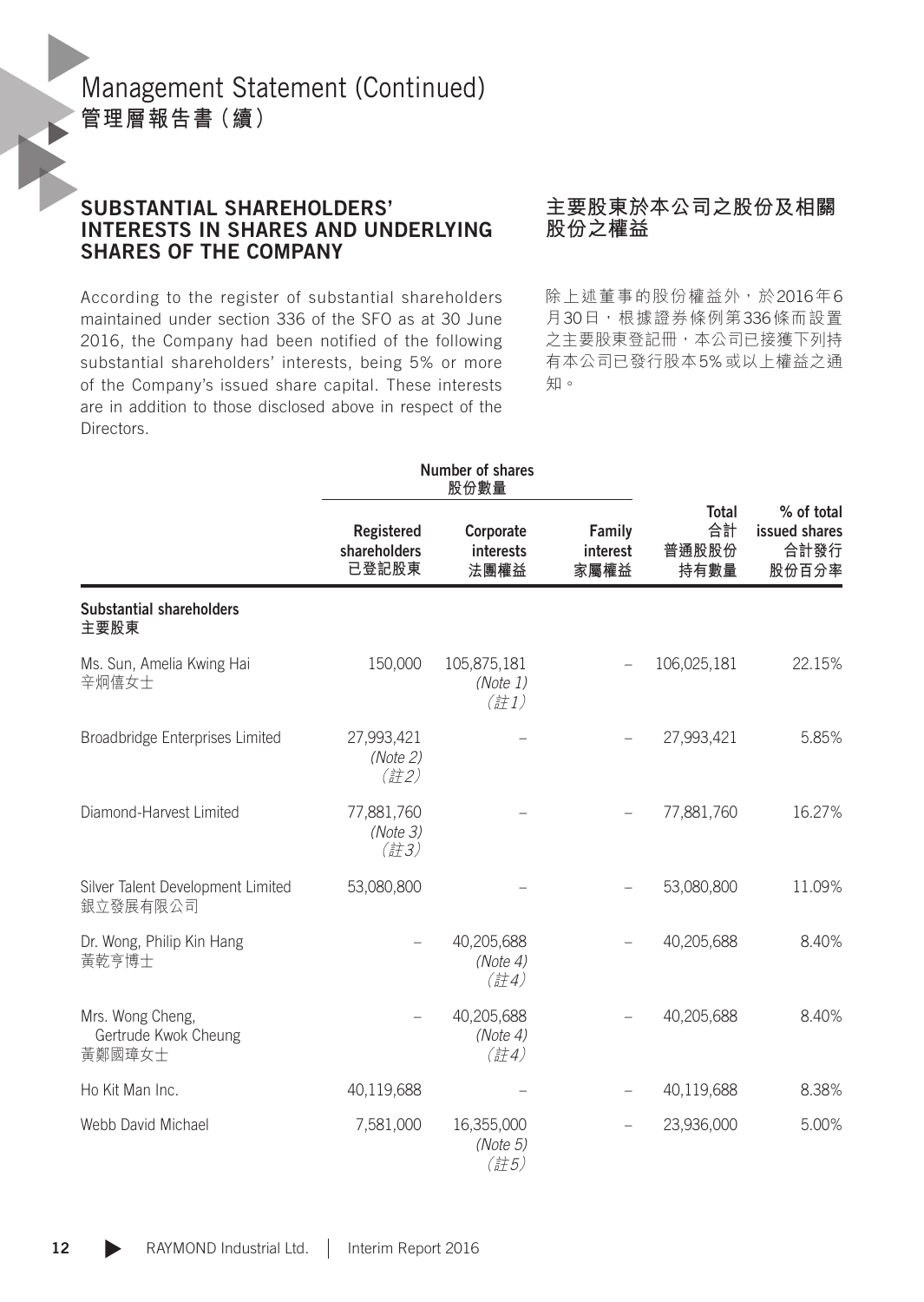#### SUBSTANTIAL SHAREHOLDERS' INTERESTS IN SHARES AND UNDERLYING SHARES OF THE COMPANY (Continued)

#### Notes:

- (1) These shares were held through Broadbridge Enterprises Limited and Diamond-Harvest Limited, companies beneficially controlled by Ms. Sun, Amelia Kwing Hai and her spouse, Mr. Wong, Wilson Kin Lae.
- (2) These shares were held through Broadbridge Enterprises Limited, a company controlled by Mr. Wong, Wilson Kin Lae and Ms. Sun, Amelia Kwing Hai.
- (3) These shares were held through Diamond-Harvest Limited, a company controlled by Mr. Wong, Wilson Kin Lae and Ms. Sun, Amelia Kwing Hai.
- (4) These shares were held through Ho Kit Man Inc. and Sunnydale Enterprises Holdings Ltd., companies controlled by Dr. Wong, Philip Kin Hang and his spouse, Mrs. Wong Cheng Gertrude Kwok Cheung.
- (5) There shares were held through Preferable Situation Assets Limited, a company controlled by Mr. Webb David Michael.

All the interests disclosed in this section represent long positions in the shares of the Company.

#### CORPORATE GOVERNANCE

Throughout the period, the Company was in compliance with the Corporate Governance Code (the "CG Code") as set out in Appendix 14 to the Listing Rules, save for the deviations from code provision A.4.1 of the CG Code in respect of the service term of independent non-executive **Directors** 

Under code provision A.4.1 of the CG Code, non-executive Directors (including independent non-executive Directors) should be appointed for a specific term and subject to retirement by rotation.

#### **主要股東於本公司之股份及相關 股份之權益**(續)

附註:

- (1) 該等股份乃透過黃乾利先生及辛炯僖女 士 實 益 擁 有 之Broadbridge Enterprises Limited及Diamond-Harvest Limited持有。
- (2) 該等股份乃透過由黃乾利先生及辛炯 僖 女 士 控 制 之Broadbridge Enerprises Limited持有。
- (3) 該等股份乃透過由黃乾利先生及辛炯僖 女士控制之Diamond-Harvest Limited持 有。
- (4) 該等股份乃透過黃乾亨博士及其配偶黃 鄭國璋女士實益擁有之Ho Kit Man Inc. 及Sunnydale Enterprises Holdings Ltd. 持有。
- (5) 該等股份乃透過由Webb David Michael 先 生 控 制 之Preferable Situation Assets Limited持有。

此部份所列之權益均為於本公司之股份中 的好合。

#### **企業管治**

於期內,除關於獨立非執行董事之服務任 期偏敵了上市規則附錄14所載之企業管 治常規守則(「**常規守則**」),本公司一直 遵守常規守則之規定。

根據常規守則A.4.1項條款規定, 非執行 董事(包括獨立非執行董事)應設有特定 委任年期,並須輪值告休。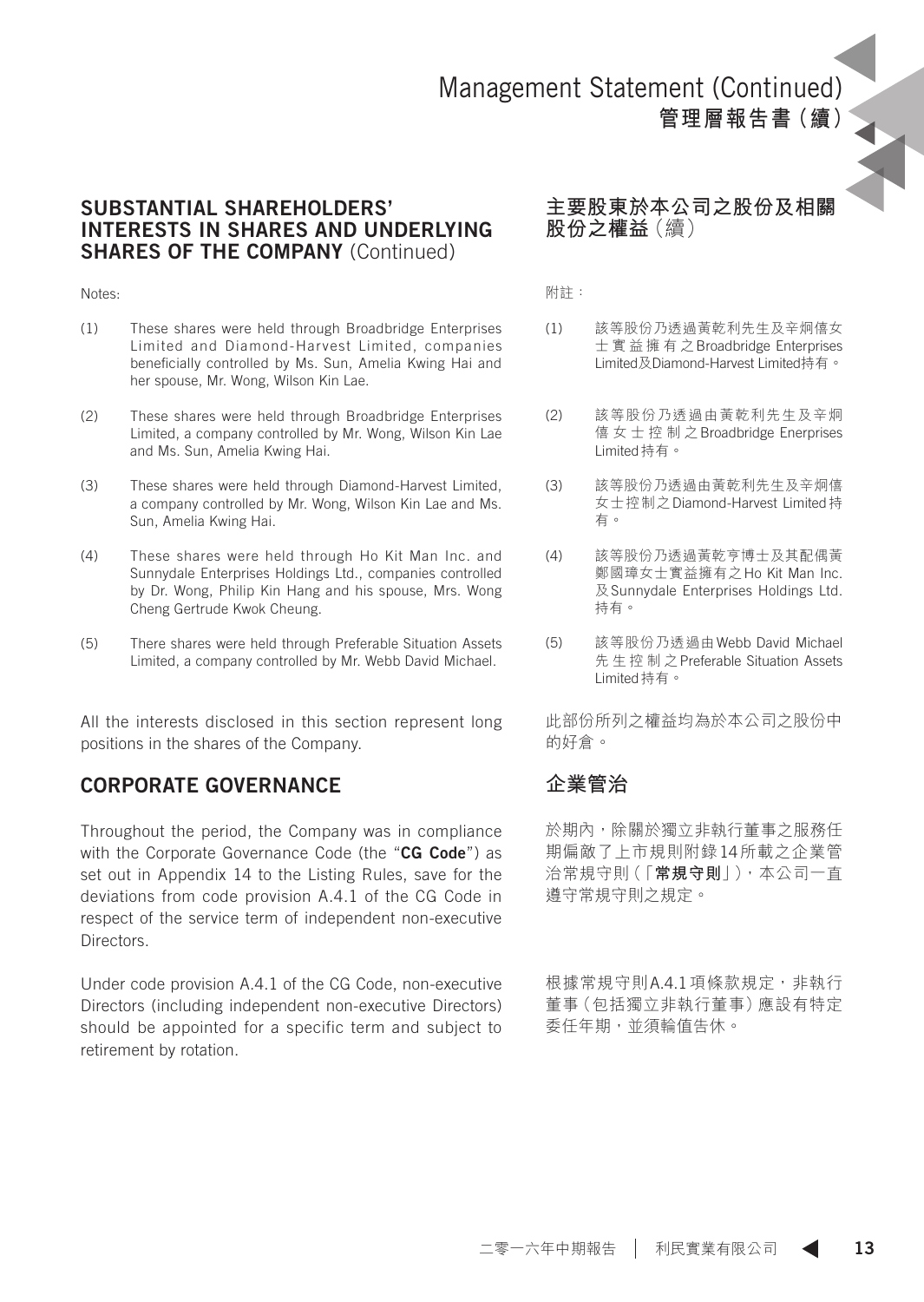### CORPORATE GOVERNANCE (Continued)

None of the existing non-executive Directors (including the independent non-executive Directors) of the Company is appointed for a specific term. This constitutes a deviation from code provision A.4.1 of the CG Code. However, all non-executive Directors (including the independent non-executive Directors) are subject to retirement by rotation and re-election at the annual general meeting of the Company in accordance with the provisions of the Company's articles of association. The Company has also received the annual confirmation of independence from each of the independent non-executive Directors and has grounds to believe that they will continue to be independent of the Company. As such, the Company considers that sufficient measures have been taken to ensure that the standard of the Company's corporate governance practices is not lower than those required in the CG Code.

#### MODEL CODE

The Company has adopted the Model Code as its own code of conduct regarding securities transactions by the Directors. Having made specific enquiry with the Directors, all the Directors confirmed that they had complied with the required standards as set out in the Model Code during the six months ended 30 June 2016.

#### REMUNERATION COMMITTEE

A remuneration committee has been established in accordance with the requirements of the CG Code, which comprises two executive directors, Mr. Wong, John Ying Man and Mr. Wong, Raymond Man Hin; and four independent non-executive Directors, Mr. Leung, Michael Kai Hung (Chairman), Mr. Fan, Anthony Ren Da, Mr. Ng Yiu Ming and Mr. Lo, Wilson Kwong Shun.

#### **企業管治**(續)

本公司之現任非執行董事(包括獨立非執 行董事)均不設特定委任年期,此點偏離 了常規守則A.4.1項條款之規定。然而, 根據本公司之公司組織章程,所有非執行 董事(包括獨立非執行董事)均須在應屆 股東週年大會輪值告休。本公司每年亦收 到由獨立非執行董事的獨立確認函,並有 理由相信他們繼續是獨立於本公司。因 此,本公司認為已採取充份措施以確保本 公司之企業管治水平並不低於常規守則之 要求。

#### **標準守則**

本公司已採用標準守則,以規範本公司董 事進行證券交易時之操守。經向董事作 出特定查詢後,全體董事已確認於截至 2016年6月30日止6個月內,彼等均符 合標準守則之規定。

### **薪酬委員會**

按照常規守則規定,本公司已成立薪酬 委員會,成員包括2位執行董事:黃英敏 先生及黃文顯先生,及4位獨立非執行董 事:梁啓雄先生(主席)、范仁達先生、 伍耀明先生及羅廣信先生。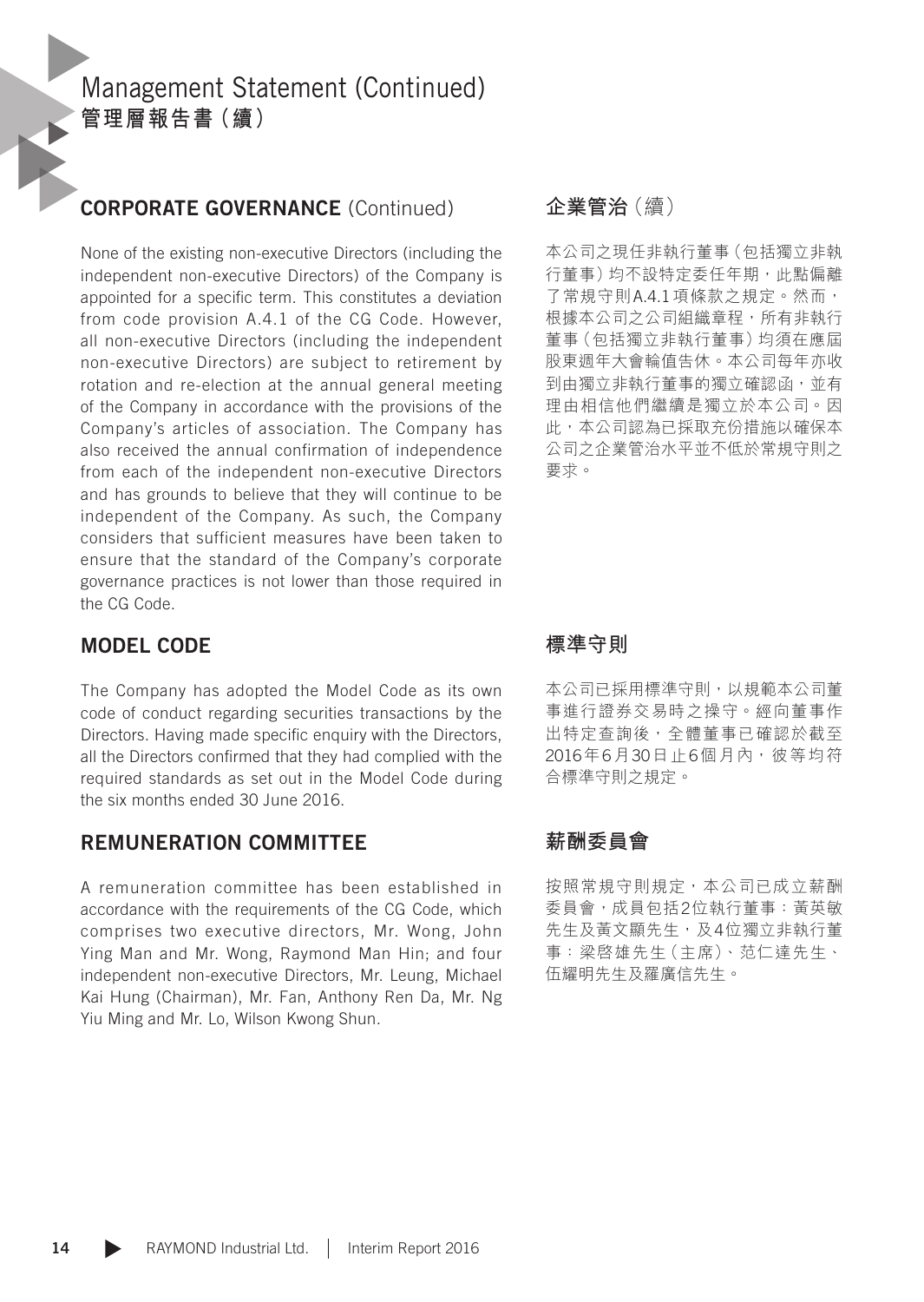### AUDIT COMMITTEE

The written terms of reference which describe the authority and duties of the Audit Committee were prepared and adopted with reference to "A Guide for The Formation of An Audit Committee" published by the Hong Kong Institute of Certified Public Accountants.

The Audit Committee has reviewed the accounting practices and principles adopted by the Group and discussed the auditing, internal control and financial reporting matters with the management of the Group including the review of the interim results and the interim financial information for the six months ended 30 June 2016.

### NOMINATION COMMITTEE

A nomination committee has been established in accordance with the requirements of the CG Code, which comprises four independent non-executive Directors, Mr. Ng Yiu Ming (Chairman), Mr. Leung, Michael Kai Hung, Mr. Fan, Anthony Ren Da and Mr. Lo, Wilson Kwong Shun.

By Order of the Board Wong, Wilson Kin Lae *Chairman*

Hong Kong, 29 August 2016

### **審核委員會**

審核委員會之職權和責任條文之預備及採 用乃以香港會計師公會所發出之「成立審 核委員會指引」作為藍本。

審核委員會審閱本集團採納之會計慣例及 準則及與本集團之管理層討論審核、內部 控制及財務報告事宜,其中包括審閲中期 業績及截至2016年6月30日止之中期財 務報告。

### **提名委員會**

按照常規守則規定,本公司已成立提名委 員會,成員包括4位獨立非執行董事:伍 耀明先生(主席)、梁啓雄先生、范仁達 先生及羅廣信先生。

承董事會命 主席 **黃乾利**

香港,2016年8月29日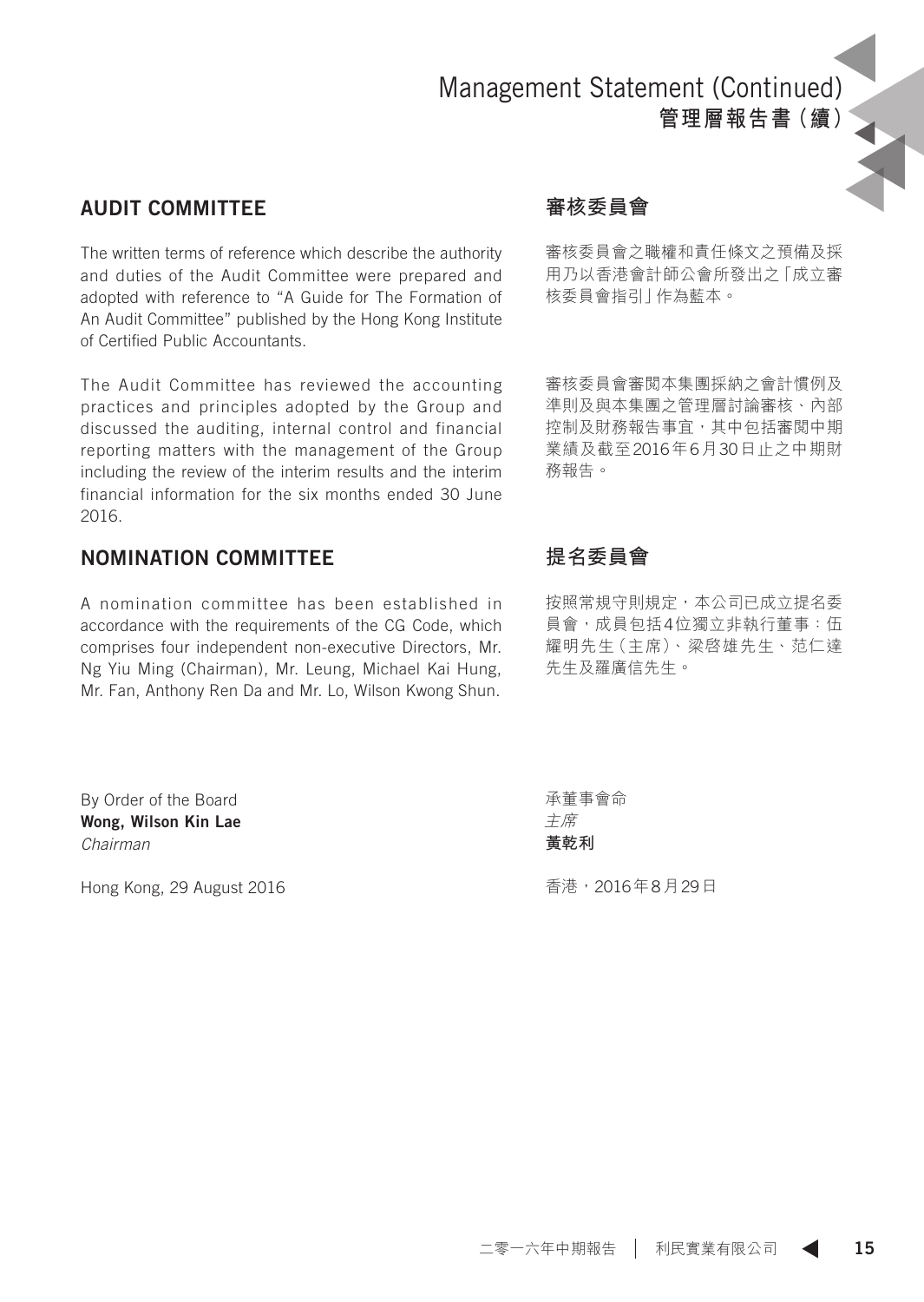Independent Review Report **獨立審閱報告**



Independent review report to the board of directors of Raymond Industrial Limited **利民實業有限公司** *(Incorporated in Hong Kong with limited liability)*

#### INTRODUCTION

We have reviewed the interim financial information set out on pages 18 to 44 which comprises the condensed consolidated statement of financial position of Raymond Industrial Limited as of 30 June 2016 and the related condensed consolidated statement of profit or loss, condensed consolidated statement of profit or loss and other comprehensive income, condensed consolidated statement of changes in equity and condensed consolidated statement of cash flows for the six-month period then ended and other explanatory notes. The Rules Governing the Listing of Securities on The Stock Exchange of Hong Kong Limited require the preparation of a report on interim financial information to be in compliance with the relevant provisions thereof and Hong Kong Accounting Standard 34, Interim financial reporting, issued by the Hong Kong Institute of Certified Public Accountants. The directors are responsible for the preparation and presentation of the interim financial information in accordance with Hong Kong Accounting Standard 34.

Our responsibility is to form a conclusion, based on our review, on the interim financial information and to report our conclusion solely to you, as a body, in accordance with our agreed terms of engagement, and for no other purpose. We do not assume responsibility towards or accept liability to any other person for the contents of this report.

**致利民實業有限公司董事會**

(於香港註冊成立之有限公司)

### **引言**

我們已審閱列載於第18頁至第44頁利民 實業有限公司於2016年6月30日的中期 財務資料及截至該日止6個月期間的簡明 綜合財務狀況表與及簡明綜合損益表、簡 明綜合損益及其他全面收益表、簡明綜合 權益變動表和簡明綜合現金流量表,以及 解釋附註。根據《香港聯合交易所有限公 司證券上市規則》(「**上市規則**」),上市公 司必須符合上市規則中的相關規定和香港 會計師公會頒佈的《香港會計準則》第34 號「中期財務報告」的規定編製中期財務 資料。董事須負責根據《香港會計準則》 第34號編製及列報中期財務資料。

我們的責任是根據我們的審閱對該中期財 務資料作出結論。並按照我們雙方協定的 聘書條款,僅向董事會報告。除此之外本 報告不作其他用途。我們概不就本報告書 的內容,對任何其他人士負責或承擔法律 責任。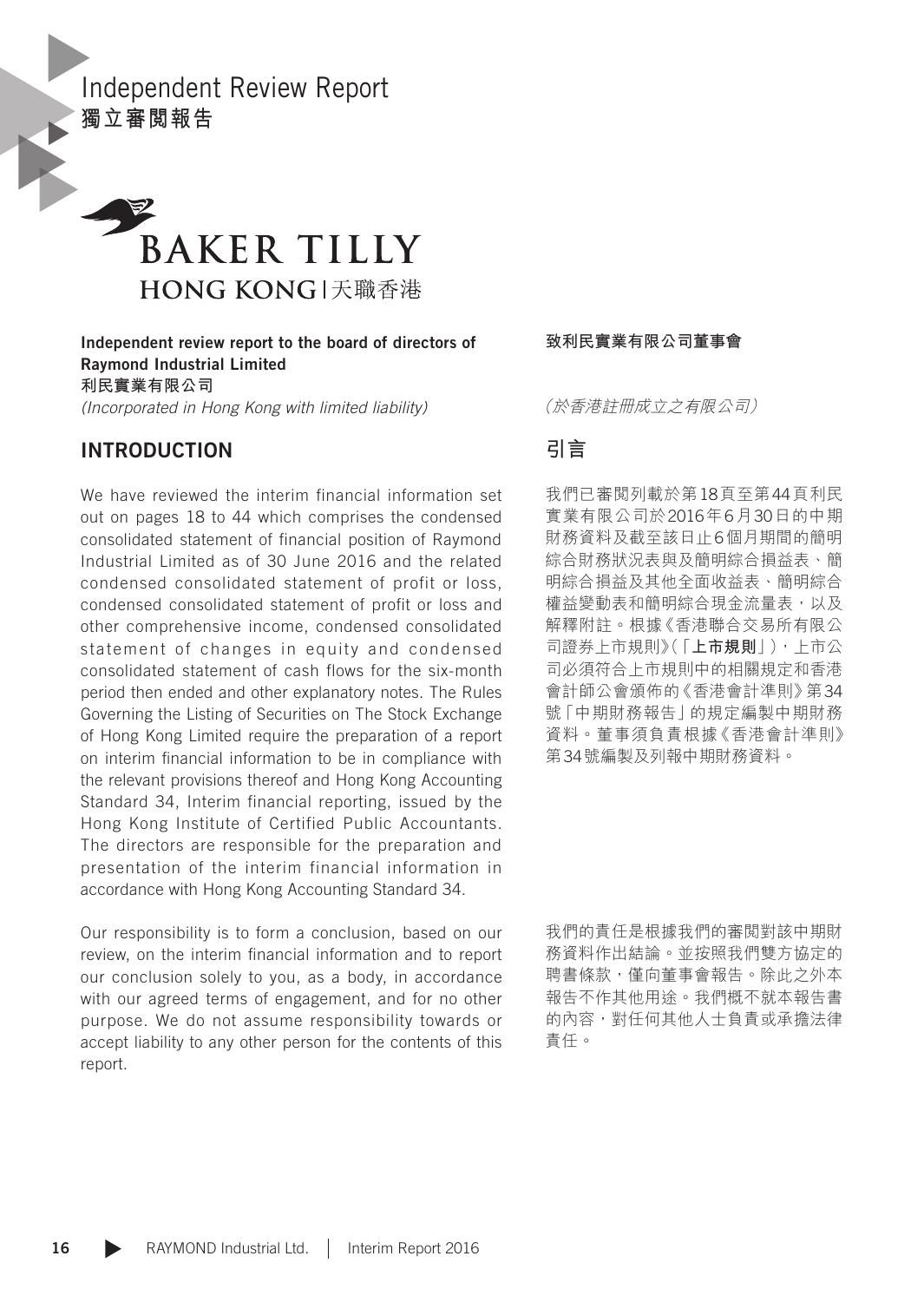# Independent Review Report (Continued) **獨立審閱報告(續)**

#### SCOPE OF REVIEW

We conducted our review in accordance with Hong Kong Standard on Review Engagements 2410, Review of interim financial information performed by the independent auditor of the entity, issued by the Hong Kong Institute of Certified Public Accountants. A review of the interim financial information consists of making enquiries, primarily of persons responsible for financial and accounting matters, and applying analytical and other review procedures. A review is substantially less in scope than an audit conducted in accordance with Hong Kong Standards on Auditing and consequently does not enable us to obtain assurance that we would become aware of all significant matters that might be identified in an audit. Accordingly, we do not express an audit opinion.

#### **CONCLUSION**

Based on our review, nothing has come to our attention that causes us to believe that the interim financial information for the six-month period ended 30 June 2016 is not prepared, in all material respects, in accordance with Hong Kong Accounting Standard 34, Interim financial reporting.

Baker Tilly Hong Kong Limited *Certified Public Accountants* Hong Kong, 29 August 2016 Tong Wai Hang Practising certificate number P06231

#### **審閱範圍**

我們已根據香港會計師公會頒佈的《香港 審閱工作準則》第2410號「獨立核數師對 執行中期財務資料的審閱」進行審閱。中 期財務資料審閱工作主要包括向負責財務 會計事務的人員詢問,並實施分析和其他 審閱程序。由於審閱的範圍遠較按照香港 審核的範圍為少,所以不能保證我們會注 意到在審核中可能會被發現的所有重大事 項。因此,我們不會發表任何審核意見。

#### **結論**

根據我們的審閲工作,我們並無注意到任 何事項,使我們相信至2016年6月30日 止6個月之中期財務資料在所有重大方面 未有按照《香港會計準則》第34號「中期 財務報告」的規定編製。

#### **天職香港會計師事務所有限公司**

執業會計師 香港,2016年8月29日 **湯偉行** 執業證書編號P06231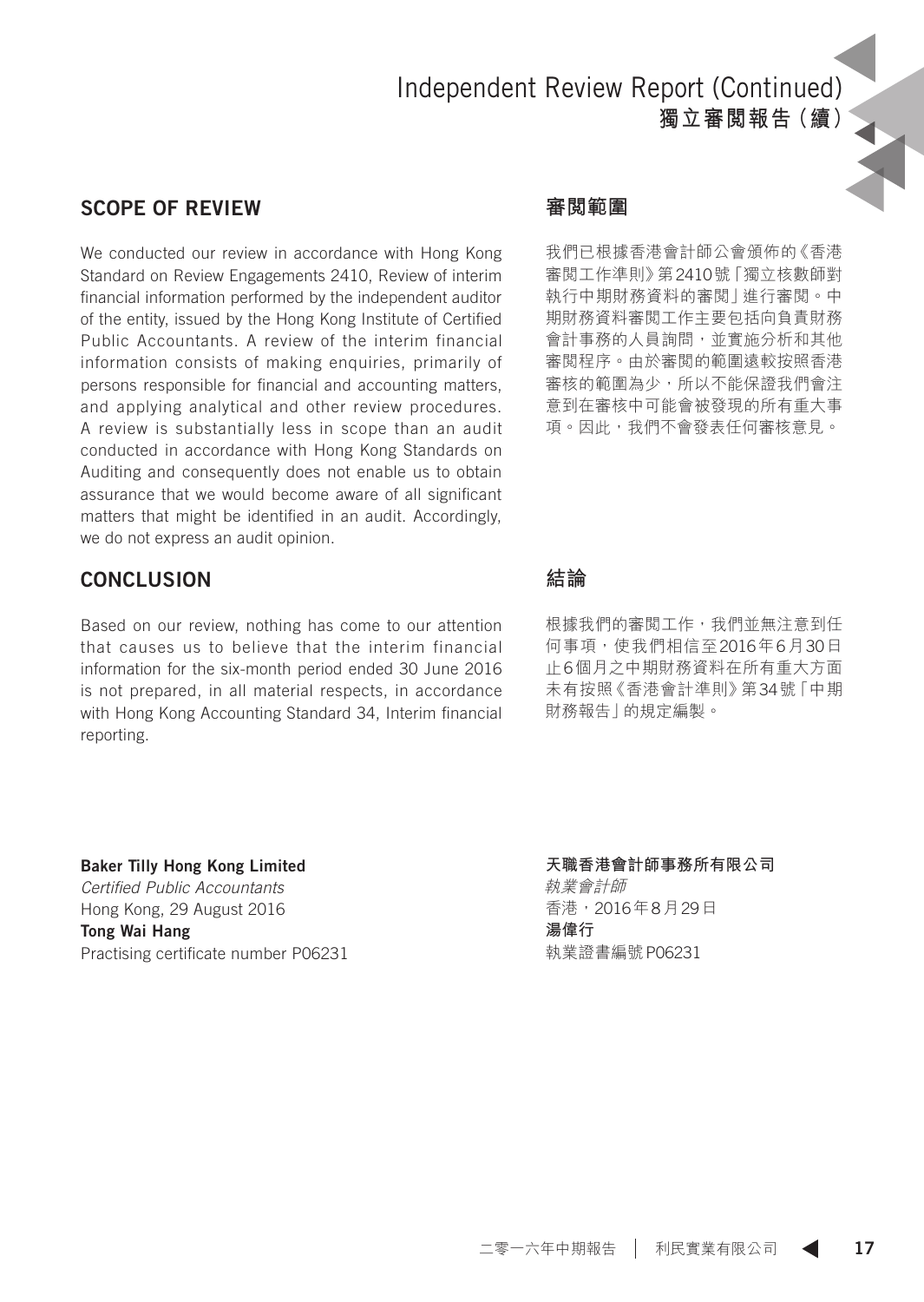# Condensed Consolidated Statement of Profit or Loss

**簡明綜合損益表**

For the six months ended 30 June 2016 – (Expressed in Hong Kong dollars) 截至2016年6月30日止6個月–(以港幣為單位)

|                                                                                    |                       |            | Six months ended 30 June<br>截至6月30日止6個月                           |                                                            |
|------------------------------------------------------------------------------------|-----------------------|------------|-------------------------------------------------------------------|------------------------------------------------------------|
|                                                                                    |                       | Note<br>附註 | 2016<br>2016年<br><b>HK\$'000</b><br>港幣千元<br>(Unaudited)<br>(未經審核) | 2015<br>2015年<br>HK\$'000<br>港幣千元<br>(Unaudited)<br>(未經審核) |
| Revenue                                                                            | 收入                    | 4 & 5      | 502,566                                                           | 480,311                                                    |
| Cost of sales                                                                      | 銷售成本                  |            | (433, 949)                                                        | (434, 465)                                                 |
| <b>Gross profit</b>                                                                | 毛利                    |            | 68,617                                                            | 45,846                                                     |
| Other revenue                                                                      | 其他收入                  | 6          | 529                                                               | 2,108                                                      |
| Other net income                                                                   | 其他淨收益                 | 6          | 837                                                               | 2,375                                                      |
| Selling expenses                                                                   | 銷售費用                  |            | (5,871)                                                           | (7, 536)                                                   |
| General and administrative<br>expenses                                             | 一般及行政費用               |            | (35, 474)                                                         | (30, 380)                                                  |
| Profit before taxation                                                             | 除税前溢利                 | 7          | 28,638                                                            | 12,413                                                     |
| Income tax                                                                         | 所得税                   | 8          | (9,718)                                                           | (3, 147)                                                   |
| Profit for the period and<br>attributable to equity<br>shareholders of the Company | 本公司股東<br>應佔本期內<br>之溢利 |            | 18,920                                                            | 9,266                                                      |
| Earnings per share<br>Basic, HK cents                                              | 每股盈利<br>基本,港仙         | 9          | 3.96                                                              | 1.96                                                       |
| Diluted, HK cents                                                                  | 攤薄,港仙                 |            | 3.92                                                              | 1.93                                                       |

Details of dividends are set out in note 15(c).

股息詳情請閱附註15(c)。

The notes on pages 25 to 44 form part of this interim financial information.

載於第25頁至44頁之附註為組成此中期 財務資料之一部份。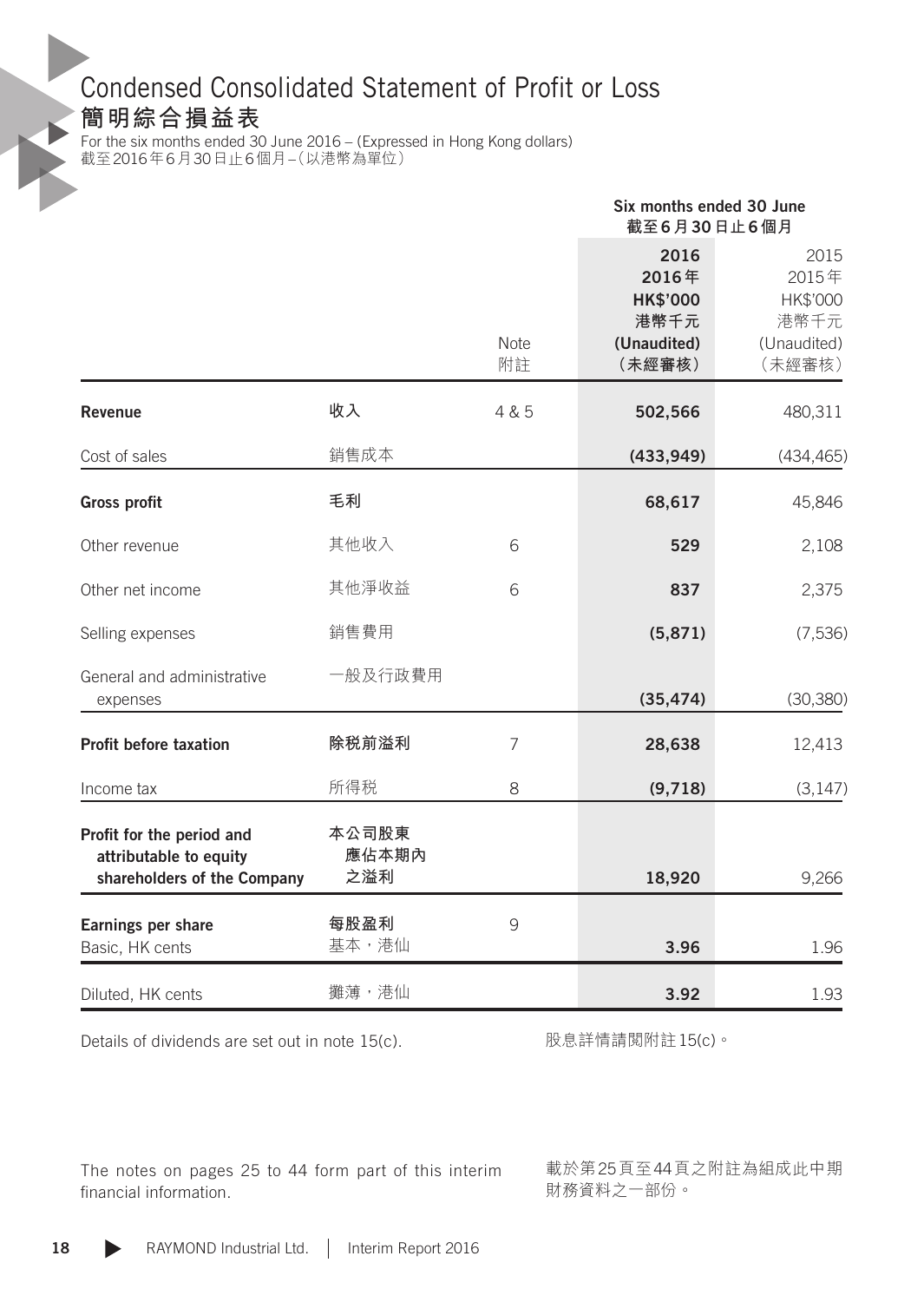# Condensed Consolidated Statement of Profit or Loss and Other Comprehensive Income

# **簡明綜合損益及其他全面損益表**

For the six months ended 30 June 2016 – (Expressed in Hong Kong dollars) 截至2016年6月30日止6個月–(以港幣為單位)

|                                                                                                                                                                                 |                                                              | Six months ended 30 June<br>截至6月30日止6個月                           |                                                            |
|---------------------------------------------------------------------------------------------------------------------------------------------------------------------------------|--------------------------------------------------------------|-------------------------------------------------------------------|------------------------------------------------------------|
|                                                                                                                                                                                 |                                                              | 2016<br>2016年<br><b>HK\$'000</b><br>港幣千元<br>(Unaudited)<br>(未經審核) | 2015<br>2015年<br>HK\$'000<br>港幣千元<br>(Unaudited)<br>(未經審核) |
| Profit for the period                                                                                                                                                           | 期內溢利                                                         | 18,920                                                            | 9,266                                                      |
| Other comprehensive<br>(loss)/income for the period:                                                                                                                            | 期內其他全面<br>(虧損) /收益                                           |                                                                   |                                                            |
| Item that may be reclassified<br>subsequently to profit or loss<br>- Exchange differences on<br>translation of financial<br>statements of foreign<br>operations, net of nil tax | 之後或於損益<br>重新歸類的項目<br>- 換算境外業務的<br>財務報表產生的<br>匯兑差額,無税項<br>之淨值 | (4,922)                                                           | 376                                                        |
| Total comprehensive income<br>for the period and attributable<br>to equity shareholders<br>of the Company                                                                       | 本公司股東<br>應佔期內之<br>全面收益總額                                     | 13.998                                                            | 9.642                                                      |

The notes on pages 25 to 44 form part of this interim financial information.

載於第25頁至44頁之附註為組成此中期 財務資料之一部份。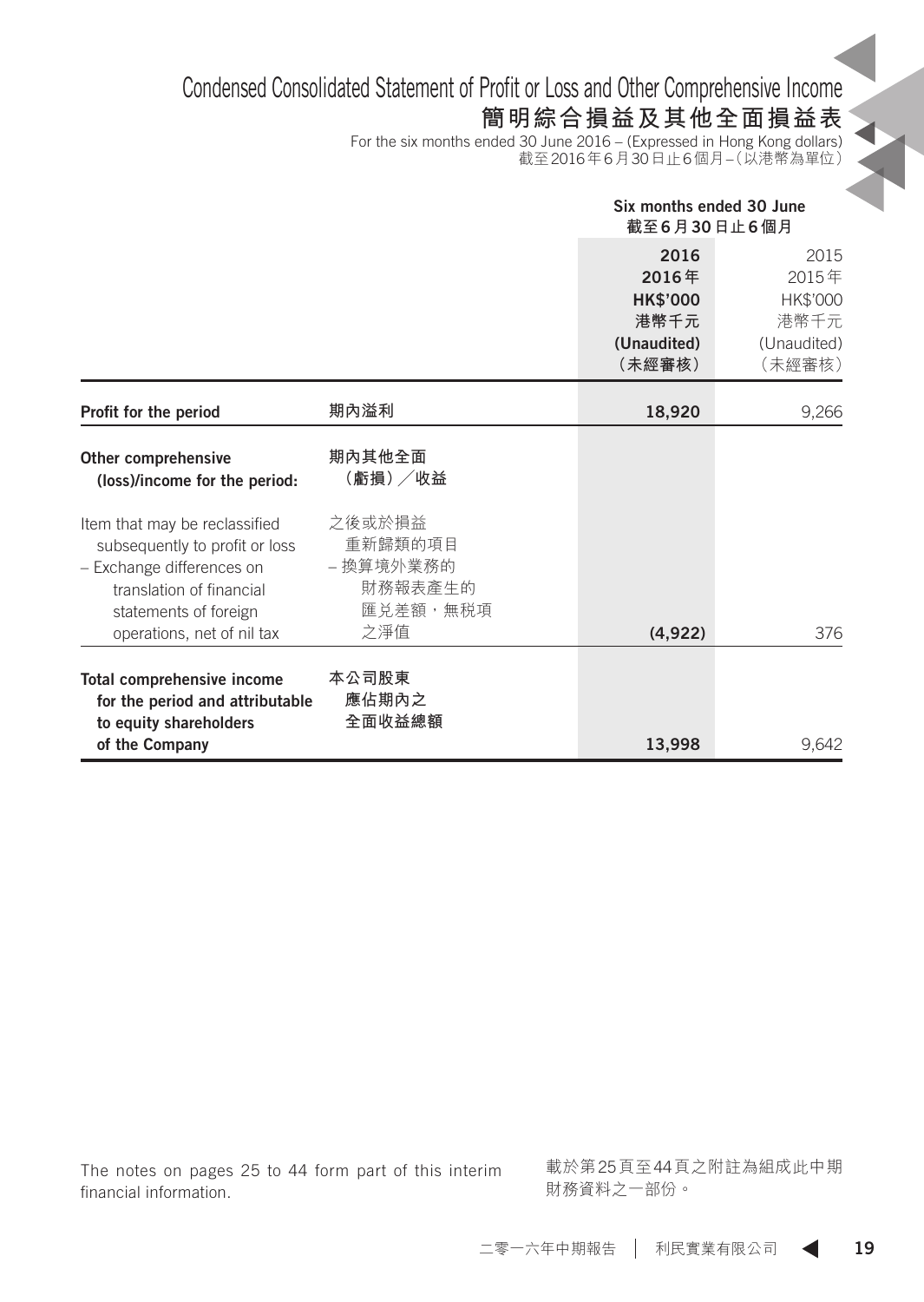# Condensed Consolidated Statement of Financial Position

### **簡明綜合財務狀況表**

At 30 June 2016 – (Expressed in Hong Kong dollars) 2016年6月30日結算–(以港幣為單位)

| Note<br>(Unaudited)<br>(Audited)<br>附註<br>(未經審核)<br>(經審核)<br>非流動資產<br><b>Non-current assets</b><br>物業、廠房及設備<br>Property, plant and equipment<br>10<br>161,568<br>165,694<br>根據經營租賃<br>Interests in leasehold land held<br>持作自用之<br>for own use under<br>土地權益<br>10<br>operating leases<br>7,775<br>8,141<br>遞延税項資產<br>Deferred tax assets<br>11(b)<br>8,192<br>8,346<br>177,535<br>182,181<br>流動資產<br><b>Current assets</b><br>存貨<br>Inventories<br>12<br>112,284<br>112,335<br>貿易及其他應收賬項<br>13<br>199,430<br>Trade and other receivables<br>208,005<br>可退回税項<br>Tax recoverable<br>1,550<br>11(a)<br>現金及現金等值項目<br>246,656<br>Cash and cash equivalents<br>244,472<br>558,370<br>566,362<br>流動負債<br><b>Current liabilities</b><br>貿易及其他應付賬項<br>Trade and other payables<br>14<br>162,496<br>173,683<br>應付股息<br>Dividends payable<br>259<br>204<br>應付税項<br>12,728<br>10,095<br>Tax payable<br>11(a)<br>175,483<br>183,982<br>流動資產淨值<br><b>Net current assets</b><br>382,887<br>382,380<br>總資產減流動負債<br>Total assets less current liabilities<br>560,422<br>564,561<br>非流動負債<br><b>Non-current liabilities</b><br>遞延税項負債<br>Deferred tax liabilities<br>11(b)<br>168<br>168 |                   |      | At 30 June<br>2016<br>2016年<br>6月30日<br><b>HK\$'000</b><br>港幣千元 | At 31 December<br>2015<br>2015年<br>12月31日<br>HK\$'000<br>港幣千元 |
|--------------------------------------------------------------------------------------------------------------------------------------------------------------------------------------------------------------------------------------------------------------------------------------------------------------------------------------------------------------------------------------------------------------------------------------------------------------------------------------------------------------------------------------------------------------------------------------------------------------------------------------------------------------------------------------------------------------------------------------------------------------------------------------------------------------------------------------------------------------------------------------------------------------------------------------------------------------------------------------------------------------------------------------------------------------------------------------------------------------------------------------------------------------------------|-------------------|------|-----------------------------------------------------------------|---------------------------------------------------------------|
|                                                                                                                                                                                                                                                                                                                                                                                                                                                                                                                                                                                                                                                                                                                                                                                                                                                                                                                                                                                                                                                                                                                                                                          |                   |      |                                                                 |                                                               |
|                                                                                                                                                                                                                                                                                                                                                                                                                                                                                                                                                                                                                                                                                                                                                                                                                                                                                                                                                                                                                                                                                                                                                                          |                   |      |                                                                 |                                                               |
|                                                                                                                                                                                                                                                                                                                                                                                                                                                                                                                                                                                                                                                                                                                                                                                                                                                                                                                                                                                                                                                                                                                                                                          |                   |      |                                                                 |                                                               |
|                                                                                                                                                                                                                                                                                                                                                                                                                                                                                                                                                                                                                                                                                                                                                                                                                                                                                                                                                                                                                                                                                                                                                                          |                   |      |                                                                 |                                                               |
|                                                                                                                                                                                                                                                                                                                                                                                                                                                                                                                                                                                                                                                                                                                                                                                                                                                                                                                                                                                                                                                                                                                                                                          |                   |      |                                                                 |                                                               |
|                                                                                                                                                                                                                                                                                                                                                                                                                                                                                                                                                                                                                                                                                                                                                                                                                                                                                                                                                                                                                                                                                                                                                                          |                   |      |                                                                 |                                                               |
|                                                                                                                                                                                                                                                                                                                                                                                                                                                                                                                                                                                                                                                                                                                                                                                                                                                                                                                                                                                                                                                                                                                                                                          |                   |      |                                                                 |                                                               |
|                                                                                                                                                                                                                                                                                                                                                                                                                                                                                                                                                                                                                                                                                                                                                                                                                                                                                                                                                                                                                                                                                                                                                                          |                   |      |                                                                 |                                                               |
|                                                                                                                                                                                                                                                                                                                                                                                                                                                                                                                                                                                                                                                                                                                                                                                                                                                                                                                                                                                                                                                                                                                                                                          |                   |      |                                                                 |                                                               |
|                                                                                                                                                                                                                                                                                                                                                                                                                                                                                                                                                                                                                                                                                                                                                                                                                                                                                                                                                                                                                                                                                                                                                                          |                   |      |                                                                 |                                                               |
|                                                                                                                                                                                                                                                                                                                                                                                                                                                                                                                                                                                                                                                                                                                                                                                                                                                                                                                                                                                                                                                                                                                                                                          |                   |      |                                                                 |                                                               |
|                                                                                                                                                                                                                                                                                                                                                                                                                                                                                                                                                                                                                                                                                                                                                                                                                                                                                                                                                                                                                                                                                                                                                                          |                   |      |                                                                 |                                                               |
|                                                                                                                                                                                                                                                                                                                                                                                                                                                                                                                                                                                                                                                                                                                                                                                                                                                                                                                                                                                                                                                                                                                                                                          |                   |      |                                                                 |                                                               |
|                                                                                                                                                                                                                                                                                                                                                                                                                                                                                                                                                                                                                                                                                                                                                                                                                                                                                                                                                                                                                                                                                                                                                                          |                   |      |                                                                 |                                                               |
|                                                                                                                                                                                                                                                                                                                                                                                                                                                                                                                                                                                                                                                                                                                                                                                                                                                                                                                                                                                                                                                                                                                                                                          |                   |      |                                                                 |                                                               |
|                                                                                                                                                                                                                                                                                                                                                                                                                                                                                                                                                                                                                                                                                                                                                                                                                                                                                                                                                                                                                                                                                                                                                                          |                   |      |                                                                 |                                                               |
|                                                                                                                                                                                                                                                                                                                                                                                                                                                                                                                                                                                                                                                                                                                                                                                                                                                                                                                                                                                                                                                                                                                                                                          |                   |      |                                                                 |                                                               |
|                                                                                                                                                                                                                                                                                                                                                                                                                                                                                                                                                                                                                                                                                                                                                                                                                                                                                                                                                                                                                                                                                                                                                                          |                   |      |                                                                 |                                                               |
|                                                                                                                                                                                                                                                                                                                                                                                                                                                                                                                                                                                                                                                                                                                                                                                                                                                                                                                                                                                                                                                                                                                                                                          |                   |      |                                                                 |                                                               |
|                                                                                                                                                                                                                                                                                                                                                                                                                                                                                                                                                                                                                                                                                                                                                                                                                                                                                                                                                                                                                                                                                                                                                                          |                   |      |                                                                 |                                                               |
|                                                                                                                                                                                                                                                                                                                                                                                                                                                                                                                                                                                                                                                                                                                                                                                                                                                                                                                                                                                                                                                                                                                                                                          |                   |      |                                                                 |                                                               |
|                                                                                                                                                                                                                                                                                                                                                                                                                                                                                                                                                                                                                                                                                                                                                                                                                                                                                                                                                                                                                                                                                                                                                                          |                   |      |                                                                 |                                                               |
|                                                                                                                                                                                                                                                                                                                                                                                                                                                                                                                                                                                                                                                                                                                                                                                                                                                                                                                                                                                                                                                                                                                                                                          | <b>NET ASSETS</b> | 資產淨值 | 560,254                                                         | 564,393                                                       |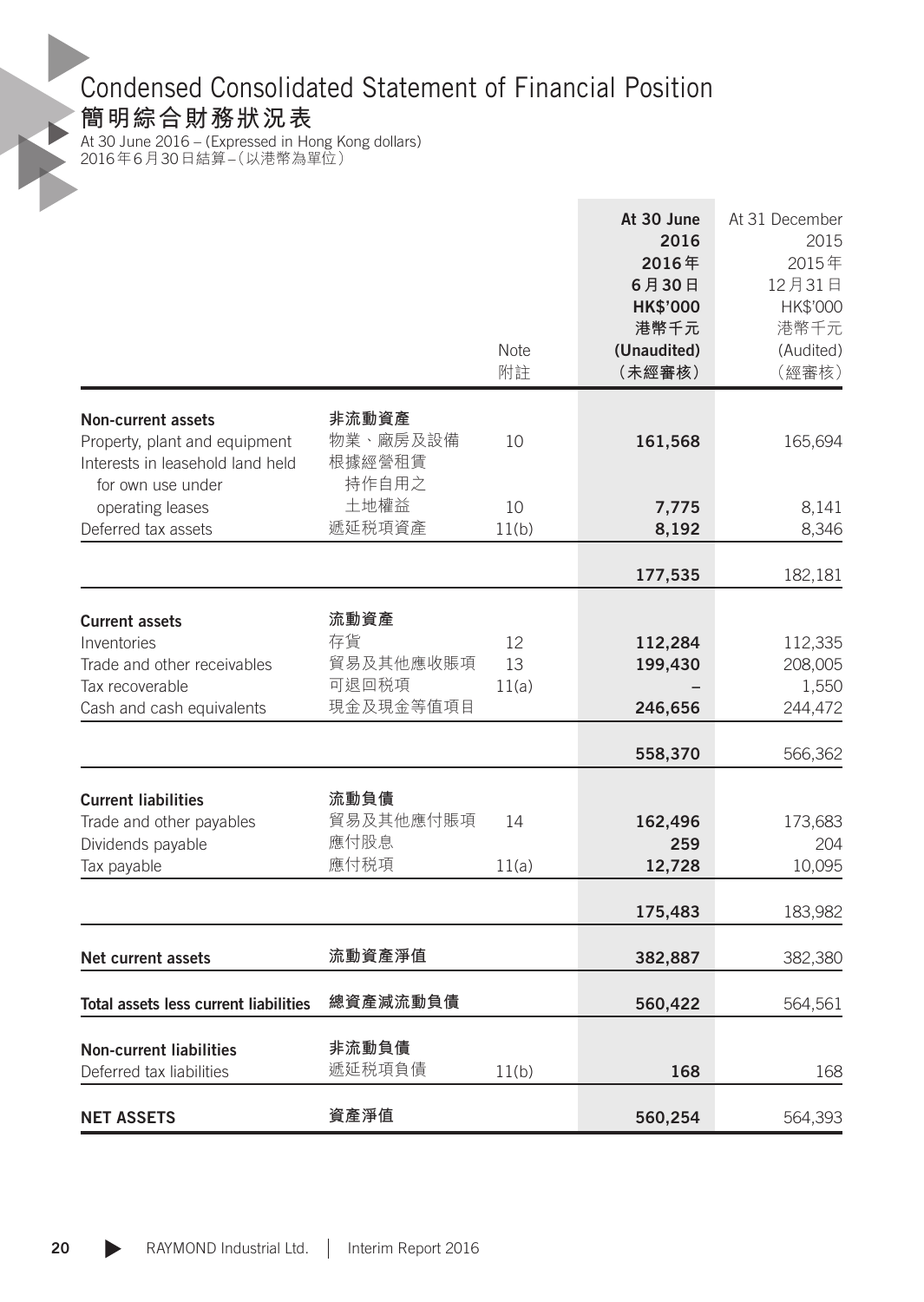# Condensed Consolidated Statement of Financial Position (Continued)

# **簡明綜合財務狀況表(續)**

At 30 June 2016 – (Expressed in Hong Kong dollars) 2016年6月30日結算–(以港幣為單位)

|                                                                                       |                            | <b>Note</b><br>附註 | At 30 June<br>2016<br>2016年<br>6月30日<br><b>HK\$'000</b><br>港幣千元<br>(Unaudited)<br>(未經審核) | At 31 December<br>2015<br>2015年<br>12月31日<br>HK\$'000<br>港幣千元<br>(Audited)<br>(經審核) |
|---------------------------------------------------------------------------------------|----------------------------|-------------------|------------------------------------------------------------------------------------------|-------------------------------------------------------------------------------------|
| <b>Capital and reserves</b><br>Share capital<br>Other reserves<br><b>TOTAL EQUITY</b> | 資本及儲備<br>股本<br>其他儲備<br>總權益 | 15                | 446,984<br>113,270<br>560,254                                                            | 445,821<br>118,572<br>564,393                                                       |

Approved and authorised for issue by the board of directors on 29 August 2016.

於2016年8月29日獲董事會批准及授權 刊發。

かんじょう しょうしょう じゅんじょう じゅんじょう すいじん 董事

Mr. Wong, Wilson Kin Lae Mr. Wong, Raymond Man Hin **黃乾利先生 唐朝 黄**文顯先生 *Director Director*

The notes on pages 25 to 44 form part of this interim financial information.

載於第25頁至44頁之附註為組成此中期 財務資料之一部份。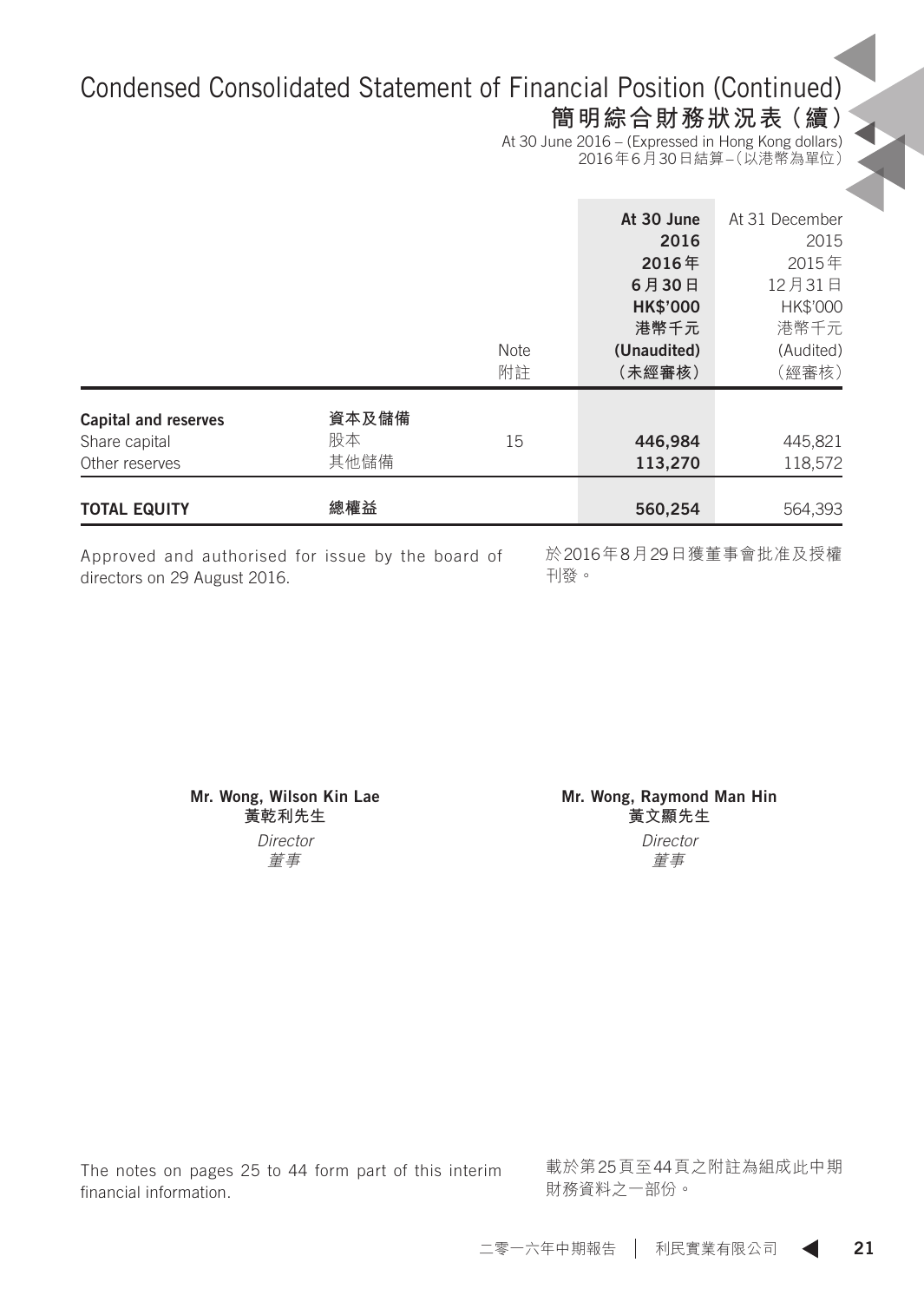# Condensed Consolidated Statement of Changes in Equity **簡明綜合權益變動表**

For the six months ended 30 June 2016 – (Expressed in Hong Kong dollars) 截至2016年6月30日止6個月–(以港幣為單位)

| 於2015年1月1日<br>At 1 January 2015 (Audited)<br>(已審核)<br>438,527<br>85,373<br>4,620<br>30,839<br>36,889<br>截至2015年<br>Changes in equity for<br>6月30日止6個月<br>the six months ended<br>之權益變動<br>30 June 2015:<br>期內溢利<br>9,266<br>Profit for the period<br>換算境外業務的<br>Exchange differences<br>財務報表產生<br>on translation of<br>financial statements<br>的匯兑差額<br>of foreign operations<br>376<br>$\overline{a}$<br>$\overline{\phantom{a}}$<br>376<br>9,266<br>期內全面收益總額<br>Total comprehensive income<br>L.<br>中國法定儲備撥款<br>Appropriation to PRC<br>(888)<br>888<br>statutory reserve<br>往年度批准股息<br>Dividend approved in respect<br>of the previous financial year<br>15(c)<br>(28, 555)<br>已發行之購股權<br>Shares issued under share<br>股份<br>option scheme<br>– 毛收益<br>- gross proceeds<br>6.157<br>– 由資本儲備轉移<br>899<br>(899)<br>- transfer from capital reserve<br>$\overline{a}$<br>Cancellation of share options<br>取消購股權<br>(99)<br>99<br>7,056<br>376<br>(998)<br>(20,078)<br>888<br>於2015年6月30日<br>At 30 June 2015 (Unaudited)<br>(未經審核)<br>445,583<br>85,749<br>3,622<br>10,761<br>37,777<br>於2016年1月1日<br>At 1 January 2016 (Audited)<br>(已審核)<br>445,821<br>48,927<br>3,488<br>31,347<br>34,810<br>截至2016年<br>Changes in equity for<br>6月30日止6個月<br>the six months ended<br>之權益變動<br>30 June 2016:<br>期內溢利<br>18,920<br>Profit for the period<br>換算境外業務的<br>Exchange differences<br>財務報表產生<br>on translation of<br>financial statements<br>的匯兑差額<br>(4,922)<br>of foreign operations<br>$\qquad \qquad -$<br>$\overline{\phantom{0}}$<br>期內全面收益總額<br>(4,922)<br>18,920<br>Total comprehensive income<br>$\overline{a}$<br>÷<br>Dividend approved in respect<br>往年度批准股息<br>15(c)<br>(19, 149)<br>of the previous financial year<br>已發行之購股權<br>Shares issued under share<br>股份<br>option scheme<br>- 毛收益<br>1,012<br>- gross proceeds<br>– 由資本儲備轉移<br>151<br>(151)<br>- transfer from capital reserve<br>$\overline{a}$<br>Cancellation of share options<br>取消購股權<br>(128)<br>128<br>٠<br>1,163<br>(4,922)<br>(279)<br>(101)<br>L<br>於2016年6月30日<br>At 30 June 2016 (Unaudited)<br>446,984<br>44,005<br>3,209<br>31,246<br>34,810<br>(未經審核) |  | Note<br>附註 | Share<br>capital<br>股本<br>HK\$'000<br>港幣千元 | <b>Exchange</b><br>reserve<br>匯兑儲備<br>HK\$'000<br>港幣千元 | Capital<br>reserve<br>資本儲備<br>HK\$'000<br>港幣千元 | Retained<br>earnings<br>滾存盈利<br>HK\$'000<br>港幣千元 | PRC<br>statutory<br>reserve<br>中國<br>法定儲備<br>HK\$'000<br>港幣千元 | Total<br>equity<br>合計權益<br>HK\$'000<br>港幣千元 |
|---------------------------------------------------------------------------------------------------------------------------------------------------------------------------------------------------------------------------------------------------------------------------------------------------------------------------------------------------------------------------------------------------------------------------------------------------------------------------------------------------------------------------------------------------------------------------------------------------------------------------------------------------------------------------------------------------------------------------------------------------------------------------------------------------------------------------------------------------------------------------------------------------------------------------------------------------------------------------------------------------------------------------------------------------------------------------------------------------------------------------------------------------------------------------------------------------------------------------------------------------------------------------------------------------------------------------------------------------------------------------------------------------------------------------------------------------------------------------------------------------------------------------------------------------------------------------------------------------------------------------------------------------------------------------------------------------------------------------------------------------------------------------------------------------------------------------------------------------------------------------------------------------------------------------------------------------------------------------------------------------------------------------------------------------------------------------------------------------------------------------------------|--|------------|--------------------------------------------|--------------------------------------------------------|------------------------------------------------|--------------------------------------------------|---------------------------------------------------------------|---------------------------------------------|
|                                                                                                                                                                                                                                                                                                                                                                                                                                                                                                                                                                                                                                                                                                                                                                                                                                                                                                                                                                                                                                                                                                                                                                                                                                                                                                                                                                                                                                                                                                                                                                                                                                                                                                                                                                                                                                                                                                                                                                                                                                                                                                                                       |  |            |                                            |                                                        |                                                |                                                  |                                                               | 596,248                                     |
|                                                                                                                                                                                                                                                                                                                                                                                                                                                                                                                                                                                                                                                                                                                                                                                                                                                                                                                                                                                                                                                                                                                                                                                                                                                                                                                                                                                                                                                                                                                                                                                                                                                                                                                                                                                                                                                                                                                                                                                                                                                                                                                                       |  |            |                                            |                                                        |                                                |                                                  |                                                               | 9,266<br>376                                |
|                                                                                                                                                                                                                                                                                                                                                                                                                                                                                                                                                                                                                                                                                                                                                                                                                                                                                                                                                                                                                                                                                                                                                                                                                                                                                                                                                                                                                                                                                                                                                                                                                                                                                                                                                                                                                                                                                                                                                                                                                                                                                                                                       |  |            |                                            |                                                        |                                                |                                                  |                                                               | 9,642                                       |
|                                                                                                                                                                                                                                                                                                                                                                                                                                                                                                                                                                                                                                                                                                                                                                                                                                                                                                                                                                                                                                                                                                                                                                                                                                                                                                                                                                                                                                                                                                                                                                                                                                                                                                                                                                                                                                                                                                                                                                                                                                                                                                                                       |  |            |                                            |                                                        |                                                |                                                  |                                                               |                                             |
|                                                                                                                                                                                                                                                                                                                                                                                                                                                                                                                                                                                                                                                                                                                                                                                                                                                                                                                                                                                                                                                                                                                                                                                                                                                                                                                                                                                                                                                                                                                                                                                                                                                                                                                                                                                                                                                                                                                                                                                                                                                                                                                                       |  |            |                                            |                                                        |                                                |                                                  |                                                               | (28, 555)                                   |
|                                                                                                                                                                                                                                                                                                                                                                                                                                                                                                                                                                                                                                                                                                                                                                                                                                                                                                                                                                                                                                                                                                                                                                                                                                                                                                                                                                                                                                                                                                                                                                                                                                                                                                                                                                                                                                                                                                                                                                                                                                                                                                                                       |  |            |                                            |                                                        |                                                |                                                  |                                                               | 6.157                                       |
|                                                                                                                                                                                                                                                                                                                                                                                                                                                                                                                                                                                                                                                                                                                                                                                                                                                                                                                                                                                                                                                                                                                                                                                                                                                                                                                                                                                                                                                                                                                                                                                                                                                                                                                                                                                                                                                                                                                                                                                                                                                                                                                                       |  |            |                                            |                                                        |                                                |                                                  |                                                               | (12,756)                                    |
|                                                                                                                                                                                                                                                                                                                                                                                                                                                                                                                                                                                                                                                                                                                                                                                                                                                                                                                                                                                                                                                                                                                                                                                                                                                                                                                                                                                                                                                                                                                                                                                                                                                                                                                                                                                                                                                                                                                                                                                                                                                                                                                                       |  |            |                                            |                                                        |                                                |                                                  |                                                               | 583,492                                     |
|                                                                                                                                                                                                                                                                                                                                                                                                                                                                                                                                                                                                                                                                                                                                                                                                                                                                                                                                                                                                                                                                                                                                                                                                                                                                                                                                                                                                                                                                                                                                                                                                                                                                                                                                                                                                                                                                                                                                                                                                                                                                                                                                       |  |            |                                            |                                                        |                                                |                                                  |                                                               | 564,393                                     |
|                                                                                                                                                                                                                                                                                                                                                                                                                                                                                                                                                                                                                                                                                                                                                                                                                                                                                                                                                                                                                                                                                                                                                                                                                                                                                                                                                                                                                                                                                                                                                                                                                                                                                                                                                                                                                                                                                                                                                                                                                                                                                                                                       |  |            |                                            |                                                        |                                                |                                                  |                                                               | 18,920<br>(4,922)                           |
|                                                                                                                                                                                                                                                                                                                                                                                                                                                                                                                                                                                                                                                                                                                                                                                                                                                                                                                                                                                                                                                                                                                                                                                                                                                                                                                                                                                                                                                                                                                                                                                                                                                                                                                                                                                                                                                                                                                                                                                                                                                                                                                                       |  |            |                                            |                                                        |                                                |                                                  |                                                               | 13,998                                      |
|                                                                                                                                                                                                                                                                                                                                                                                                                                                                                                                                                                                                                                                                                                                                                                                                                                                                                                                                                                                                                                                                                                                                                                                                                                                                                                                                                                                                                                                                                                                                                                                                                                                                                                                                                                                                                                                                                                                                                                                                                                                                                                                                       |  |            |                                            |                                                        |                                                |                                                  |                                                               | (19, 149)                                   |
|                                                                                                                                                                                                                                                                                                                                                                                                                                                                                                                                                                                                                                                                                                                                                                                                                                                                                                                                                                                                                                                                                                                                                                                                                                                                                                                                                                                                                                                                                                                                                                                                                                                                                                                                                                                                                                                                                                                                                                                                                                                                                                                                       |  |            |                                            |                                                        |                                                |                                                  |                                                               | 1,012                                       |
|                                                                                                                                                                                                                                                                                                                                                                                                                                                                                                                                                                                                                                                                                                                                                                                                                                                                                                                                                                                                                                                                                                                                                                                                                                                                                                                                                                                                                                                                                                                                                                                                                                                                                                                                                                                                                                                                                                                                                                                                                                                                                                                                       |  |            |                                            |                                                        |                                                |                                                  |                                                               | (4, 139)                                    |
|                                                                                                                                                                                                                                                                                                                                                                                                                                                                                                                                                                                                                                                                                                                                                                                                                                                                                                                                                                                                                                                                                                                                                                                                                                                                                                                                                                                                                                                                                                                                                                                                                                                                                                                                                                                                                                                                                                                                                                                                                                                                                                                                       |  |            |                                            |                                                        |                                                |                                                  |                                                               | 560,254                                     |

The notes on pages 25 to 44 form part of this interim financial information.

載於第25頁至44頁之附註為組成此中期 財務資料之一部份。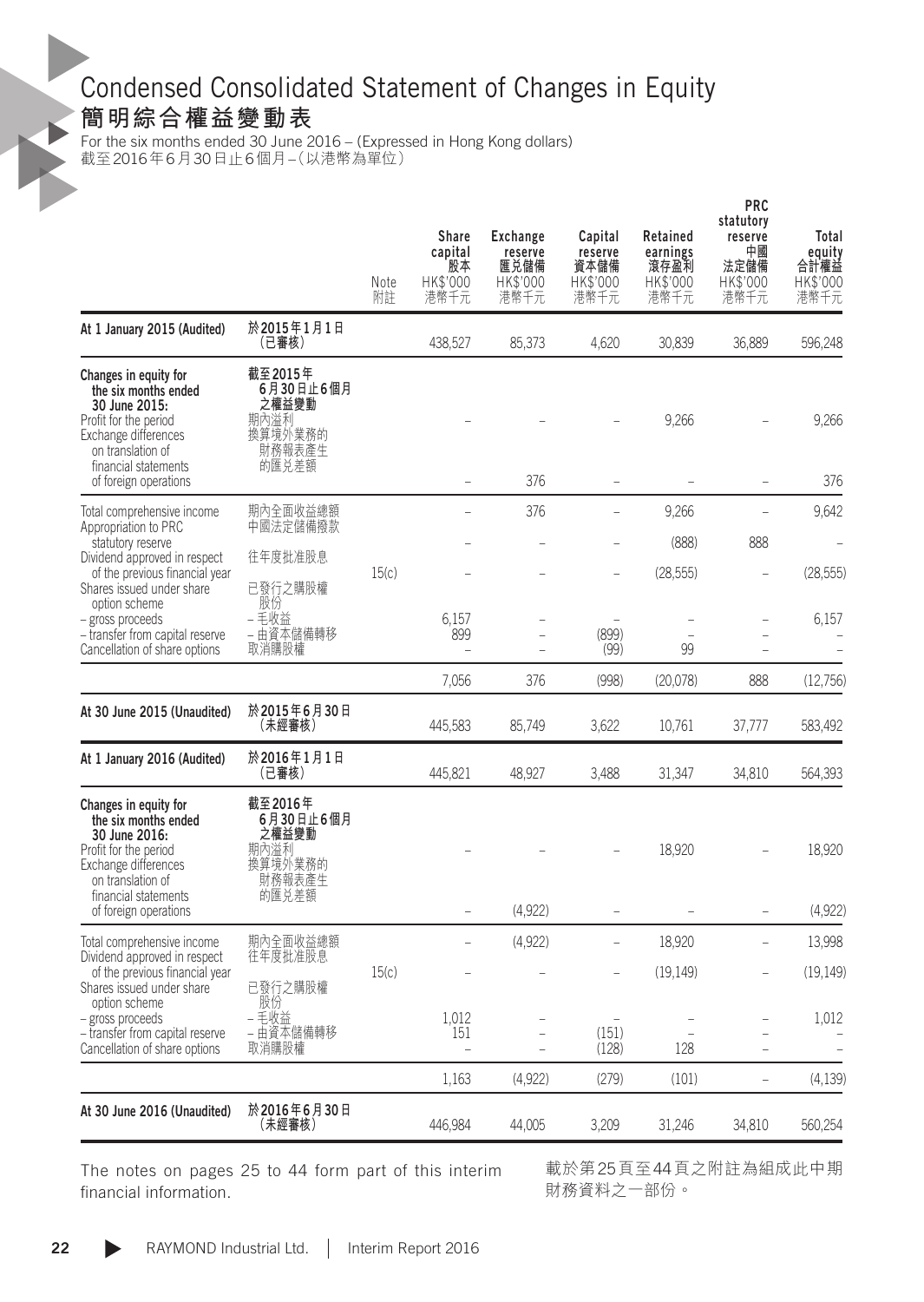# Condensed Consolidated Statement of Cash Flows

**簡明綜合現金流量表**

For the six months ended 30 June 2016 – (Expressed in Hong Kong dollars) 截至2016年6月30日止6個月–(以港幣為單位)

|                                                                                                             |                                       |                   | Six months ended 30 June<br>截至6月30日止6個月                           |                                                            |
|-------------------------------------------------------------------------------------------------------------|---------------------------------------|-------------------|-------------------------------------------------------------------|------------------------------------------------------------|
|                                                                                                             |                                       | <b>Note</b><br>附註 | 2016<br>2016年<br><b>HK\$'000</b><br>港幣千元<br>(Unaudited)<br>(未經審核) | 2015<br>2015年<br>HK\$'000<br>港幣千元<br>(Unaudited)<br>(未經審核) |
| <b>Operating activities</b>                                                                                 | 經營活動                                  |                   |                                                                   |                                                            |
| Profit before taxation<br>Adjustments for:<br>- Amortisation of interests in<br>leasehold land held for own | 除税前溢利<br>調整:<br>- 攤銷經營租賃持作<br>自用之土地權益 |                   | 28,638                                                            | 12,413                                                     |
| use under operating leases<br>- Depreciation<br>- Foreign exchange (gain)/loss, net                         | - 折舊<br>-匯兑淨                          | 7(b)<br>7(b)      | 196<br>16,740                                                     | 212<br>18,595                                              |
| - Interest income                                                                                           | (收益)/虧損<br>- 利息收入<br>- 出售物業、廠房及       | 6                 | (957)<br>(529)                                                    | 45<br>(2,108)                                              |
| - Loss on disposal of property,<br>plant and equipment                                                      | 設備之淨虧損                                | 6                 | 317                                                               | 2,162                                                      |
| Operating profit before changes<br>in working capital                                                       | 營運資金變動前<br>經營溢利                       |                   | 44,405                                                            | 31,319                                                     |
| Decrease/(increase) in inventories                                                                          | 減少/(增加)存貨<br>減少貿易及                    |                   | 51                                                                | (7, 714)                                                   |
| Decrease in trade and<br>other receivables<br>Decrease in trade and                                         | 其他應收賬項<br>減少貿易及                       |                   | 8,575                                                             | 26,791                                                     |
| other payables                                                                                              | 其他應付賬項                                |                   | (11, 187)                                                         | (17, 457)                                                  |
| Cash generated from operations                                                                              | 經營產生之現金                               |                   | 41,844                                                            | 32,939                                                     |
| Tax paid:<br>- PRC Enterprise Income<br>Tax paid, net                                                       | 税項支出:<br>- 淨中國企業所得<br>税項支出            |                   | (5, 392)                                                          | (1,814)                                                    |
| Net cash generated from<br>operating activities                                                             | 經營活動產生之<br>現金淨額                       |                   | 36,452                                                            | 31,125                                                     |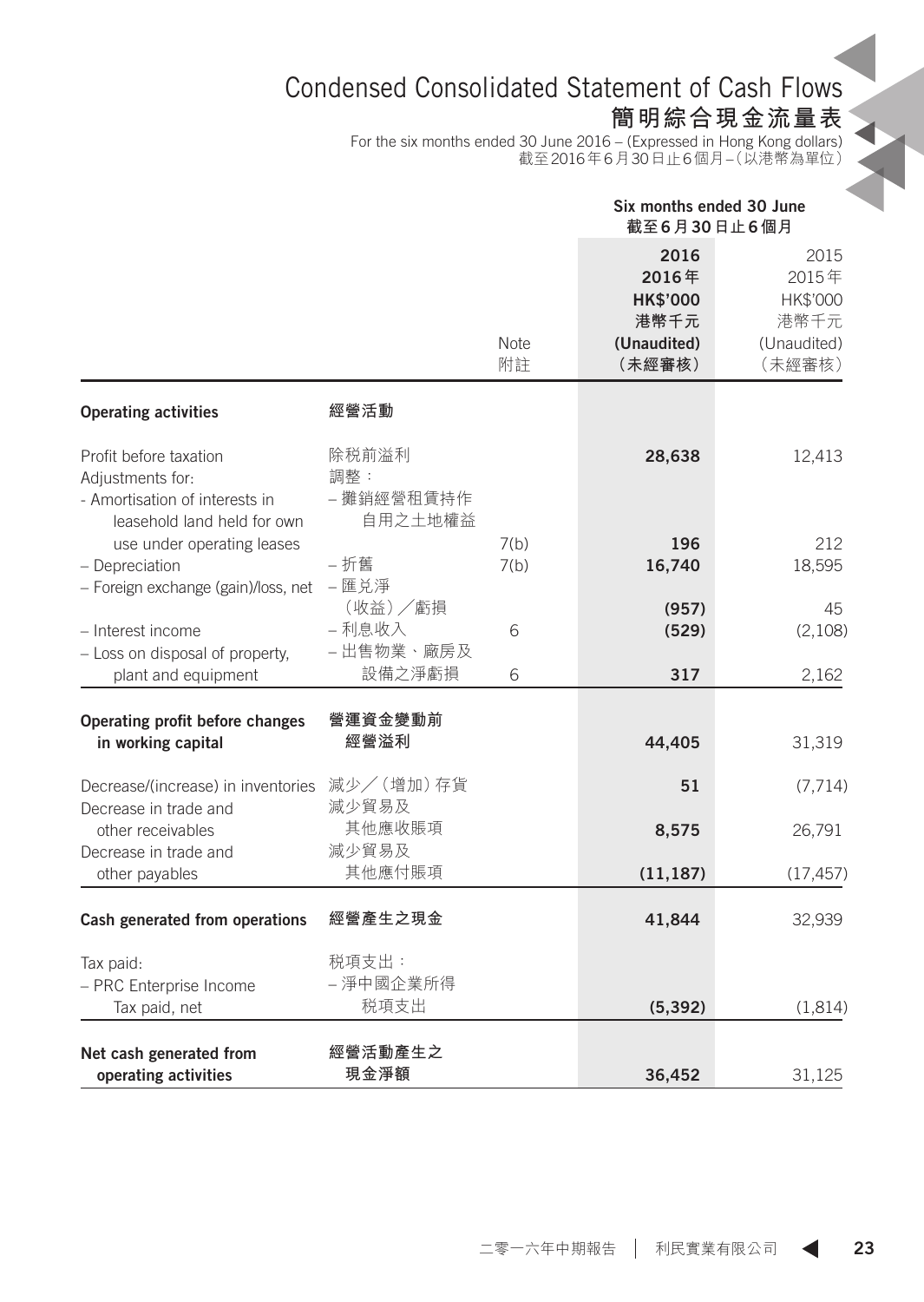# Condensed Consolidated Statement of Cash Flows (Continued)

**簡明綜合現金流量表(續)**

For the six months ended 30 June 2016 – (Expressed in Hong Kong dollars) 截至2016年6月30日止6個月–(以港幣為單位)

|                                                                                                                            |                                        | Six months ended 30 June<br>截至6月30日止6個月                           |                                                            |
|----------------------------------------------------------------------------------------------------------------------------|----------------------------------------|-------------------------------------------------------------------|------------------------------------------------------------|
|                                                                                                                            |                                        | 2016<br>2016年<br><b>HK\$'000</b><br>港幣千元<br>(Unaudited)<br>(未經審核) | 2015<br>2015年<br>HK\$'000<br>港幣千元<br>(Unaudited)<br>(未經審核) |
| <b>Investing activities</b>                                                                                                | 投資活動                                   |                                                                   |                                                            |
| Payment for the purchase of<br>property, plant and equipment<br>Proceeds from disposal of property,<br>plant and equipment | 支付購買物業、<br>廠房及設備<br>出售物業、廠房及<br>設備所得款項 | (16, 267)<br>78                                                   | (5,923)<br>291                                             |
| Interest received                                                                                                          | 利息收入                                   | 529                                                               | 2,108                                                      |
| Net cash used in investing<br>activities                                                                                   | 投資活動支出之<br>現金淨額                        | (15,660)                                                          | (3,524)                                                    |
| <b>Financing activities</b>                                                                                                | 融資活動                                   |                                                                   |                                                            |
| Proceeds from shares issued<br>under share option scheme<br>Dividends paid                                                 | 發行購股權股份<br>之收益<br>支付股息                 | 1,012<br>(19,094)                                                 | 6,157<br>(28, 497)                                         |
| Net cash used in financing<br>activities                                                                                   | 融資活動支出<br>現金淨額                         | (18,082)                                                          | (22, 340)                                                  |
| Increase in cash and cash<br>equivalents                                                                                   | 增加現金及現金等值<br>項目                        | 2,710                                                             | 5,261                                                      |
| Cash and cash equivalents<br>at 1 January                                                                                  | 於1月1日之現金及<br>現金等值項目                    | 244,472                                                           | 213,009                                                    |
| Effect of foreign exchange<br>rates changes                                                                                | 外匯匯率變動之影響                              | (526)                                                             | 110                                                        |
| Cash and cash equivalents<br>at 30 June                                                                                    | 於6月30日之現金<br>及現金等值項目                   | 246,656                                                           | 218,380                                                    |

The notes on pages 25 to 44 form part of this interim financial information.

載於第25頁至44頁之附註為組成此中期 財務資料之一部份。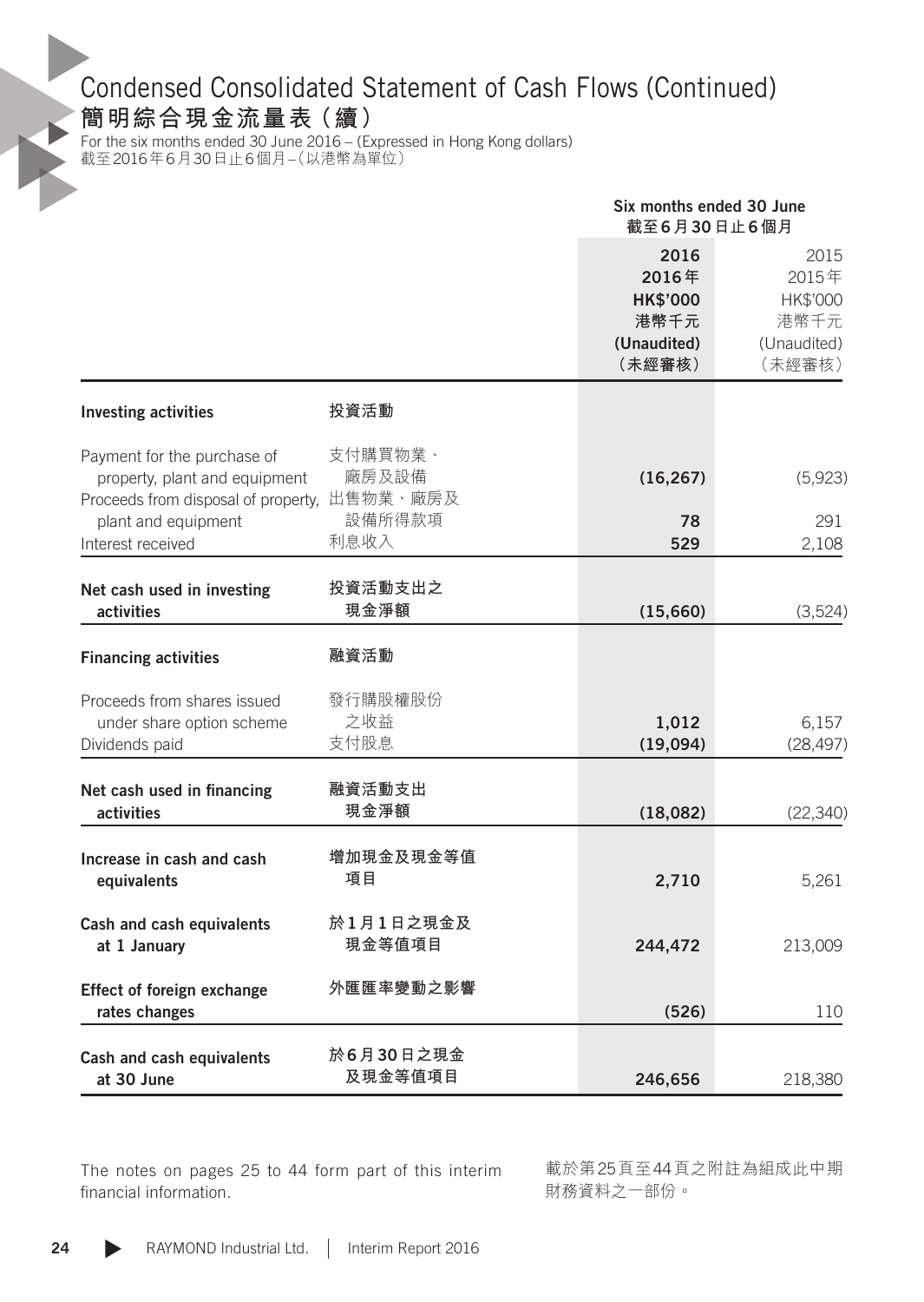# Notes to the Interim Financial Information

**中期財務資料附註**

(Expressed in Hong Kong dollars) (以港幣為單位)

### 1 COMPANY INFORMATION

Raymond Industrial Limited (the "Company") is a company incorporated and domiciled in Hong Kong and has its registered office and principal place of business at Rooms 1801 - 1813, 18th Floor, Grandtech Centre, 8 On Ping Street, Shatin, New Territories, Hong Kong.

#### 2 BASIS OF PREPARATION

This interim financial information has been prepared in accordance with the applicable disclosure provisions of the Rules Governing the Listing of Securities on The Stock Exchange of Hong Kong Limited, including compliance with Hong Kong Accounting Standard ("HKAS") 34. Interim financial reporting, issued by the Hong Kong Institute of Certified Public Accountants ("HKICPA"). It was authorised for issue on 29 August 2016.

The interim financial information has been prepared in accordance with the same accounting policies adopted in the 2015 annual financial statements, except for the accounting policy changes that are expected to be reflected in the 2016 annual financial statements. Details of these changes in accounting policies are set out in note 3.

The preparation of interim financial information in conformity with HKAS 34 requires management of the Group to make judgements, estimates and assumptions that affect the application of accounting policies and reported amounts of assets and liabilities, income and expenses on a year to date basis. Actual results may differ from these estimates.

The interim financial information contains condensed consolidated financial statements and selected explanatory notes. The notes include an explanation of events and transactions that are significant to an understanding of the changes in financial position and performance of the Group since the 2015 annual financial statements. The interim financial information thereon do not include all of the information required for a full set of financial statements prepared in accordance with the Hong Kong Financial Reporting Standards ("HKFRSs").

#### 1 **公司資料**

利民實業有限公司(「本公司」)於香港成 立及註冊。本公司的註冊地址為香港新 界沙田安平街8號偉達中心18樓1801- 1813室。

#### 2 **編製基準**

中期財務資料是按照《香港聯合交易所有 限公司證券上市規則》的適用披露規定編 製,包括符合香港會計師公會所採納的 《香港會計準則》第34號「中期財務報告」 的規定。本中期財務資料於2016年8月 29日許可發出。

除於2016年財務報表反映之會計政策變 動外,中期財務資料是根據與2015年之 全年財務報表大致相同的會計政策編製。 會計政策變動的詳情見附註3。

根據《香港會計準則》 第34號, 本集團之 管理層在編製中期財務資料時需要作出判 斷、估計和假設,這些判斷、估計和假設 會影響政策的應用、資產及負債和年度至 該日止收入和支出的匯報數額。實際業績 可能有別於這些估計。

本中期財務資料包括簡明綜合財務報表和 若干選定的解釋附註。這些附註闡述了自 2015年度全年財務報表刊發以來,對瞭 解本集團的財務狀況和業績變動的相關重 要事件和交易。此中期財務資料並未載有 根據《香港財務報告準則》的要求編製完 整財務報表所需的一切資料。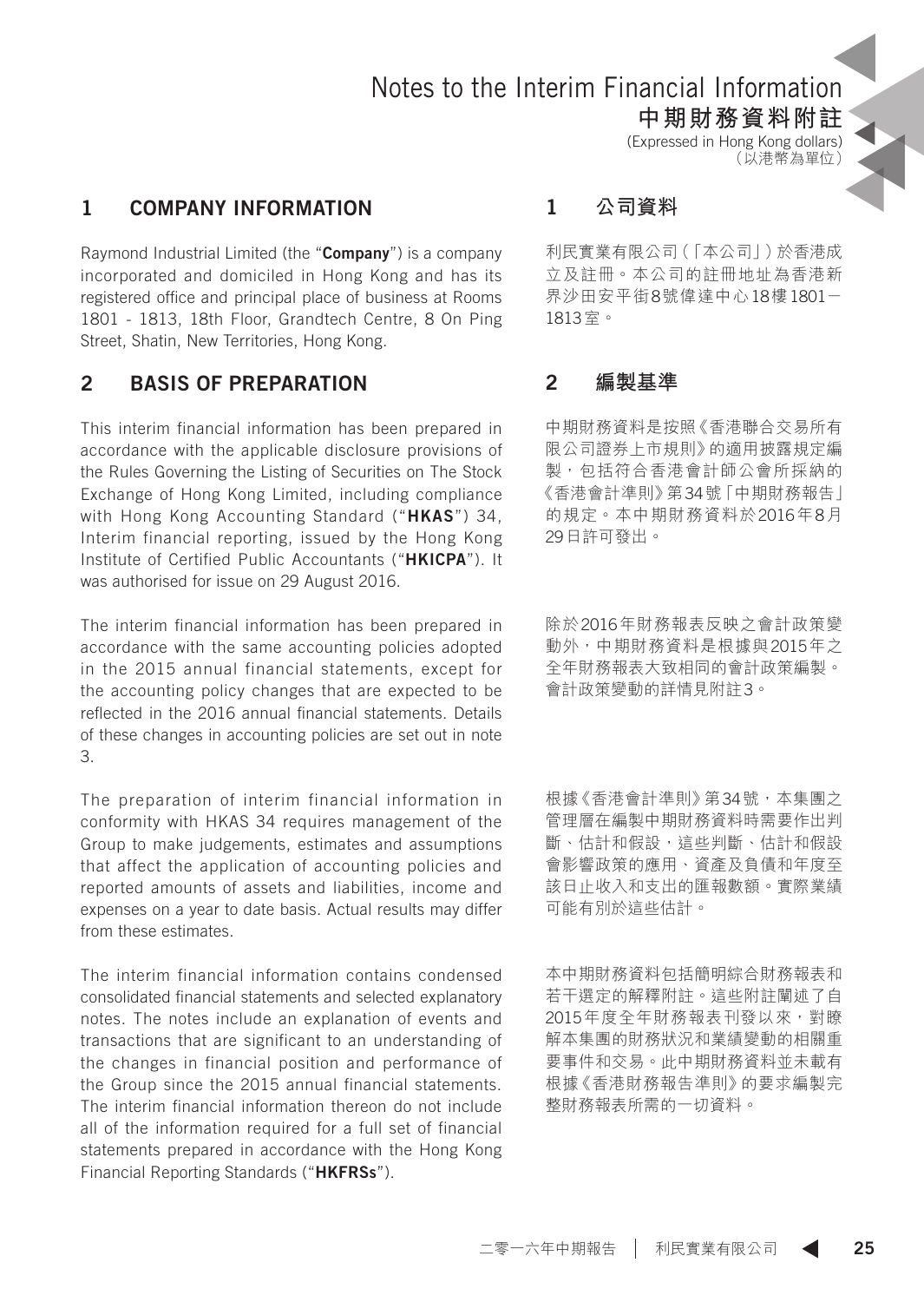(Expressed in Hong Kong dollars) (以港幣為單位)

### 2 BASIS OF PREPARATION (Continued)

The interim financial information is unaudited, but has been reviewed by the Audit Committee. It has also been reviewed by the Company's auditor in accordance with Hong Kong Standard on Review Engagements 2410, Review of interim financial information performed by the independent auditor of the entity, issued by the HKICPA.

The financial information relating to the financial year ended 31 December 2015 that is included in the interim financial information as comparative information does not constitute the Group's statutory annual consolidated financial statements prepared under HKFRSs for that financial year but is derived from those financial statements. Further information relating to these statutory financial statements disclosed in accordance with section 436 of the Hong Kong Companies Ordinance (Cap. 622) (the "HKCO") is as follows:

The Company has delivered the financial statements for the year ended 31 December 2015 to the Registrar of Companies in accordance with section 662(3) of, and Part 3 of Schedule 6 to, the HKCO.

The Company's auditor has reported on those financial statements. The auditor's report was unqualified, it did not include a reference to any matters to which the auditor drew attention by way of emphasis without qualifying its report; and did not contain a statement under section 406(2), 407(2) or (3) of the HKCO.

#### 2 **編製基準**(續)

本中期財務資料雖未經審計,但已由審核 委員會審閱。中期財務資料亦已由天職香 港會計師事務所有限公司按照香港會計 師公會所頒佈的《香港審閱工作準則》第 2410號「獨立核數師對執行中期財務資料 的審閱」進行審閱。

本中期財務資料載有關於比較資料已呈列 於截至2015年12月31日止財政年度財務 報表的財務資料,這些財務資料均取自該 財務報表,但並不構成本集團就該財政年 度根據《香港財務報告準則》編製的年度 財務報表。有關該年度財務報表的其他財 務資料根據香港公司條例(第622章)《香 港公司條例》第436條披露如下:

根據香港公司條例(第622章)第3條及 附表6中第3部,本公司之截至2015年 12月31日止財政年度財務報表已送交公 司註冊處。

公司會計師報告此等財務報表。會計師之 報告是無保留;不包括需要會計師關注事 項而保留此報告;及不包含《香港公司條 例》第406條 第2節、 第407條 第2節 或 第3條之聲明。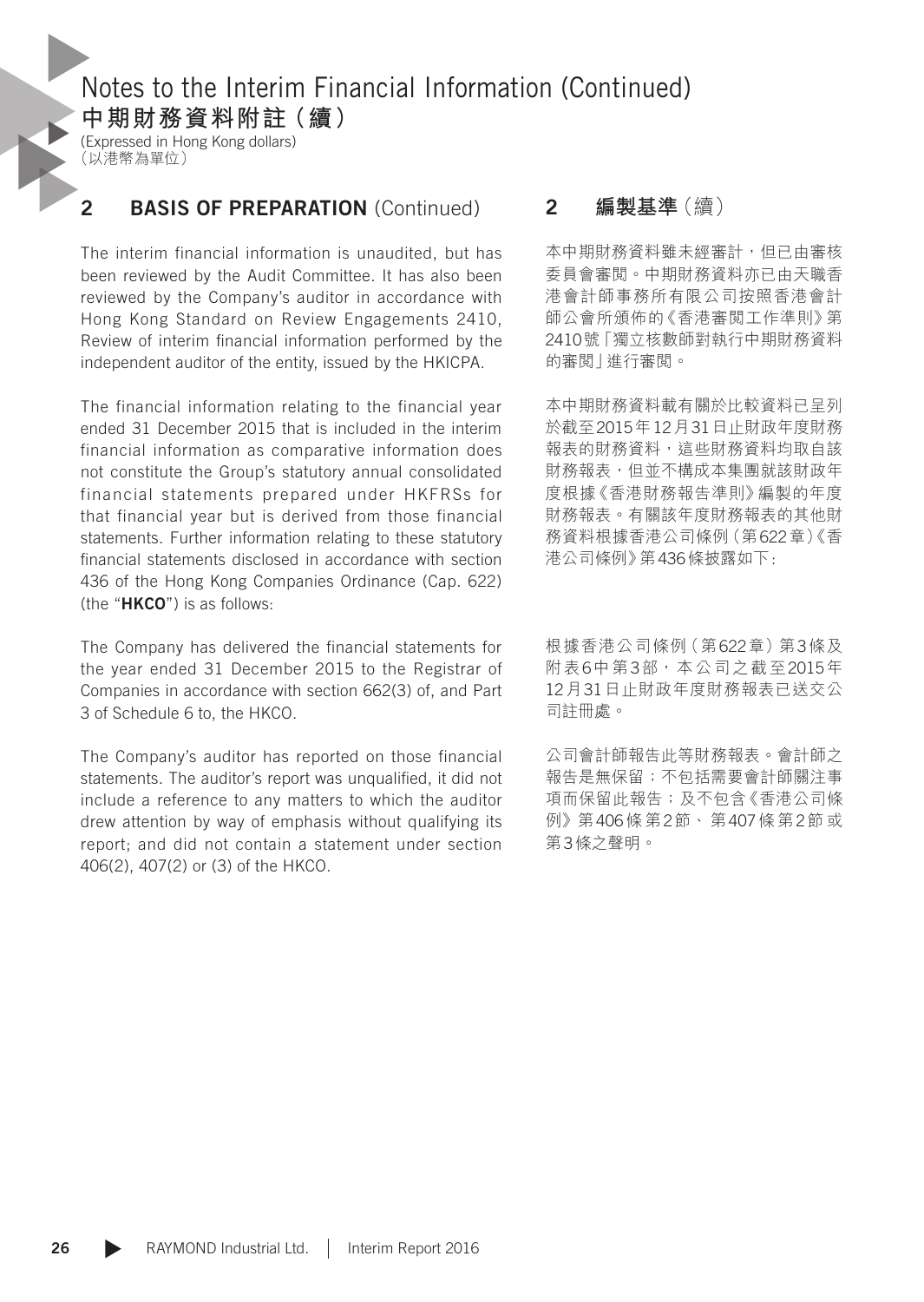**中期財務資料附註(續)**

(Expressed in Hong Kong dollars) (以港幣為單位)

### 3 CHANGES IN ACCOUNTING POLICIES

The HKICPA has issued the following amendments to HKFRSs that are first effective for the current accounting period of the Group. Of these, the following amendments are relevant to the Group:

- Annual Improvements to HKFRSs 2012-2014 Cycle
- Amendments to HKAS1, Presentation of financial statements: Disclosure initiative

The Group has not applied any new standard or interpretation that is not yet effective for the current accounting period.

#### Annual Improvements to HKFRSs 2012 – 2014 Cycle

This cycle of annual improvements contains amendments to four standards. Among them, HKAS 34, interim financial reporting, has been amended to clarify that if any entity discloses the information required by the standard outside the interim financial statements by a cross-reference to the information in another statement of the interim financial report, then uses of the interim financial statements should have access to the information incorporated by the cross-reference on the same terms and at the same time. The amendments do not have an impact on the Group's interim financial report as the Group does not present the relevant required disclosures outside the interim financial statements.

#### Amendments to HKAS 1, Presentation of financial statements: Disclosure initiative

The amendments to HKAS 1 introduce narrow-scope changes to various presentation requirements. The amendments do not have a material impact on the presentation and disclosure of the Group's interim financial report.

#### 3 **會計政策變動**

香港會計師公會已頒佈下列修訂香港財務 報告準則,於本集團及本公司之當前會計 期間首次生效。

- • 完 善 香 港 財 務 報 告 準 則2012至 2014年週期
- 香港會計進則1修訂,財務報表呈 列:信息披露

本集團在本會計期間未採納任何仍未生效 的新香港會計準則及詮釋。

#### **完善香港財務報告準則**2012**至**2014 **年週期**

此週期完善包含四個準則。其中,香港會 計準則第34,中期報告已經修正,以澄 清,如果任何實體披露通過交叉參考的中 期財務報告的另一種表述的信息由中期財 務報表之外的標準所需的信息,然後使用 中期財務報表應獲得通過在相同的條件交 叉引用,並在同一時間併入的信息。這些 修訂不會對集團的中期財務報告有影響, 因為集團不存在中期財務報表以外的相關 要求的披露。

**香港會計準則**1**修訂,財務報表呈列: 信息披露**

香港會計準則第1修正引入窄範圍改變各 種呈列需求。修正不會對集團中期財務報 告有實質影響。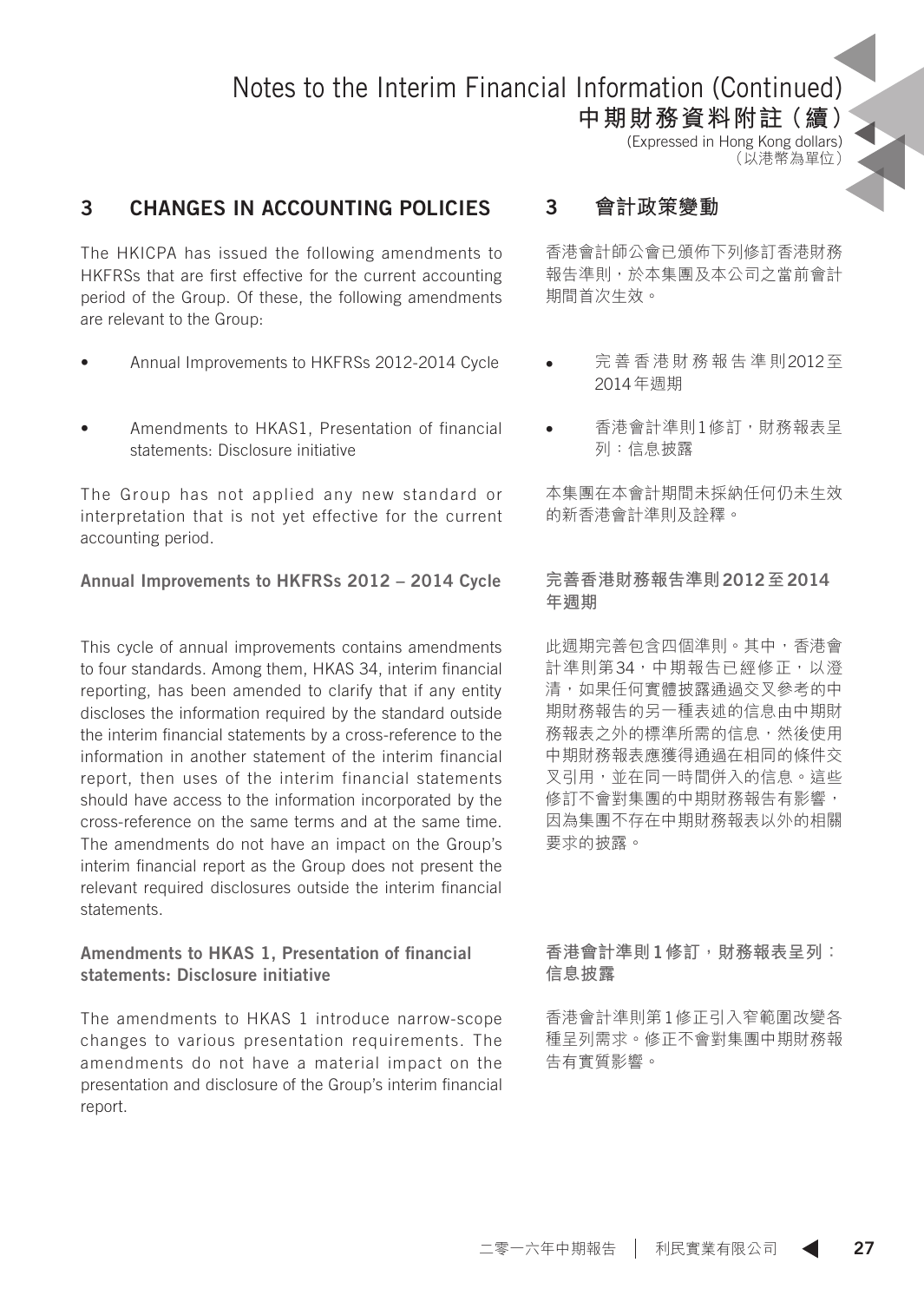**中期財務資料附註(續)**

(Expressed in Hong Kong dollars) (以港幣為單位)

### 4 SEGMENT REPORTING

The Group is principally engaged in the manufacture and sale of electrical home appliances. In a manner consistent with the way in which information is reported internally to the senior management of the Group for the purposes of resource allocation and performance assessment, the Group has identified six reportable segments on a geographical basis: Japan, the United States, the People's Republic of China (the "PRC"). Europe, Asia (excluding Japan and the PRC) and the rest of the world. The electrical home appliances are manufactured in the Group's manufacturing facilities located in the PRC. The "rest of the world" segment covers sales of electrical home appliances to customers in Australia, Canada, South America and Africa.

#### (a) Segment results, assets and liabilities

Information regarding the Group's reportable segments as provided to the senior executive management for the purposes of resource allocation and assessment of segment performance for the period is set out below.

#### 4 **分部報告**

本集團主要業務是製造及銷售家用電器。 已按與本集團最高層行政管理人員就評價 分部表現及分配分部資源所採用之資料一 致之方式報告,本集團將家用電器業務按 地區分為六個分部:日本、美國、中國、 歐洲、亞洲(不包括日本及中國)及世界 各地。本集團製造家用電器之設施在中 國。分部中之世界各地是包括銷售家用電 器與澳洲、加拿大、南美及非洲之客戶。

#### (a) **分部業績、資產及負債**

有關提供予最高層行政管理人員以分配資 源及評價之本集團分部表現的資料載列於 下文。

|                                                |                         | Electrical nome appliances<br>家用電器                       |                                                          |                                                          |                                                   |                                                         |                                                   |                                                          |                                                   |                                                          |                                                          |                                                          |                                                   |                                                          |                                                  |
|------------------------------------------------|-------------------------|----------------------------------------------------------|----------------------------------------------------------|----------------------------------------------------------|---------------------------------------------------|---------------------------------------------------------|---------------------------------------------------|----------------------------------------------------------|---------------------------------------------------|----------------------------------------------------------|----------------------------------------------------------|----------------------------------------------------------|---------------------------------------------------|----------------------------------------------------------|--------------------------------------------------|
|                                                |                         |                                                          | The United States<br>譝                                   |                                                          | The PRC<br>中國                                     |                                                         | Japan<br>麻                                        |                                                          | Europe<br>歐洲                                      |                                                          | Asia (excluding<br>Japan and the PRC)<br>亞洲(不包括日本及中國)    |                                                          | Rest of the world<br>世界各地                         | Total<br>솲                                               |                                                  |
| For the six months ended<br>30 June            | 截至6月30日止6個月             | 2016<br><b>HK\$'000</b><br>港幣千元<br>(Unaudited)<br>(未經審核) | 2015<br><b>HK\$'000</b><br>港幣千元<br>(Unaudited)<br>(未經審核) | 2016<br><b>HK\$'000</b><br>港幣千元<br>(Unaudited)<br>(未經審核) | 2015<br>HK\$'000<br>港幣千元<br>(Unaudited)<br>(未經審核) | 2016<br><b>HK\$'000</b><br>灣千元<br>(Unaudited)<br>(未經審核) | 2015<br>HK\$'000<br>港幣千元<br>(Unaudited)<br>(未經審核) | 2016<br><b>HK\$'000</b><br>港幣千元<br>(Unaudited)<br>(未經審核) | 2015<br>HK\$'000<br>港幣千元<br>(Unaudited)<br>(未經審核) | 2016<br><b>HK\$'000</b><br>港幣千元<br>(Unaudited)<br>(未經審核) | 2015<br><b>HK\$'000</b><br>潜解千元<br>(Unaudited)<br>(未經審核) | 2016<br><b>HK\$'000</b><br>港幣千元<br>(Unaudited)<br>(未經審核) | 2015<br>HK\$'000<br>潜幣千元<br>(Unaudited)<br>(未經審核) | 2016<br><b>HK\$'000</b><br>港幣千元<br>(Unaudited)<br>(未經審核) | 2015<br>HK\$'000<br>满落千元<br>Unaudited)<br>(未經審核) |
| Revenue from external<br>customers             | 對外客戶之收入                 | 110,885                                                  | 160,955                                                  | 37.230                                                   | 37,946                                            | 150,354                                                 | 144,183                                           | 108.433                                                  | 77,262                                            | 78.722                                                   | 34,585                                                   | 16.942                                                   | 25,380                                            | 502,566                                                  | 480,311                                          |
| Inter-segment revenue                          | 内部分部收入                  | $\overline{\phantom{m}}$                                 | ٠                                                        | 272.320                                                  | 269,477                                           | $\overline{\phantom{a}}$                                | $\overline{a}$                                    | $\overline{\phantom{a}}$                                 |                                                   | 429.961                                                  | 420,876                                                  | $\overline{\phantom{a}}$                                 |                                                   | 702.281                                                  | 690,353                                          |
| Reportable segment revenue                     | 可報告分部收入                 | 110.885                                                  | 160,955                                                  | 309.550                                                  | 307.423                                           | 150.354                                                 | 144,183                                           | 108.433                                                  | 77,262                                            | 508,683                                                  | 455,461                                                  | 16.942                                                   | 25,380                                            | 1,204,847                                                | 1,170,664                                        |
| Reportable segment profit<br>(adjusted EBITDA) | 可報告分部溢利<br>(已調整 EBITDA) | 9,754                                                    | 8,959                                                    | 3.276                                                    | 2,112                                             | 13.226                                                  | 8,026                                             | 9.539                                                    | 4,301                                             | 44.114                                                   | 21,404                                                   | 1.489                                                    | 1,414                                             | 81.398                                                   | 46,216                                           |
| As at 30 June/31 December                      | 於6月30日/<br>12月31日       |                                                          |                                                          |                                                          |                                                   |                                                         |                                                   |                                                          |                                                   |                                                          |                                                          |                                                          |                                                   |                                                          |                                                  |
| Reportable segment assets                      | 可報告分部資產                 |                                                          | i,                                                       | 316,650                                                  | 328,371                                           |                                                         |                                                   | $\overline{\phantom{a}}$                                 |                                                   | 518,659                                                  | 551,180                                                  |                                                          |                                                   | 835,309                                                  | 879,551                                          |
| Reportable segment liabilities                 | 可報告分部負債                 | $\overline{\phantom{m}}$                                 | (194)                                                    | (85, 686)                                                | (106, 684)                                        | $\overline{a}$                                          | ٠                                                 | $\overline{\phantom{a}}$                                 |                                                   | (184, 405)                                               | (209, 718)                                               | $\overline{\phantom{0}}$                                 |                                                   | (270,091)                                                | (316,596)                                        |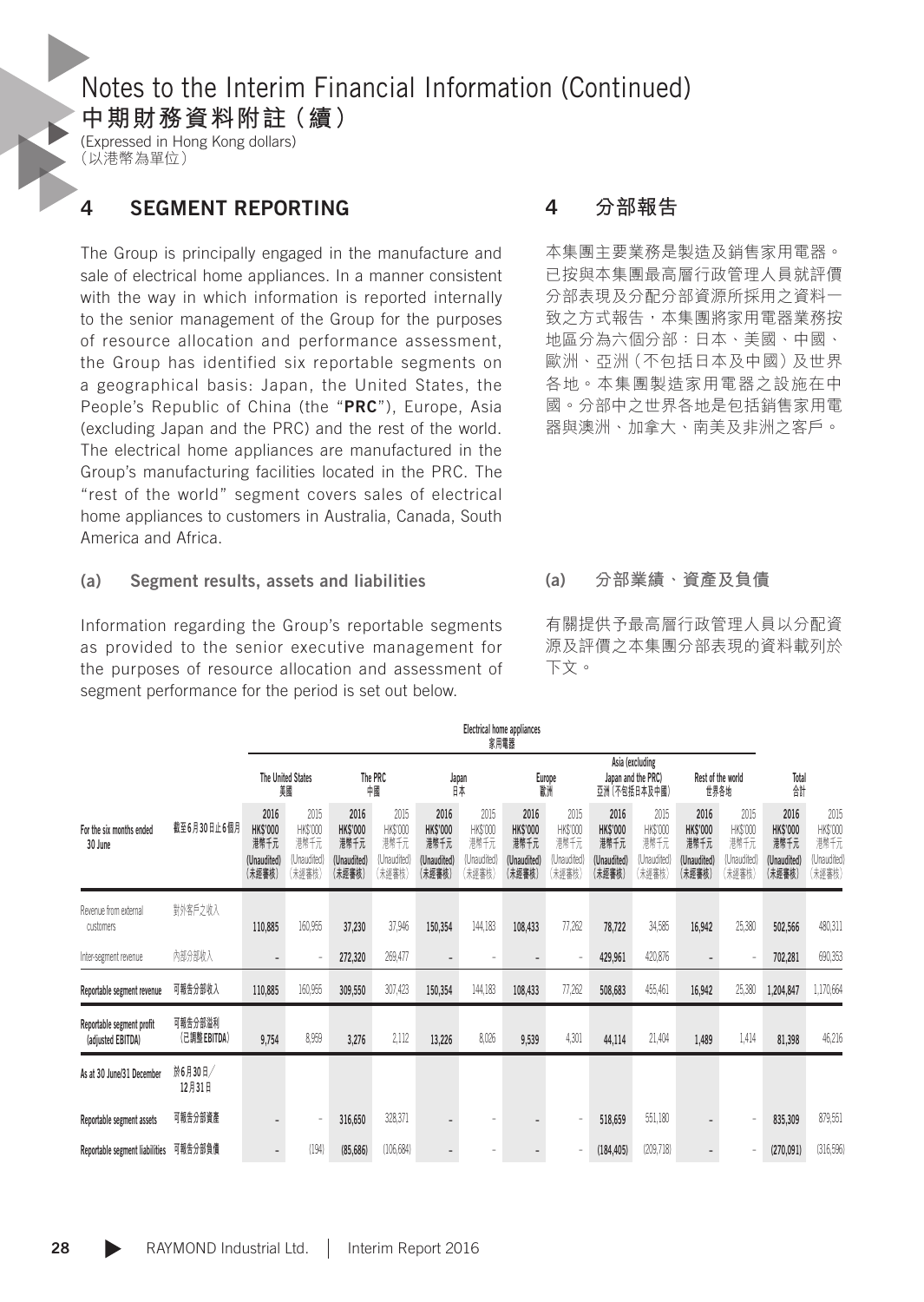**中期財務資料附註(續)** (Expressed in Hong Kong dollars) (以港幣為單位)

### 4 **SEGMENT REPORTING** (Continued)

- (b) Reconciliations of reportable segment revenue, profit or loss, assets and liabilities
- 4 **分部報告**(續)
- (b) **可報告分部收入、損益、資產及 負債之對賬**

|                                                                                           |                               | Six months ended 30 June<br>截至6月30日止6個月                           |                                                            |
|-------------------------------------------------------------------------------------------|-------------------------------|-------------------------------------------------------------------|------------------------------------------------------------|
|                                                                                           |                               | 2016<br>2016年<br><b>HK\$'000</b><br>港幣千元<br>(Unaudited)<br>(未經審核) | 2015<br>2015年<br>HK\$'000<br>港幣千元<br>(Unaudited)<br>(未經審核) |
| Revenue                                                                                   | 收入                            |                                                                   |                                                            |
| Reportable segment revenue<br>Elimination of inter-segment                                | 可報告分部收入<br>內部分部收入抵銷           | 1,204,847                                                         | 1,170,664                                                  |
| revenue                                                                                   |                               | (702, 281)                                                        | (690, 353)                                                 |
| Consolidated revenue                                                                      | 綜合收入                          | 502,566                                                           | 480,311                                                    |
| Profit                                                                                    | 溢利                            |                                                                   |                                                            |
| Reportable segment profit<br>Elimination of inter-segment profits                         | 可報告分部溢利<br>內部分部溢利抵銷           | 81,398<br>(37, 190)                                               | 46,216<br>(19, 479)                                        |
| Reportable segment profit derived<br>from Group's external customers<br>Other revenue and | 從本集團對外客戶<br>之可報告分部溢利<br>其他收入及 | 44,208                                                            | 26,737                                                     |
| other net income                                                                          | 其他淨收益                         | 1,366                                                             | 4,483                                                      |
| Depreciation and amortisation                                                             | 折舊及攤銷                         | (16,936)                                                          | (18, 807)                                                  |
| Consolidated profit before taxation                                                       | 綜合除税前溢利                       | 28,638                                                            | 12,413                                                     |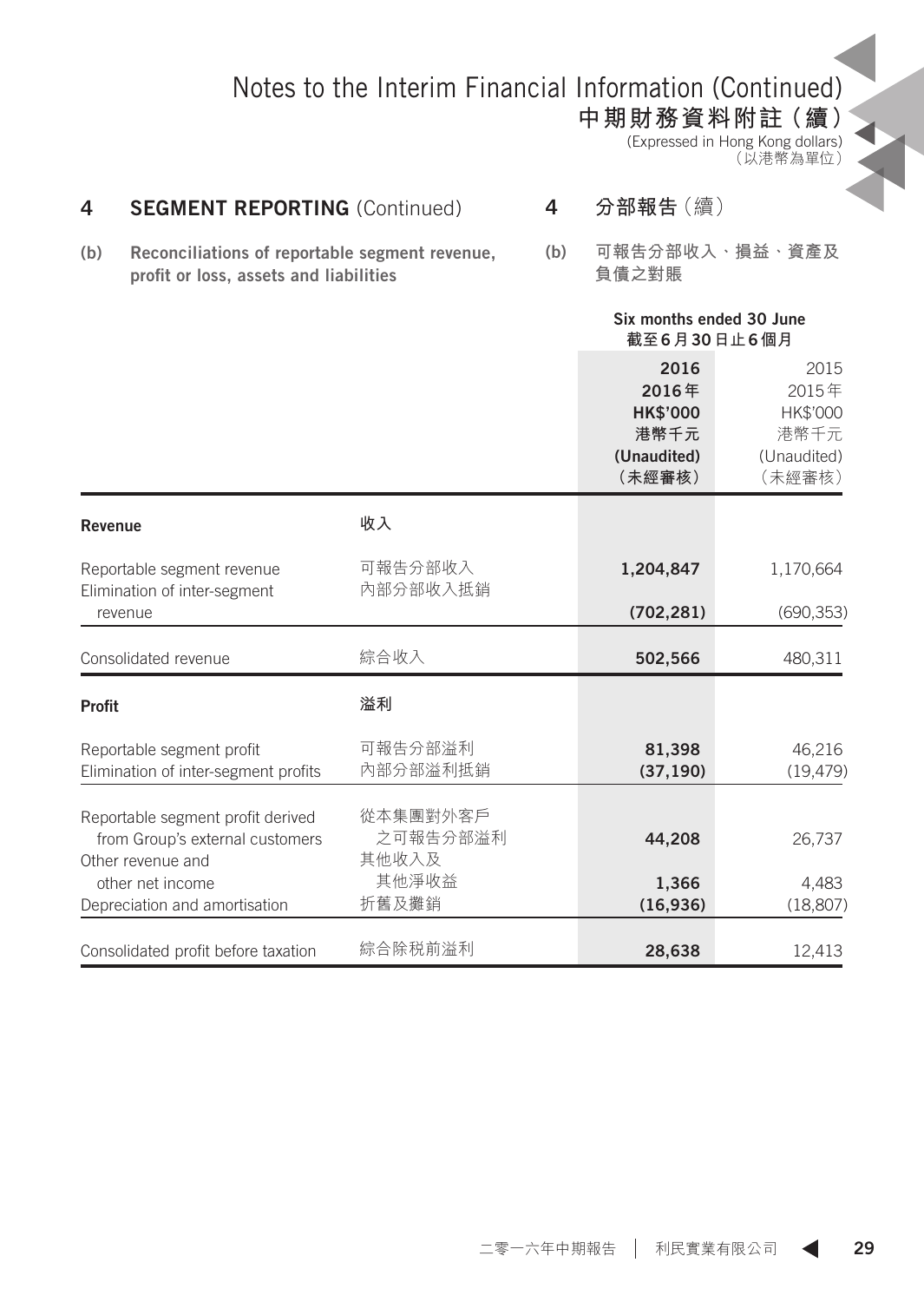**中期財務資料附註(續)**

(Expressed in Hong Kong dollars) (以港幣為單位)

| 4                  | <b>SEGMENT REPORTING (Continued)</b>                           | 分部報告(續)                                                                                              |     |                                                                                           |                                                                                      |
|--------------------|----------------------------------------------------------------|------------------------------------------------------------------------------------------------------|-----|-------------------------------------------------------------------------------------------|--------------------------------------------------------------------------------------|
| (b)                |                                                                | Reconciliations of reportable segment revenue,<br>profit or loss, assets and liabilities (Continued) | (b) | 負債之對賬(續)                                                                                  | 可報告分部收入、損益、資產及                                                                       |
|                    |                                                                |                                                                                                      |     | At 30 June<br>2016<br>於2016年<br>6月30日<br><b>HK\$'000</b><br>港幣千元<br>(Unaudited)<br>(未經審核) | At 31 December<br>2015<br>於2015年<br>12月31日<br>HK\$'000<br>港幣千元<br>(Audited)<br>(經審核) |
| Assets             |                                                                | 資產                                                                                                   |     |                                                                                           |                                                                                      |
|                    | Reportable segment assets<br>Elimination of inter-segment      | 可報告分部資產<br>內部分部應收賬項                                                                                  |     | 835,309                                                                                   | 879,551                                                                              |
|                    | receivables                                                    | 抵銷                                                                                                   |     | (107, 596)                                                                                | (140,904)                                                                            |
|                    | Tax recoverable                                                | 可退回税項                                                                                                |     | 727,713                                                                                   | 738,647<br>1,550                                                                     |
|                    | Deferred tax assets                                            | 遞延税項資產                                                                                               |     | 8,192                                                                                     | 8,346                                                                                |
|                    | Consolidated total assets                                      | 綜合總資產                                                                                                |     | 735,905                                                                                   | 748,543                                                                              |
| <b>Liabilities</b> |                                                                | 負債                                                                                                   |     |                                                                                           |                                                                                      |
|                    | Reportable segment liabilities<br>Elimination of inter-segment | 可報告分部負債<br>內部分部應付                                                                                    |     | (270, 091)                                                                                | (316,596)                                                                            |
|                    | payables                                                       | 賬項抵銷                                                                                                 |     | 107,595                                                                                   | 142,913                                                                              |
|                    | Dividends payable<br>Tax payable<br>Deferred tax liabilities   | 應付股息<br>應付税項<br>遞延税項負債                                                                               |     | (162, 496)<br>(259)<br>(12, 728)                                                          | (173, 683)<br>(204)<br>(10,095)                                                      |
|                    |                                                                |                                                                                                      |     | (168)                                                                                     | (168)                                                                                |
|                    | Consolidated total liabilities                                 | 綜合總負債                                                                                                |     | (175, 651)                                                                                | (184, 150)                                                                           |

### 5 SEASONALITY OF OPERATIONS

5 **季節性營運**

The Group normally experiences higher demands in the second half of the year and, as a result, reports lower revenue and results in the first half of the year.

根據本集團之經驗下半年之需求較大。所 以上半年可報告之收入及業績較差。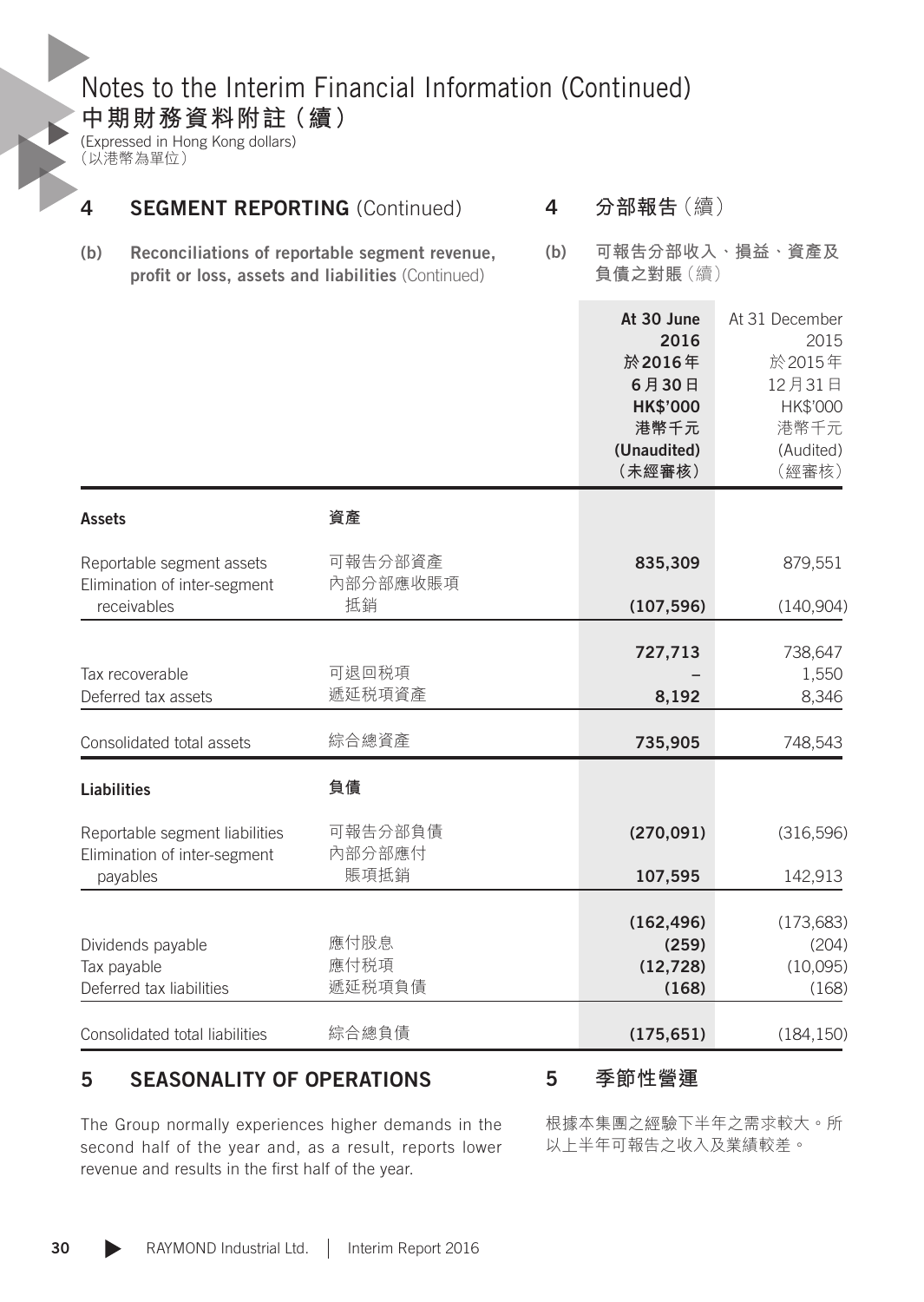**中期財務資料附註(續)**

(Expressed in Hong Kong dollars) (以港幣為單位)

#### 6 OTHER REVENUE AND OTHER NET INCOME

#### 6 **其他收入及其他淨收益**

| Six months ended 30 June |
|--------------------------|
| 截至6月30日止6個月              |

|                                                        |                   | 2016<br>2016年<br><b>HK\$'000</b><br>港幣千元<br>(Unaudited)<br>(未經審核) | 2015<br>2015年<br>HK\$'000<br>港幣千元<br>(Unaudited)<br>(未經審核) |
|--------------------------------------------------------|-------------------|-------------------------------------------------------------------|------------------------------------------------------------|
| Other revenue                                          | 其他收入              |                                                                   |                                                            |
| Bank interest income                                   | 銀行利息收入            | 529                                                               | 2,108                                                      |
| Other net income                                       | 其他淨收益             |                                                                   |                                                            |
| Net exchange gain<br>Net loss on disposal of property, | 匯兑淨收益<br>出售物業、廠房及 | 345                                                               | 2,440                                                      |
| plant and equipment<br>Net gain on disposal of         | 設備淨虧損<br>出售廢料淨收益  | (317)                                                             | (2,162)                                                    |
| scrap materials                                        |                   | 367                                                               | 423                                                        |
| Sundry income                                          | 其他收益              | 442                                                               | 1,674                                                      |
|                                                        |                   | 837                                                               | 2,375                                                      |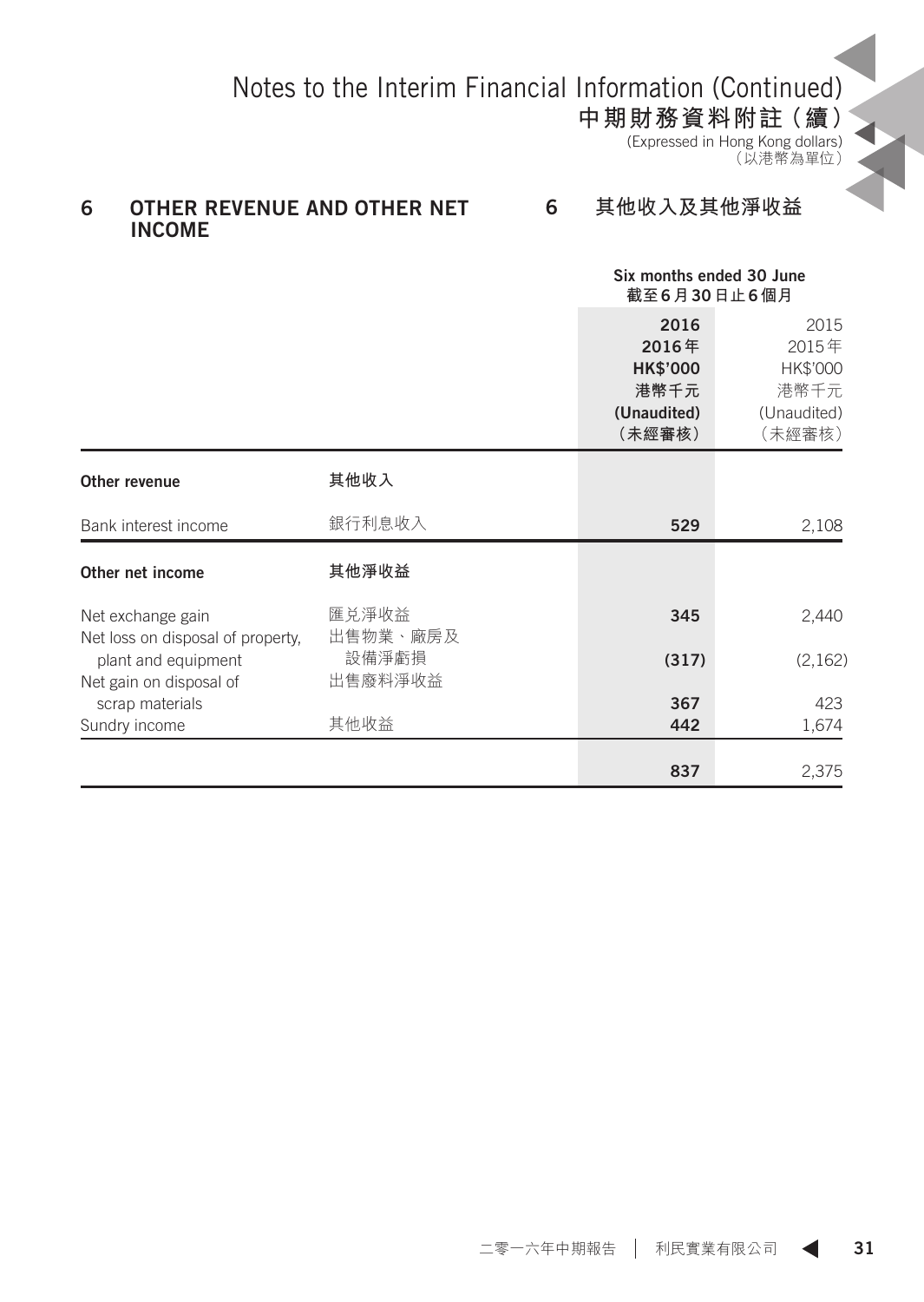**中期財務資料附註(續)**

(Expressed in Hong Kong dollars) (以港幣為單位)

### 7 PROFIT BEFORE TAXATION

7 **除稅前溢利**

Profit before taxation is arrived after charging:

除稅前溢利已經扣除下列各項後達致:

|     |                                                                                                                       |     |                                           | Six months ended 30 June<br>截至6月30日止6個月                           |                                                            |
|-----|-----------------------------------------------------------------------------------------------------------------------|-----|-------------------------------------------|-------------------------------------------------------------------|------------------------------------------------------------|
|     |                                                                                                                       |     |                                           | 2016<br>2016年<br><b>HK\$'000</b><br>港幣千元<br>(Unaudited)<br>(未經審核) | 2015<br>2015年<br>HK\$'000<br>港幣千元<br>(Unaudited)<br>(未經審核) |
| (a) | <b>Staff costs</b>                                                                                                    | (a) | 僱員成本                                      |                                                                   |                                                            |
|     | Salaries, wages and<br>other benefits<br>Discretionary bonuses<br>Contributions to defined<br>contribution retirement |     | 薪金、工資及<br>其他福利<br>酌情發放花紅<br>定額供款<br>退休金計劃 | 81,047<br>988                                                     | 87,687<br>993                                              |
|     | plans                                                                                                                 |     | 供款                                        | 9,601                                                             | 8,651                                                      |
|     |                                                                                                                       |     |                                           | 91,636                                                            | 97,331                                                     |
| (b) | Other items                                                                                                           | (b) | 其他項目                                      |                                                                   |                                                            |
|     | Cost of inventories sold#<br>Amortisation of interests in<br>leasehold land held for<br>own use under                 |     | 銷售存貨成本#<br>攤銷經營租賃<br>持作自用之<br>土地權益        | 433,949                                                           | 434,465                                                    |
|     | operating leases<br>Depreciation                                                                                      |     | 折舊                                        | 196<br>16,740                                                     | 212<br>18,595                                              |
|     | Loss on disposal of<br>property, plant and<br>equipment                                                               |     | 出售物業、<br>廠房及設備<br>虧損                      | 317                                                               | 2,162                                                      |

# Cost of inventories sold includes approximately HK\$87,715,000 (six months ended 30 June 2015: HK\$96,217,000) relating to staff costs and depreciation, which amounts are also included in the respective total amounts disclosed separately above or in note 7(a) for each of these types of expenses.

# 存 貨 成 本 包 括 港 幣87,715,000元( 截 至2015年6月30日 止6個 月: 港 幣 96,217,000元)有關員工成本及折舊, 該金額亦包括於附註7(a)披露各項費用 總金額。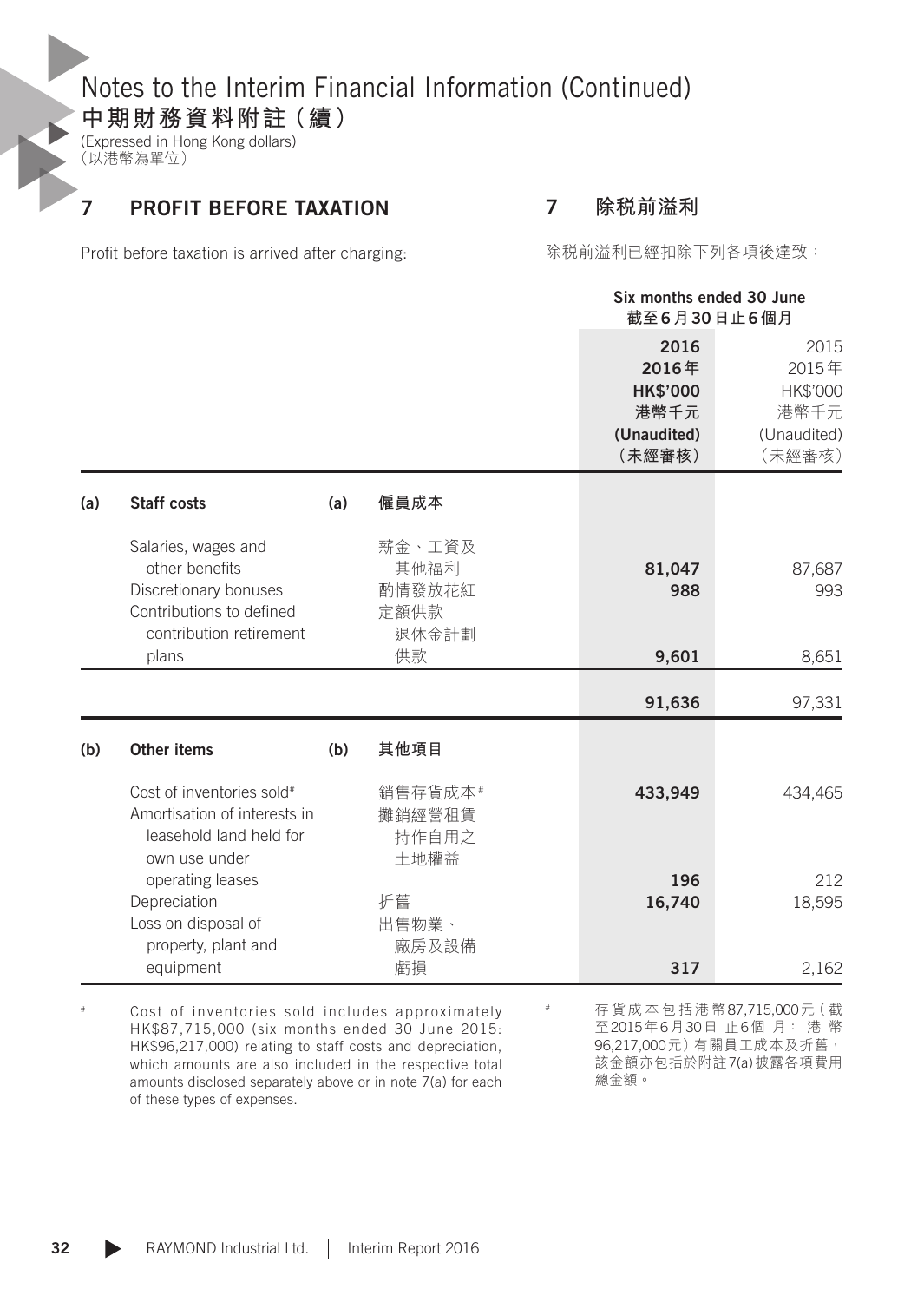**中期財務資料附註(續)** (Expressed in Hong Kong dollars)

### (以港幣為單位)

#### 8 INCOME TAX IN THE CONDENSED CONSOLIDATED STATEMENT OF PROFIT OR LOSS

8 **於簡明綜合損益表的所得 稅**

|                                                           |                      |                                                                   | Six months ended 30 June<br>截至6月30日止6個月                    |
|-----------------------------------------------------------|----------------------|-------------------------------------------------------------------|------------------------------------------------------------|
|                                                           |                      | 2016<br>2016年<br><b>HK\$'000</b><br>港幣千元<br>(Unaudited)<br>(未經審核) | 2015<br>2015年<br>HK\$'000<br>港幣千元<br>(Unaudited)<br>〔未經審核〕 |
| Current tax<br>- Hong Kong Profits Tax                    | 本期税項<br>– 香港所得税      |                                                                   |                                                            |
| Provision for the period                                  | 本期撥備                 | 1,995                                                             | 1,259                                                      |
| Current tax<br>- PRC Enterprise Income Tax                | 本期税項<br>– 中國企業所得税    |                                                                   |                                                            |
| Provision for the period<br>Under-provision in respect of | 本期撥備<br>往年度撥備過少      | 4,531                                                             | 406                                                        |
| prior years                                               |                      | 3,192                                                             | 1,482                                                      |
|                                                           |                      | 7,723                                                             | 1,888                                                      |
| Income tax expense                                        | 所得税支出                | 9,718                                                             | 3,147                                                      |
| $-1$                                                      | $\sim$ $\sim$ $\sim$ |                                                                   |                                                            |

The provision for Hong Kong Profits Tax is calculated at 16.5% (six months ended 30 June 2015: 16.5%) of the estimated assessable profits for the period.

Taxation for subsidiaries in the PRC are calculated using the applicable income tax rate of 25% (six months ended 30 June 2015: 25%).

### 9 EARNINGS PER SHARE

The calculation of basic earnings per share is based on the profit attributable to equity shareholders of the Company of approximately HK\$18,920,000 (six months ended 30 June 2015: HK\$9,266,000) and the weighted average number of 477,807,645 (six months ended 30 June 2015: 472,676,605) ordinary shares in issue during the interim period.

The calculation of diluted earnings per share is based on the profit attributable to equity shareholders of the Company of approximately HK\$18,920,000 (six months ended 30 June 2015: HK\$9,266,000) and the weighted average number of ordinary shares of 482,133,218 (six months ended 30 June 2015: 480,405,964) after taking into account the effect of deemed issue of ordinary shares under the Company's share option scheme.

香港利得稅乃按照本期間估計應課稅盈利 依稅率16.5%(截至2015年6月30日止6 個月:16.5%)提撥準備。

在中國之附屬公司的稅項依應繳所得稅稅 率25%計 算( 截 至2015年6月30日 止6 個月:25%)。

### 9 **每股盈利**

每股基本盈利之計算是以本公司股東應佔 經營業務溢利港幣約18,920,000元(截 至2015年6月30日 止6個 月: 港 幣 約 9,266,000元)及根據中期內之已發行加 權平均股數477,807,645股(截至2015年 6月30日 止6個 月:472,676,605股)普 通股計算。

每股攤薄盈利之計算是以本公司股東應佔 經營業務溢利港幣約18,920,000元(截 至2015年6月30日 止6個 月: 港 幣 約 9,266,000元)及根據中期內之加權平均 股數482,133,218股(截至2015年6月30 日止6個月:480,405,964股)普通股並 根據本公司購股權計劃發行股份之影響後 計算。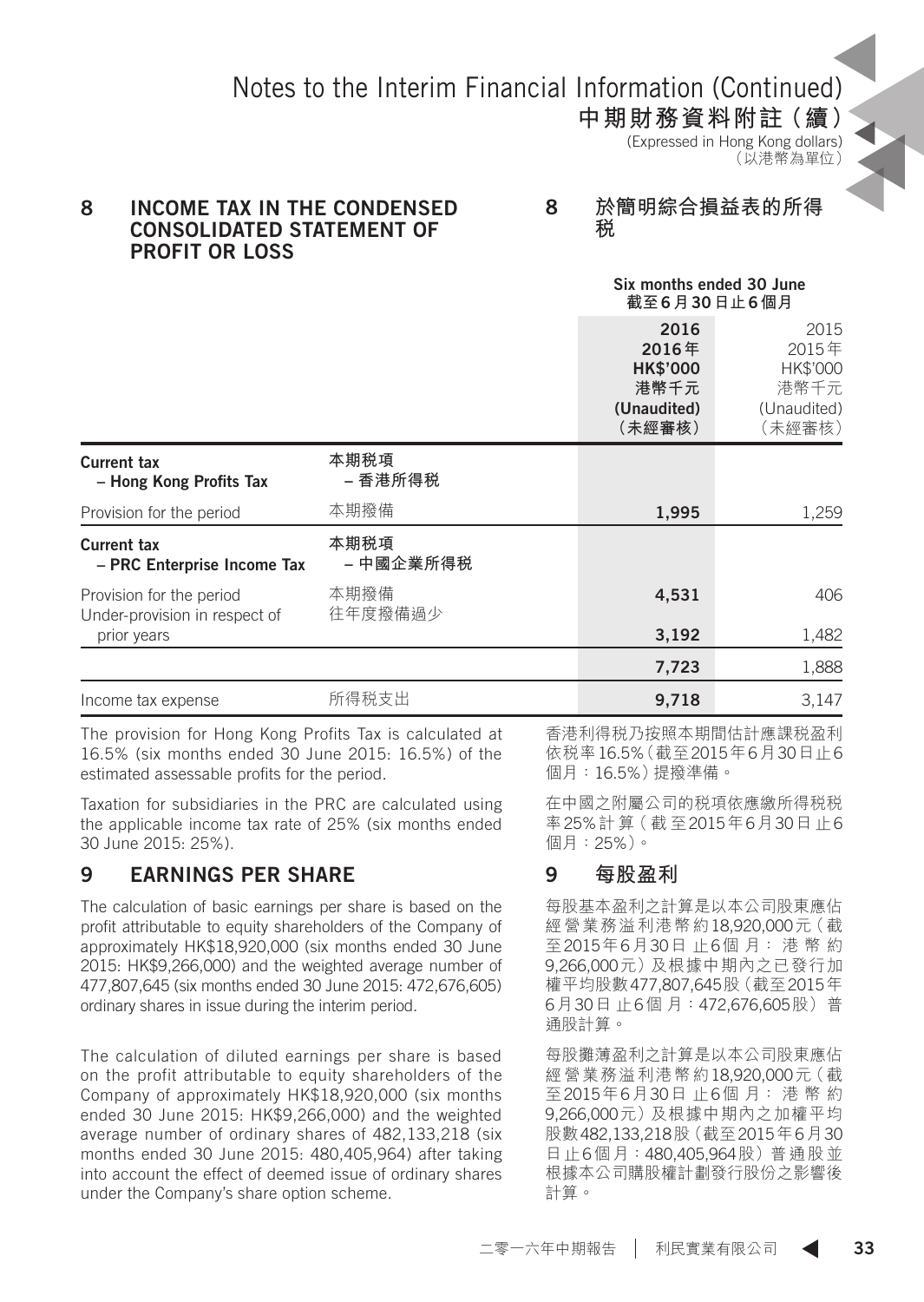### **中期財務資料附註(續)**

(Expressed in Hong Kong dollars) (以港幣為單位)

#### 10 PROPERTY, PLANT AND EQUIPMENT AND LEASEHOLD LAND

#### 10 **物業、廠房及設備及租賃 土地之權益**

|                                                                                                                                                   |                                                     | Property,<br>plant and<br>equipment<br>物業、廠房<br>及設備<br>HK\$'000<br>港幣千元 | Interests in<br>leasehold land<br>held for own use<br>under operating<br>leases<br>根據經營租賃<br>持作自用<br>之土地權益<br>HK\$'000<br>港幣千元 | Total<br>fixed assets<br>總固定資產<br>HK\$'000<br>港幣千元 |
|---------------------------------------------------------------------------------------------------------------------------------------------------|-----------------------------------------------------|-------------------------------------------------------------------------|--------------------------------------------------------------------------------------------------------------------------------|----------------------------------------------------|
| Cost:<br>At 1 January 2015 (Audited)<br>Exchange adjustments<br>Additions<br>Disposals                                                            | 成本:<br>於2015年1月1日 (經審核)<br>兑换調整<br>增加<br>出售         | 578,393<br>546<br>5,923<br>(10, 826)                                    | 17,038<br>19                                                                                                                   | 595.431<br>565<br>5,923<br>(10, 826)               |
| At 30 June 2015 (Unaudited)                                                                                                                       | 於2015年6月30日 (未經審核)                                  | 574,036                                                                 | 17,057                                                                                                                         | 591,093                                            |
| <b>Accumulated amortisation</b><br>and depreciation:<br>At 1 January 2015 (Audited)<br>Exchange adjustments<br>Charge for the period<br>Disposals | 累計攤銷及折舊:<br>於2015年1月1日 (經審核)<br>兑换調整<br>本期內折舊<br>出售 | 381,879<br>342<br>18,595<br>(8,373)                                     | 7,962<br>9<br>212                                                                                                              | 389,841<br>351<br>18,807<br>(8,373)                |
| At 30 June 2015 (Unaudited)                                                                                                                       | 於2015年6月30日 (未經審核)                                  | 392,443                                                                 | 8,183                                                                                                                          | 400,626                                            |
| Carrying value:                                                                                                                                   | 賬面淨值:                                               |                                                                         |                                                                                                                                |                                                    |
| At 30 June 2015 (Unaudited)                                                                                                                       | 於2015年6月30日(未經審核)                                   | 181,593                                                                 | 8,874                                                                                                                          | 190,467                                            |
| Cost:<br>At 1 January 2016 (Audited)<br>Exchange adjustments<br>Additions<br>Disposals                                                            | 成本:<br>於2016年1月1日 (經審核)<br>兑換調整<br>增加<br>出售         | 554,031<br>(9,823)<br>16,267<br>(3,871)                                 | 16,034<br>(335)<br>÷,                                                                                                          | 570,065<br>(10, 158)<br>16,267<br>(3,871)          |
| At 30 June 2016 (Unaudited)                                                                                                                       | 於2016年6月30日 (未經審核)                                  | 556,604                                                                 | 15,699                                                                                                                         | 572,303                                            |
| <b>Accumulated amortisation</b><br>and depreciation:<br>At 1 January 2016 (Audited)<br>Exchange adjustments<br>Charge for the period<br>Disposals | 累計攤銷及折舊:<br>於2016年1月1日 (經審核)<br>兑换調整<br>本期內折舊<br>出售 | 388,337<br>(6, 565)<br>16,740<br>(3,476)                                | 7,893<br>(165)<br>196                                                                                                          | 396,230<br>(6,730)<br>16,936<br>(3,476)            |
| At 30 June 2016 (Unaudited)                                                                                                                       | 於2016年6月30日 (未經審核)                                  | 395,036                                                                 | 7,924                                                                                                                          | 402,960                                            |
| Carrying value:                                                                                                                                   | 賬面淨值:                                               |                                                                         |                                                                                                                                |                                                    |
| At 30 June 2016 (Unaudited)                                                                                                                       | 於2016年6月30日 (未經審核)                                  | 161,568                                                                 | 7,775                                                                                                                          | 169,343                                            |
| At 31 December 2015 (Audited)                                                                                                                     | 於2015年12月31日 (經審核)                                  | 165,694                                                                 | 8,141                                                                                                                          | 173,835                                            |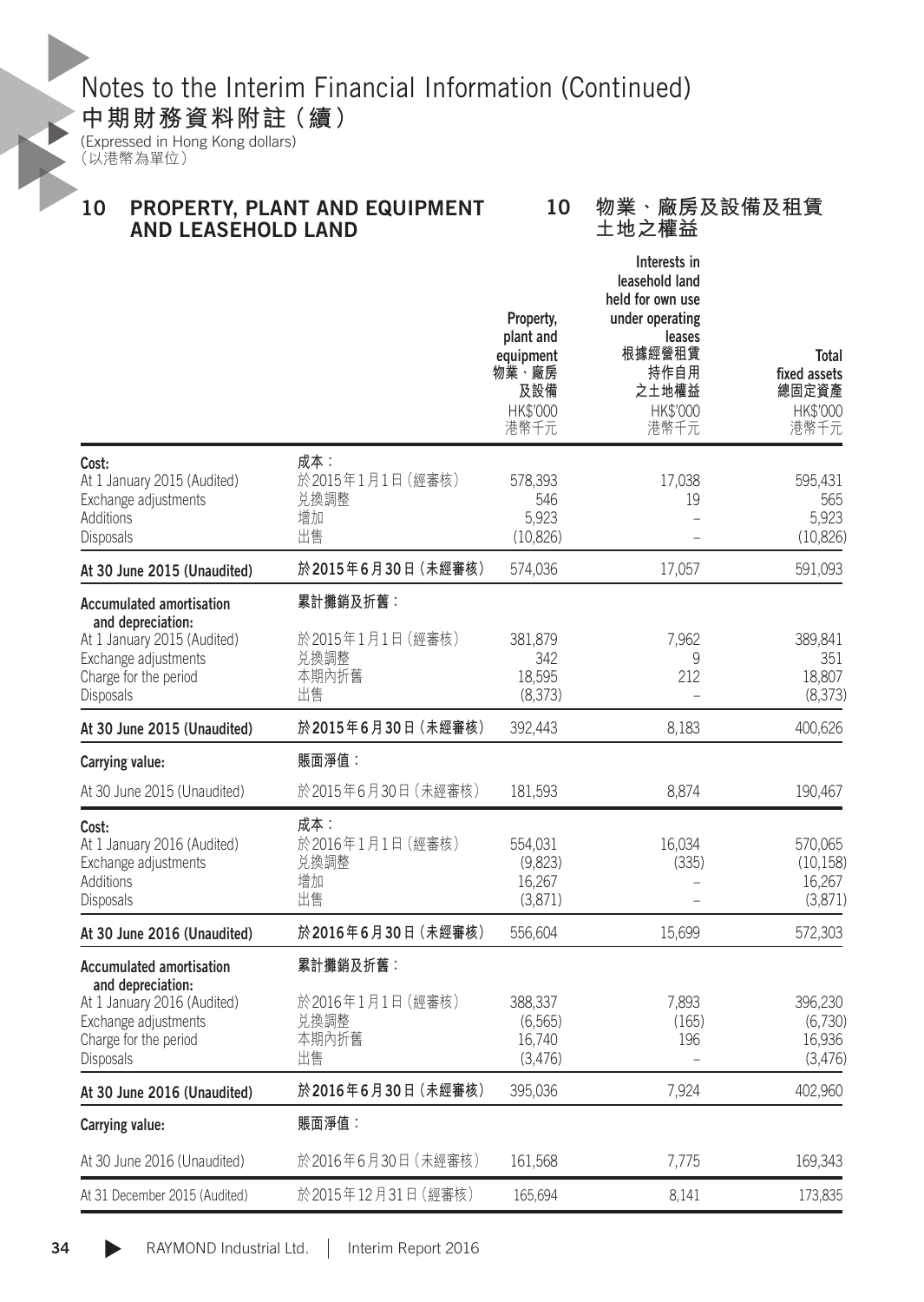**中期財務資料附註(續)** (Expressed in Hong Kong dollars) (以港幣為單位)

#### 11 INCOME TAX IN THE CONDENSED CONSOLIDATED STATEMENT OF FINANCIAL POSITION

11 **於簡明綜合財務狀況表的 所得稅**

- (a) Current taxation in the condensed consolidated statement of financial position represents:
- (a) **簡明綜合財務狀況表之所得稅**

|                                                                                         |                                 | At 30 June<br>2016<br>於2016年<br>6月30日<br><b>HK\$'000</b><br>港幣千元<br>(Unaudited)<br>(未經審核) | At 31 December<br>2015<br>於2015年<br>12月31日<br>HK\$'000<br>港幣千元<br>(Audited)<br>(經審核) |
|-----------------------------------------------------------------------------------------|---------------------------------|-------------------------------------------------------------------------------------------|--------------------------------------------------------------------------------------|
| Provision for the period/year<br>- Hong Kong Profits Tax<br>- PRC Enterprise Income Tax | 期內/年度撥備<br>- 香港所得税<br>- 中國企業所得税 | 1,995<br>4,531                                                                            | 2,795<br>2,066                                                                       |
|                                                                                         |                                 | 6,526                                                                                     | 4,861                                                                                |
| Provisional tax paid<br>- Hong Kong Profits Tax<br>- PRC Enterprise Income Tax          | 預繳税項支出<br>- 香港所得税<br>- 中國企業所得税  | (1, 550)<br>(513)                                                                         | (4,416)<br>(388)                                                                     |
|                                                                                         |                                 | (2,063)                                                                                   | (4,804)                                                                              |
| Balance of income tax provisions<br>relating to prior years (note)                      | 往年度所得税撥備<br>餘額 (附註)             | 4,463<br>8,265                                                                            | 57<br>8,488                                                                          |
|                                                                                         |                                 | 12,728                                                                                    | 8,545                                                                                |
| Represented by:                                                                         | 呈列:                             |                                                                                           |                                                                                      |
| Tax recoverable<br>Tax payable                                                          | 可退回税項<br>應付税項                   | (12, 728)                                                                                 | 1,550<br>(10,095)                                                                    |
|                                                                                         |                                 | (12, 728)                                                                                 | (8,545)                                                                              |

Note:

附註:

Included in the balance of income tax provisions relating to prior years is a provision, net of payment, of approximately HK\$8,265,000 (31 December 2015: HK\$8,412,000) and HK\$Nil (31 December 2015: HK\$Nil) for the tax adjustment relating to transfer pricing audit in respect of the years ended 31 December 2002 to 2011 and 31 December 2012 to 2015 respectively and 31 December 2012 to 2015 respectively by the PRC tax authorities.

應付稅項餘額已包括淨支付約港幣8,265,000元 (2015年12月31日: 港 幣8,412,000元)及 港 幣:無 (2015年12月31日 : 港幣無) 為中國税<br>所審查有關2002年至2011年12月31日年度及 2012至2015年12月31日年度止價格轉讓之潛 在稅項調整。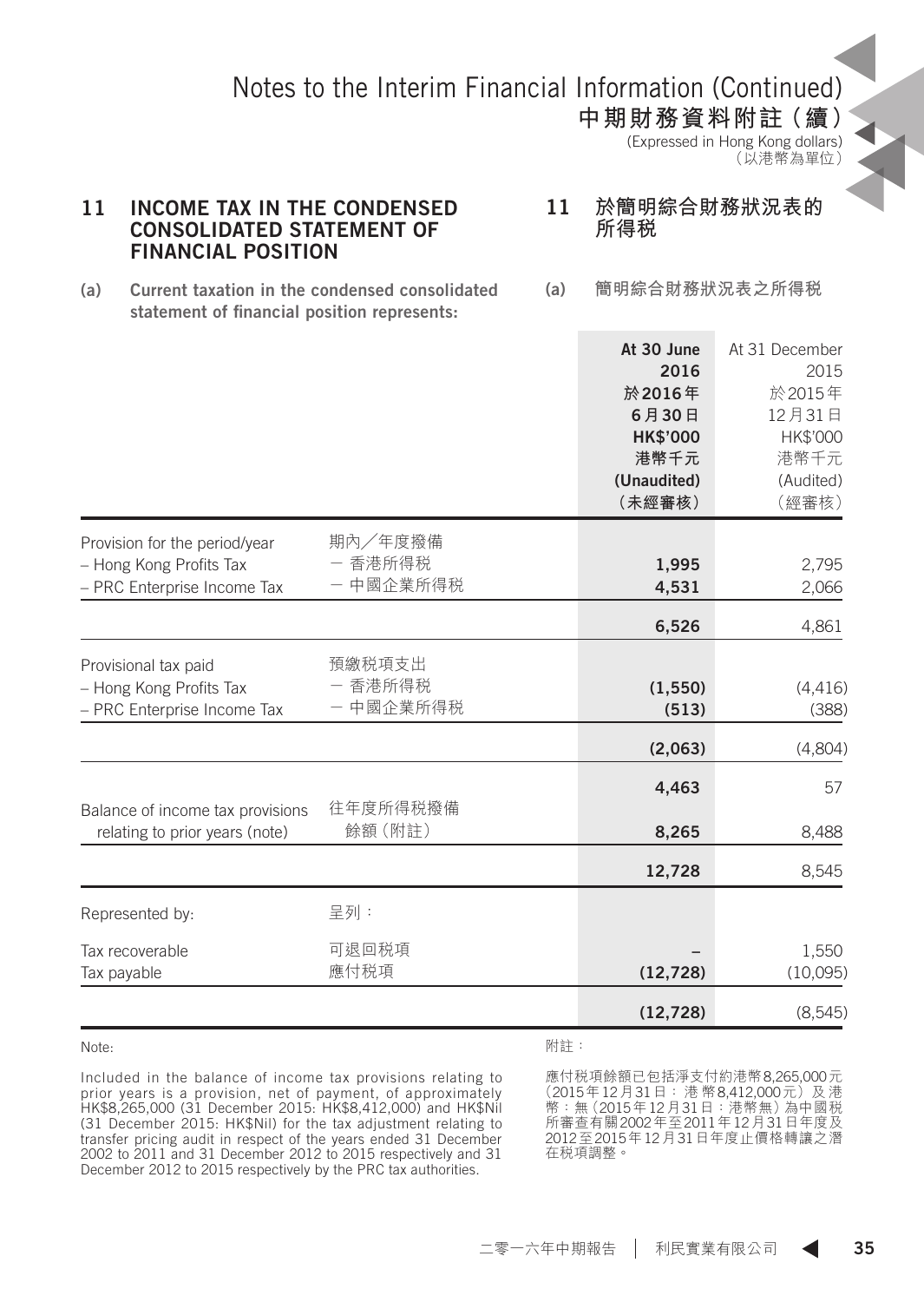(Expressed in Hong Kong dollars) (以港幣為單位)

#### 11 INCOME TAX IN THE CONDENSED CONSOLIDATED STATEMENT OF FINANCIAL POSITION (Continued)

#### (a) Current taxation in the condensed consolidated statement of financial position represents: (Continued)

#### Note: (continued)

In 2013, the PRC tax authorities initiated a transfer pricing audit on a subsidiary of the Company in the PRC in respect of the years ended 31 December 2002 to 2011. The Group has been in discussions with the PRC tax authorities with a view to concluding the transfer pricing audit. During the year ended 31 December 2013, 2014 and 2015, the Group, taking into consideration of the negotiations between the officials of Nansha tax bureau, has made accumulated provisions of HK\$12,556,000 against the potential tax exposures estimated by the management of the Group. During the six months ended 30 June 2016, primitive conclusion has been reached with the Nansha tax bureau on the amount to settle the case. At 30 June 2016, the total provisions made against the potential tax adjustment relating to the transfer pricing audit have been adjusted to approximately HK\$11,668,000 to reflect the compromised amount.

As at 30 June 2016, apart from the deposit of RMB3,000,000 (equivalent to HK\$3,403,000) paid in prior years, the remaining amount of HK\$8,265,000 has yet to be settled. The Group is currently waiting for instructions from the Nansha tax bureau for the timing and procedures for settlement.

During the six months ended 30 June 2016, the PRC tax authorities initiated further a transfer pricing audit on the same subsidiary in respect of the years ended 31 December 2012 to 2015. The Group has reached a consensus with the PRC tax authority and approximately paid RMB2,338,000 (equivalent to HK\$2,786,000) to settle the case. Such amount is included in the under-provision of PRC enterprise income tax in respect of prior years as disclosed in note 8.

- 11 **於簡明綜合財務狀況表的 所得稅**(續)
- (a) **簡明綜合財務狀況表之所得稅** (續)

附註:(續)

在2013年,中國稅所審查本集團一附屬公司有 關2002年至2011年12月31日年度價格轉讓。 集團與中國稅所商討價格轉讓審查觀點。截至 2013年,2014年及2015年12月31日年度止, 集團經考慮與南沙税局之間的談判後,本集團 管理層就估計潛在的稅務風險已作出累計撥備 港 幣12,556,000元。 至2016年6月30日 六 個 月止,本集團已與南沙稅務局達成初步解決方 案。於2016年6月30日有關價格轉讓審查稅務 撥備已調整至港幣11,668,000元已反映和解金 額。

於2016年6月30日,除於往年已支付人民幣 3,000,000元(相等於港幣3,403,000元),餘額 港幣8,265,000元仍未支付。集團現就方案等候 南沙稅務局指示付款時間及程序。

截 至2016年6月30日6個 月 止, 中 國 稅 所 再 審查同一附屬公司有關2012年至2015年12月 31日年度價格轉讓。集團已與中國稅所達成共 識,並支付了約人民幣2,338,000元(相等於港 幣2,786,000元)解決方案。此金額已包括在附 註8內之中國企業所得之稅往年度撥備過少。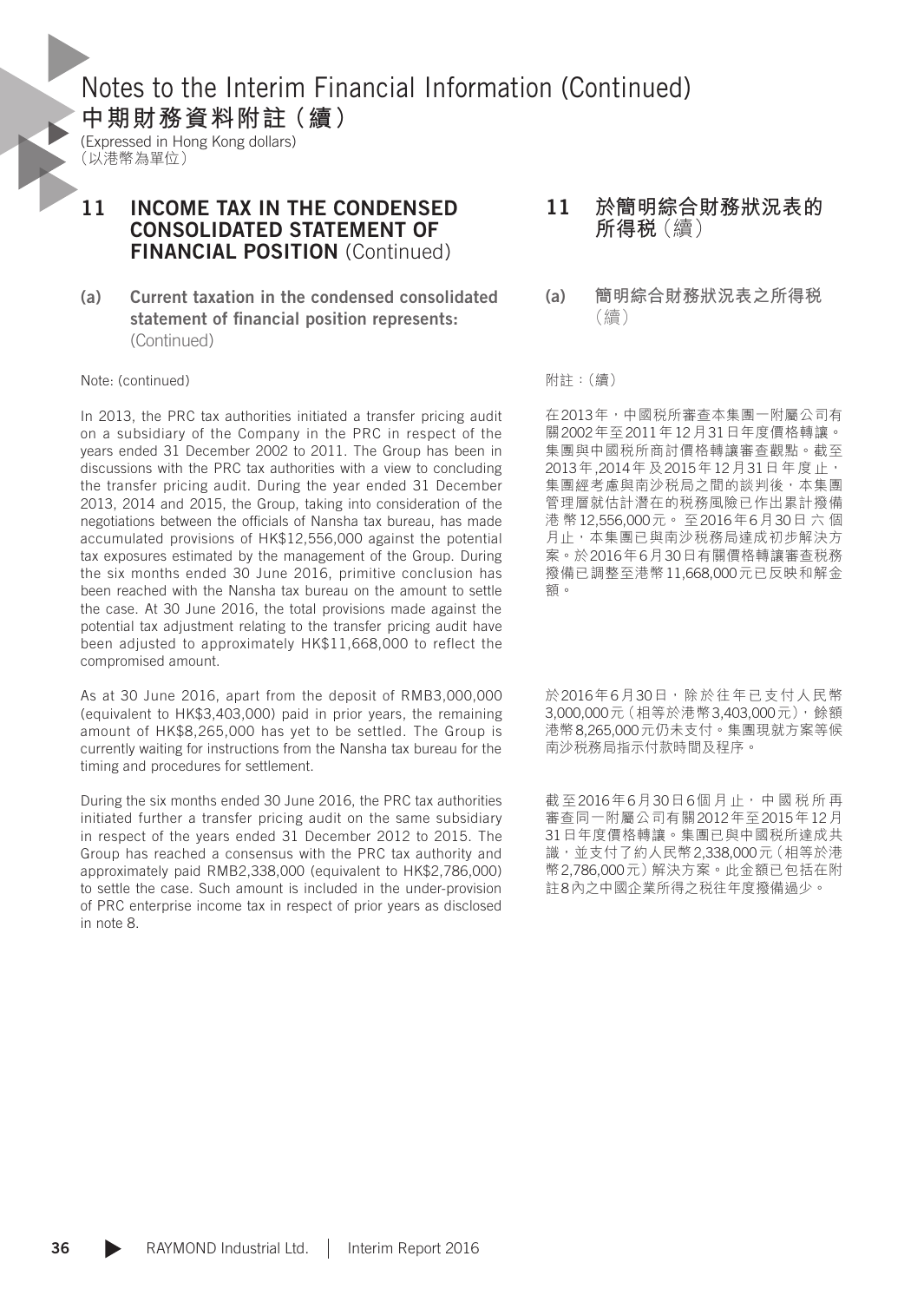**中期財務資料附註(續)** (Expressed in Hong Kong dollars) (以港幣為單位)

#### 11 INCOME TAX IN THE CONDENSED CONSOLIDATED STATEMENT OF **FINANCIAL POSITION (Continued)**

#### 11 **於簡明綜合財務狀況表的 所得稅**(續)

#### (b) Deferred tax assets and liabilities recognised:

The components of deferred tax assets/(liabilities) recognised in the condensed consolidated statement of financial position and the movements during the period are as follows:

#### (b) **已確認遞延稅項資產及負債:**

本期內於簡明綜合資產負債表中已確認之 遞延稅項資產╱(負債)及其變動之詳情 如下:

| Deferred tax arising from:                                                                                     | 遞延税項之產生由:                      | Tax loss<br>税項虧損<br><b>HK\$'000</b><br>港幣千元 | Depreciation<br>allowance<br>in excess of<br>the related<br>depreciation<br>折舊免税額<br>大於有關折舊<br><b>HK\$'000</b><br>港幣千元 |      | Other<br>temporary<br>differences<br>其他<br>短暫差異<br><b>HK\$'000</b><br>港幣千元                | <b>Total</b><br>合計<br><b>HK\$'000</b><br>港幣千元                                        |
|----------------------------------------------------------------------------------------------------------------|--------------------------------|---------------------------------------------|------------------------------------------------------------------------------------------------------------------------|------|-------------------------------------------------------------------------------------------|--------------------------------------------------------------------------------------|
| At 1 January 2016<br>(Audited)<br>Exchange adjustments                                                         | 於2016年1月1日<br>(經審核)<br>兑換變動之影響 | 100                                         |                                                                                                                        | (69) | 8,147<br>(154)                                                                            | 8,178<br>(154)                                                                       |
| At 30 June 2016<br>(Unaudited)                                                                                 | 於2016年6月30日<br>(未經審核)          | 100                                         |                                                                                                                        | (69) | 7,993                                                                                     | 8,024                                                                                |
|                                                                                                                |                                |                                             |                                                                                                                        |      | At 30 June<br>2016<br>於2016年<br>6月30日<br><b>HK\$'000</b><br>港幣千元<br>(Unaudited)<br>(未經審核) | At 31 December<br>2015<br>於2015年<br>12月31日<br>HK\$'000<br>港幣千元<br>(Audited)<br>(經審核) |
| Net deferred tax assets recognised<br>in the condensed consolidated<br>statement of financial position         |                                | 在簡明資產負債表<br>已確認之遞延税項<br>資產淨值                |                                                                                                                        |      | 8,192                                                                                     | 8,346                                                                                |
| Net deferred tax liabilities<br>recognised in the condensed<br>consolidated statement of<br>financial position |                                | 在簡明資產負債表<br>已確認之遞延税項<br>負債淨值                |                                                                                                                        |      | (168)                                                                                     | (168)                                                                                |
|                                                                                                                |                                |                                             |                                                                                                                        |      | 8,024                                                                                     | 8,178                                                                                |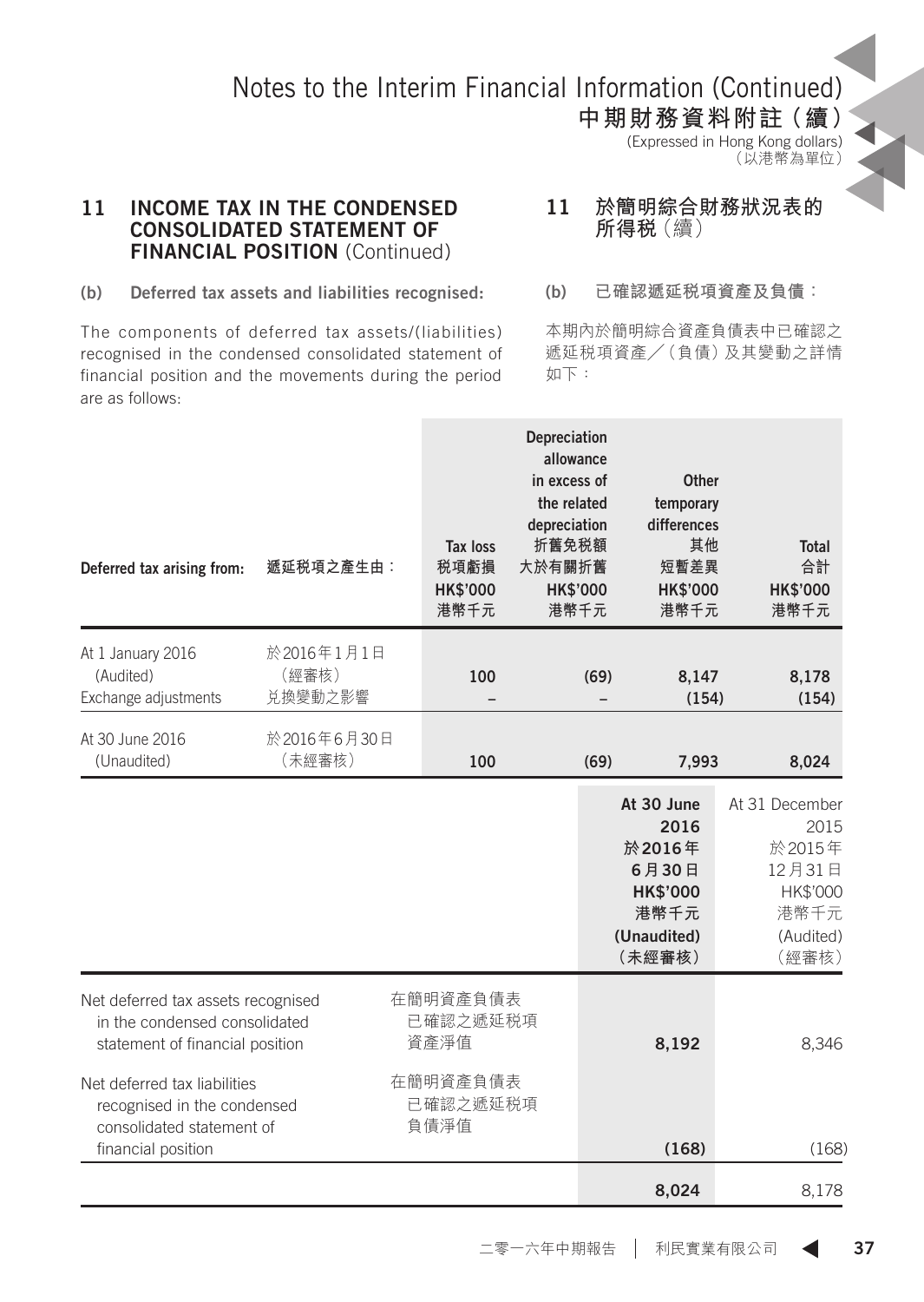### **中期財務資料附註(續)**

(Expressed in Hong Kong dollars) (以港幣為單位)

| 12<br><b>INVENTORIES</b>                                                |                                                           | 12 |                                                                                           | 存貨                                                                                   |  |  |
|-------------------------------------------------------------------------|-----------------------------------------------------------|----|-------------------------------------------------------------------------------------------|--------------------------------------------------------------------------------------|--|--|
|                                                                         |                                                           |    | At 30 June<br>2016<br>於2016年<br>6月30日<br><b>HK\$'000</b><br>港幣千元<br>(Unaudited)<br>(未經審核) | At 31 December<br>2015<br>於2015年<br>12月31日<br>HK\$'000<br>港幣千元<br>(Audited)<br>(經審核) |  |  |
| Raw materials<br>Work in progress<br>Finished goods<br>Goods in transit | 原材料<br>半成品<br>產成品<br>在運送中物料                               |    | 53,712<br>53,188<br>928<br>4,456                                                          | 59,284<br>51,312<br>77<br>1,662                                                      |  |  |
|                                                                         |                                                           |    | 112,284                                                                                   | 112,335                                                                              |  |  |
| 13                                                                      | <b>TRADE AND OTHER RECEIVABLES</b>                        | 13 |                                                                                           | 貿易及其他應收賬項                                                                            |  |  |
|                                                                         |                                                           |    | At 30 June<br>2016<br>於2016年<br>6月30日<br><b>HK\$'000</b><br>港幣千元<br>(Unaudited)<br>(未經審核) | At 31 December<br>2015<br>於2015年<br>12月31日<br>HK\$'000<br>港幣千元<br>(Audited)<br>(經審核) |  |  |
| Trade debtors<br>Other debtors<br>Deposits and prepayments              | 貿易債務人<br>其他債務人<br>訂金及預付款項                                 |    | 176,175<br>13,016<br>10,239                                                               | 185,065<br>10,662<br>12,278                                                          |  |  |
|                                                                         |                                                           |    | 199,430                                                                                   | 208,005                                                                              |  |  |
| reporting period, based on invoice date, is as follows:                 | The ageing analysis of trade debtors as of the end of the |    | 於本報告期末貿易債務人之賬齡按發票日<br>期分析如下:                                                              |                                                                                      |  |  |
|                                                                         |                                                           |    | At 30 June<br>2016<br>於2016年<br>6月30日<br><b>HK\$'000</b><br>港幣千元                          | At 31 December<br>2015<br>於2015年<br>12月31日<br>HK\$'000<br>港幣千元                       |  |  |

|                                                                     |                                    | (Unaudited)<br>(未經審核)            | (Audited)<br>〔經審核〕               |
|---------------------------------------------------------------------|------------------------------------|----------------------------------|----------------------------------|
| Within 1 month<br>1 to 3 months<br>3 to 12 months<br>Over 12 months | 少於1個月<br>1至3個月<br>3至12個月<br>超過12個月 | 62,269<br>93,696<br>20.197<br>13 | 88.471<br>87,827<br>8.278<br>489 |
|                                                                     |                                    | 176,175                          | 185,065                          |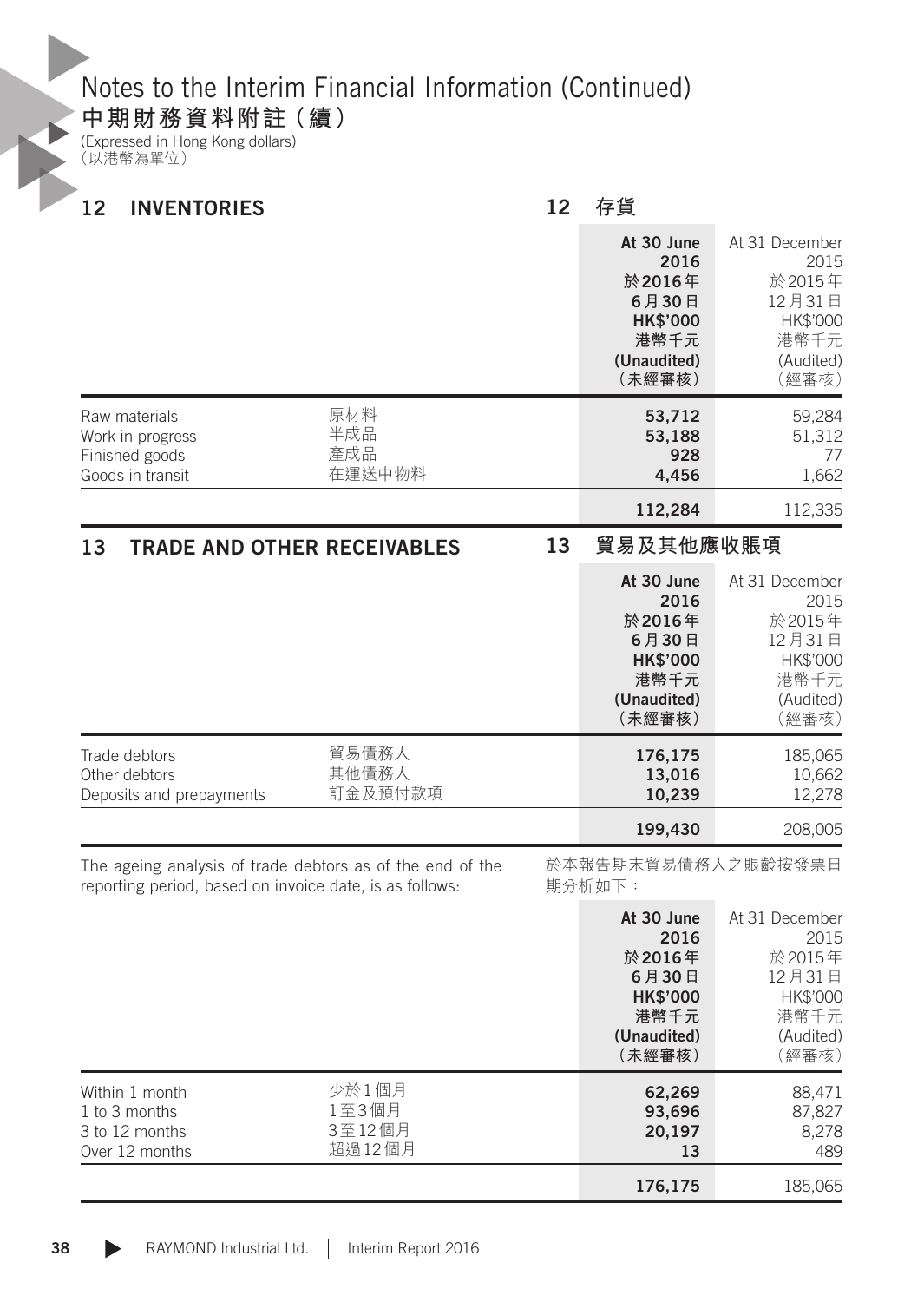**中期財務資料附註(續)** (Expressed in Hong Kong dollars) (以港幣為單位)

#### 13 TRADE AND OTHER RECEIVABLES (Continued)

Individual credit evaluations are performed on all customers requiring credit over a certain amount. These evaluations focus on the customer's past history of making payments when due and current ability to pay, and take into account information specific to the customer as well as pertaining to the economic environment in which the customer operates. Trade debtors are due within 30 to 120 days from the date of billing.

### 13 **貿易及其他應收賬項**(續)

對於所有要求超過若干信貸金額之客戶均 會進行個別信貸評估。此等評估主要針對 客戶以往到期時之還款紀錄及現時的還付 能力,並考慮客戶的個別資料及客戶所處 的經濟環境的資料。貿易應收賬項由發出 賬單當日起計30-120日內到期。

### 14 TRADE AND OTHER PAYABLES

14 **貿易及其他應付賬項**

|                                        |                | At 30 June      | At 31 December |
|----------------------------------------|----------------|-----------------|----------------|
|                                        |                | 2016            | 2015           |
|                                        |                | 於2016年          | 於2015年         |
|                                        |                | 6月30日           | 12月31日         |
|                                        |                | <b>HK\$'000</b> | HK\$'000       |
|                                        |                | 港幣千元            | 港幣千元           |
|                                        |                | (Unaudited)     | (Audited)      |
|                                        |                | (未經審核)          | (經審核)          |
| Trade creditors<br>Accrued charges and | 貿易債權人<br>應付費用及 | 118,221         | 120,430        |
| other payables                         | 其他應付款項         | 44,275          | 53,253         |
|                                        |                | 162,496         | 173,683        |
|                                        |                |                 |                |

The ageing analysis of trade creditors as of the end of the reporting period, based on invoice date, is as follows:

於本報告期末貿易債權人之賬齡按發票日 期分析如下:

|        | At 30 June      | At 31 December |
|--------|-----------------|----------------|
|        | 2016            | 2015           |
|        | 於 2016年         | 於2015年         |
|        | 6月30日           | 12月31日         |
|        | <b>HK\$'000</b> | HK\$'000       |
|        | 港幣千元            | 港幣千元           |
|        | (Unaudited)     | (Audited)      |
|        | (未經審核)          | (經審核)          |
| 少於1個月  | 43,756          | 45,531         |
| 1至3個月  | 64,004          | 65,441         |
| 3至12個月 | 8,432           | 7,122          |
| 超過12個月 | 2,029           | 2,336          |
|        |                 | 120,430        |
|        |                 | 118,221        |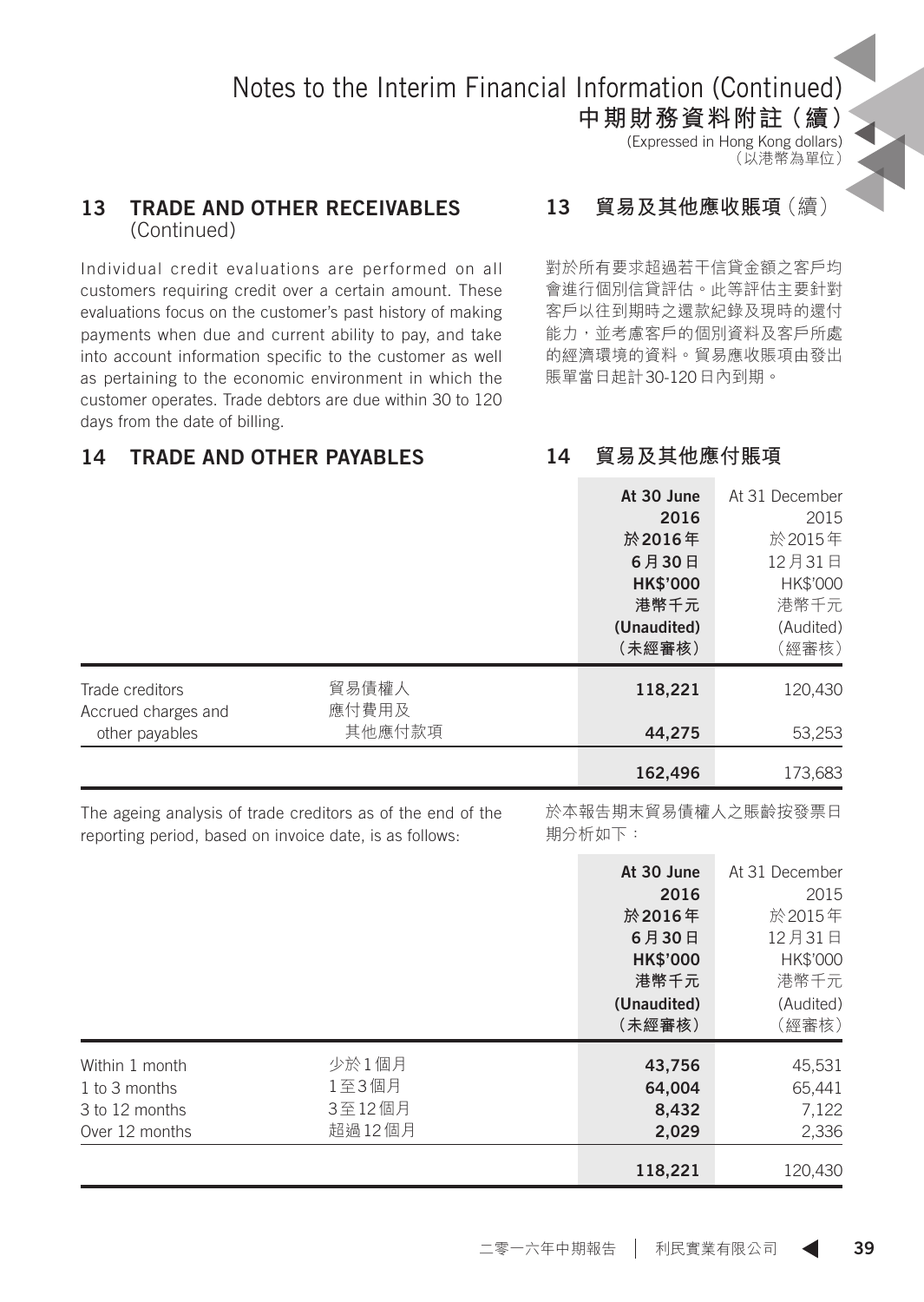**中期財務資料附註(續)**

(Expressed in Hong Kong dollars) (以港幣為單位)

#### 15 CAPITAL, RESERVES AND DIVIDENDS 15 **資本、儲備及股息**

(a) Share capital

(a) **股本**

|                                                                                   |                                                | 截至2016年6月30日止6個月<br>Number of<br>shares<br>股本數量 | Six months ended<br>30 June 2016<br><b>HK\$'000</b><br>港幣千元 | Year ended<br>31 December 2015<br>截至2015年12月31日<br>Number of<br>shares<br>股本數量 | HK\$'000<br>港幣千元 |
|-----------------------------------------------------------------------------------|------------------------------------------------|-------------------------------------------------|-------------------------------------------------------------|--------------------------------------------------------------------------------|------------------|
| Ordinary shares, issued and<br>fully paid:                                        | 普通股,已發行及<br>繳足:                                |                                                 |                                                             |                                                                                |                  |
| At 1 January 2016/2015<br>(Audited)<br>Shares issued under share<br>option scheme | 於2016年/2015年<br>1月1日 (經審核)<br>購股權發行之股票         | 477.392.260<br>1,350,000                        | 445.821<br>1,163                                            | 469,429,260<br>7,963,000                                                       | 438,527<br>7,294 |
| At 30 June 2016 (Unaudited)/<br>31December 2015 (Audited)                         | 於2016年6月30日<br>(未經審核)/<br>2015年12月31日<br>(經審核) | 478,742,260                                     | 446,984                                                     | 477,392,260                                                                    | 445,821          |

#### (b) Equity settled share-based transactions

The Company has a share option scheme which was adopted on 6 June 2003. During the six months ended 30 June 2016, options exercised resulted in 1,350,000 (six months ended 30 June 2015: 7,723,000) ordinary shares being issued, with exercise proceeds of approximately HK\$1,012,000 (six months ended 30 June 2015: HK\$6,157,000). The related weighted average price at the time of exercise was HK\$0.95 (six months ended 30 June 2015: HK\$1.06).

During the year ended 31 December 2015, options exercised resulted in 7,963,000 ordinary shares being issued, with exercise proceeds of approximately HK\$7,294,000. The related weighted average price at the time of exercise was HK\$1.03.

(b) **權益償付以股份為基礎項目**

本公司於2003年6月6日設立購股權計 劃。截至2016年6月30日止,購股權已 發行1,350,000股普通股(截至2015年6 月30日止6個月:7,723,000股普通股), 其行使收益港幣1,012,000元(截至2015 年6月30日 止6個 月: 港 幣6,157,000 元)。行使時之加權平均價為港幣0.95元 (截至2015年6月30日止:港幣1.06元)。

截至2015年12月31日,購股權已發行 7,963,000股普通股,其行使收益港幣 7,294,000元。行使時之加權平均價為港 幣1.03元。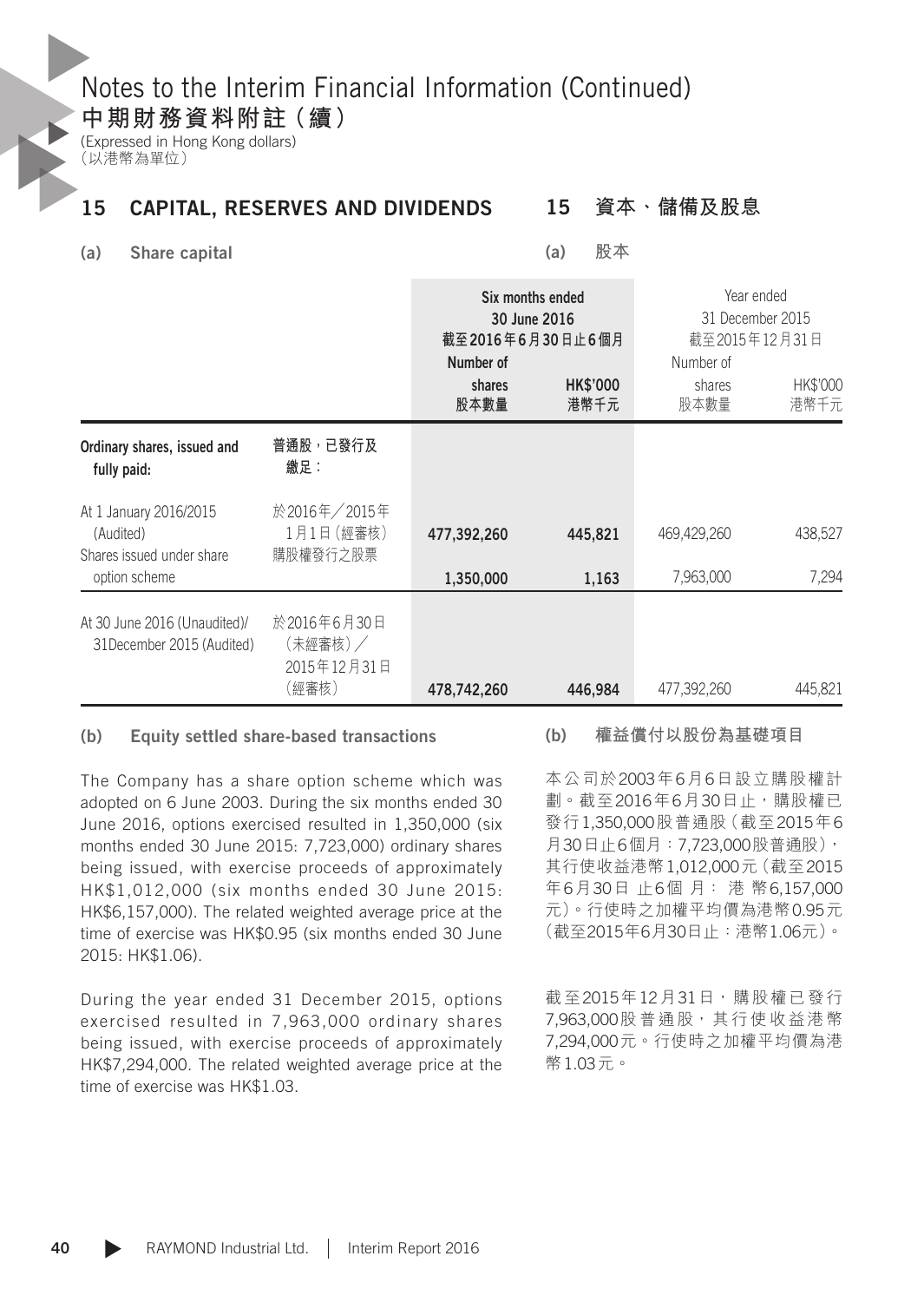**中期財務資料附註(續)**

(Expressed in Hong Kong dollars) (以港幣為單位)

#### 15 CAPITAL, RESERVES AND DIVIDENDS (Continued) (c) Dividends 15 **資本、儲備及股息**(續) (c) **股息**

(i) Dividends payable to equity shareholders of the Company attributable to the interim period:

(i) 本公司股東應佔本期間應付股息:

|                                                                                                                                                                                   |                                                                   | Six months ended 30 June<br>截至6月30日止6個月                           |                                                            |
|-----------------------------------------------------------------------------------------------------------------------------------------------------------------------------------|-------------------------------------------------------------------|-------------------------------------------------------------------|------------------------------------------------------------|
|                                                                                                                                                                                   |                                                                   | 2016<br>2016年<br><b>HK\$'000</b><br>港幣千元<br>(Unaudited)<br>(未經審核) | 2015<br>2015年<br>HK\$'000<br>港幣千元<br>(Unaudited)<br>〔未經審核〕 |
| Interim dividend declared<br>and approved after the interim<br>period of 2 HK cents<br>per ordinary share<br>(six months ended<br>30 June 2015: 2 HK cents<br>per ordinary share) | 中期後宣佈及批准之<br>中期股息每股<br>普通股港幣2仙<br>(截至2015年<br>6月30日止<br>6個月:港幣2仙) | 9,575                                                             | 9,543                                                      |

The interim dividend has not been recognised as a liability at the end of the reporting period.

中期股息於本報告期末未確認為負債。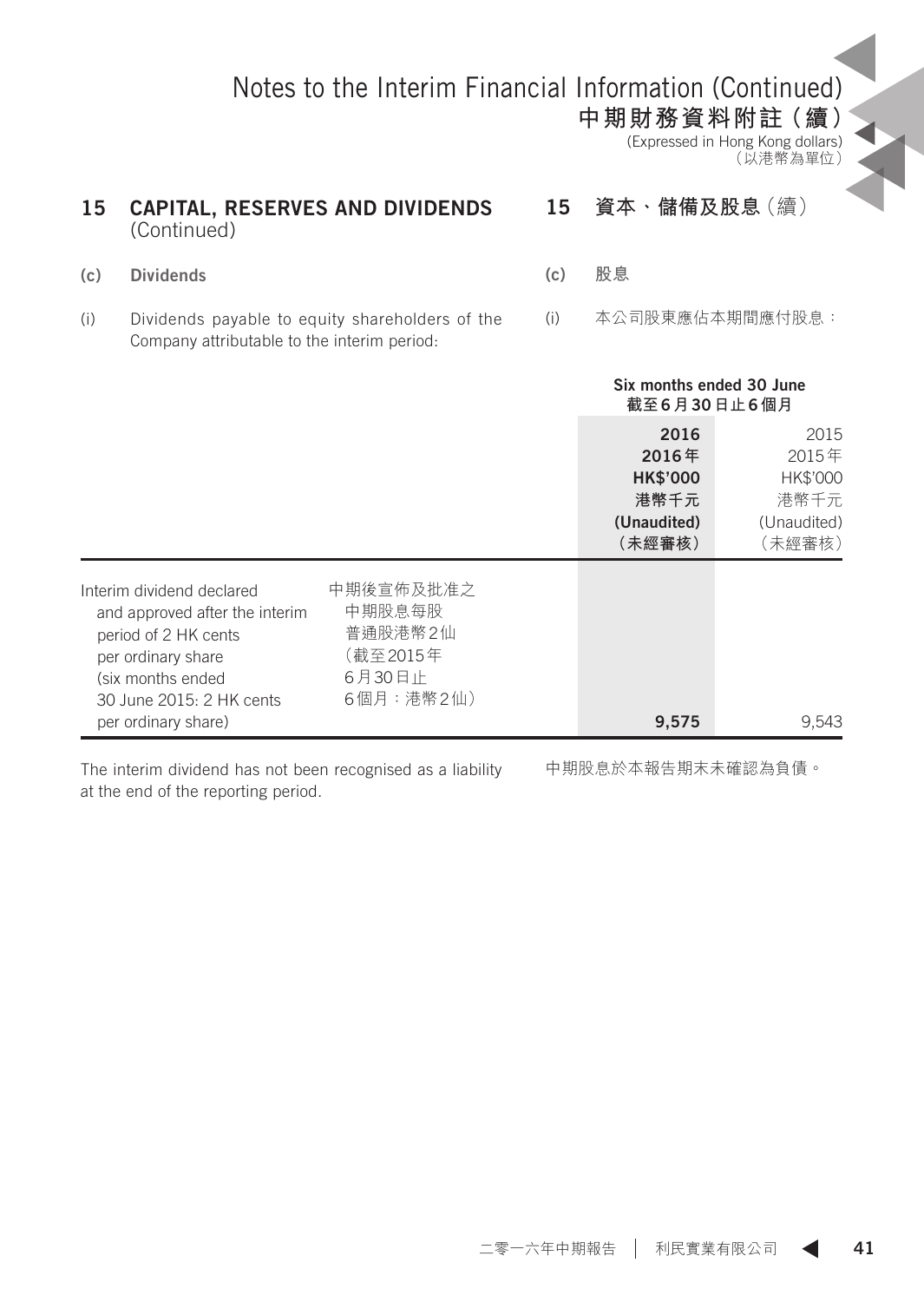(Expressed in Hong Kong dollars) (以港幣為單位)

### 15 CAPITAL, RESERVES AND DIVIDENDS (Continued)

- (c) Dividends (Continued)
- (ii) Dividends payable to equity shareholders of the Company attributable to the previous financial year, approved and paid during the interim period:

#### 15 **資本、儲備及股息**(續)

- (c) **股息**(續)
- (ii) 於往年度應付股息與本公司股東應 佔及在期內批准及支付:

|                                                                                                                                                                                                                                                                                                                                                                                    |                                                                                                                                                       | Six months ended 30 June<br>截至6月30日止6個月                           |                                                            |
|------------------------------------------------------------------------------------------------------------------------------------------------------------------------------------------------------------------------------------------------------------------------------------------------------------------------------------------------------------------------------------|-------------------------------------------------------------------------------------------------------------------------------------------------------|-------------------------------------------------------------------|------------------------------------------------------------|
|                                                                                                                                                                                                                                                                                                                                                                                    |                                                                                                                                                       | 2016<br>2016年<br><b>HK\$'000</b><br>港幣千元<br>(Unaudited)<br>(未經審核) | 2015<br>2015年<br>HK\$'000<br>港幣千元<br>(Unaudited)<br>(未經審核) |
| Final dividend in respect of<br>previous financial year<br>ended 31 December 2015,<br>approved and paid of<br>4 HK cents (year ended<br>31 December 2014:<br>4 HK cents) per ordinary share<br>Special dividend in respect of<br>previous financial year ended<br>31 December 2015, approved<br>and paid of Nil<br>(year ended 31 December 2014:<br>2 HK cents) per ordinary share | 往年度2015年12月31日<br>止批准及支付末期息<br>每股普通股港幣4仙<br>(於2014年12月31日<br>年度:每股普通股<br>港幣4仙)<br>往年度2015年12月31日<br>止批准及支付特別息:無<br>(於2014年12月31日<br>年度:每股普通股<br>港幣2仙) | 19,149                                                            | 19,037<br>9,518                                            |
|                                                                                                                                                                                                                                                                                                                                                                                    |                                                                                                                                                       | 19,149                                                            | 28.555                                                     |

#### 16 BANKING FACILITIES

As at 30 June 2016, the Group had unsecured revolving banking facilities of HK\$68,350,000 (31 December 2015: HK\$68,350,000). The banking facilities include documentary letters of credit, trust receipt, bill payables, trade loans and trade guarantee. The amount utilised by the Group as at 30 June 2016 under the above facilities was approximately HK\$499,000 (31 December 2015: HK\$119,000).

#### 16 **銀行信貸額度**

在2016年6月30日,本集團向銀行獲得 之無須抵押信貸額度約為港幣68,350,000 元(2015年12月31日:港幣68,350,000 元)。銀行之信貸額度以用於信用証、信 託收據、應付票據、貿易貸款及貿易擔 保。本集團於2016年6月30日使用上述 銀行信貸額度港幣499,000元(2015年 12月31日:港幣119,000元)。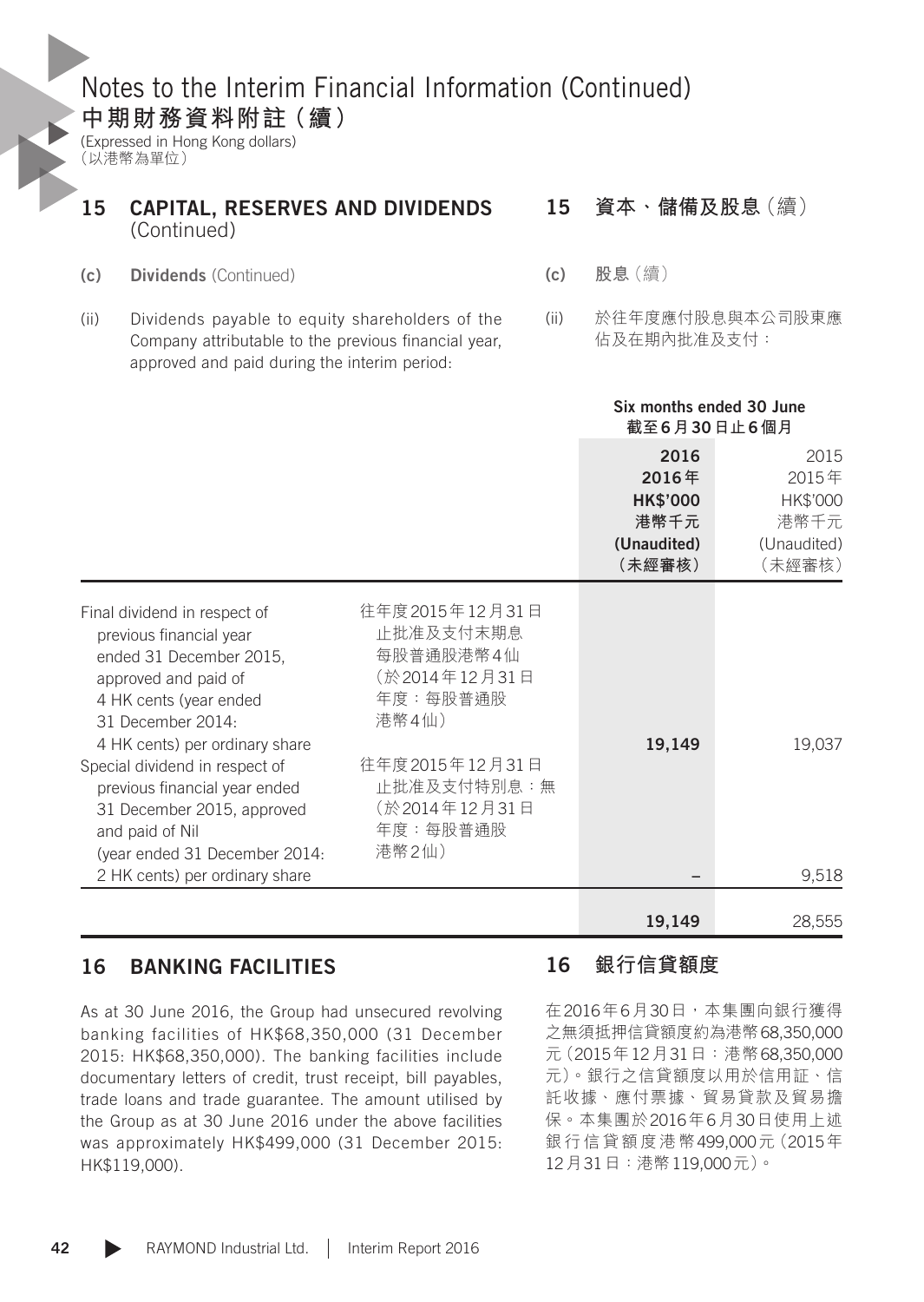**中期財務資料附註(續)** (Expressed in Hong Kong dollars) (以港幣為單位)

#### 17 CAPITAL COMMITMENTS OUTSTANDING NOT PROVIDED FOR IN THE INTERIM FINANCIAL REPORT

#### 17 **於中期財務報告尚未提撥 的資本承擔**

Capital commitments outstanding at 30 June 2016 not provided for in the interim financial information were as follows:

於2016年6月30日財務資料沒有提撥的 未付資本承擔如下:

|                         |         | At 30 June      | At 31 December |
|-------------------------|---------|-----------------|----------------|
|                         |         | 2016            | 2015           |
|                         |         | 於 2016年         | 於2015年         |
|                         |         | 6月30日           | 12月31日         |
|                         |         | <b>HK\$'000</b> | HK\$'000       |
|                         |         | 港幣千元            | 港幣千元           |
|                         |         | (Unaudited)     | (Audited)      |
|                         |         | (未經審核)          | (經審核)          |
| Contracted for:         | 已簽約:    |                 |                |
| - Purchase of equipment | - 購買設備、 |                 |                |
| and moulds              | 模具      | 4,483           | 5,458          |
|                         |         |                 |                |

#### 18 CONTINGENT ASSETS AND LIABILITIES

At 30 June 2016 and 31 December 2015, the Group had no significant contingent assets or liabilities.

#### 19 MATERIAL RELATED PARTY TRANSACTIONS AND BALANCES

(a) Key management personnel remunerations

Remuneration for key management personnel of the Group represents amounts paid to the Company's chairman and executive directors.

#### 18 **或然資產及負債**

於2016年6月30日及2015年12月31日, 本集團沒有或然資產及負債。

### 19 **關聯方之重大交易及結餘**

(a) **主要管理層人員酬金**

集團主要管理層人員酬金包括公司主席及 執行董事。

|                                                          |                 | Six months ended 30 June<br>截至6月30日止6個月                           |                                                            |
|----------------------------------------------------------|-----------------|-------------------------------------------------------------------|------------------------------------------------------------|
|                                                          |                 | 2016<br>2016年<br><b>HK\$'000</b><br>港幣千元<br>(Unaudited)<br>(未經審核) | 2015<br>2015年<br>HK\$'000<br>港幣千元<br>(Unaudited)<br>〔未經審核〕 |
| Short-term employee benefits<br>Post-employment benefits | 短期僱員福利<br>後僱用福利 | 4,833<br>331                                                      | 4,636<br>325                                               |
|                                                          |                 | 5,164                                                             | 4,961                                                      |

Total remuneration is included in "staff costs" (see note 7(a)).

總薪酬包括在員工成本載於附註7(a)。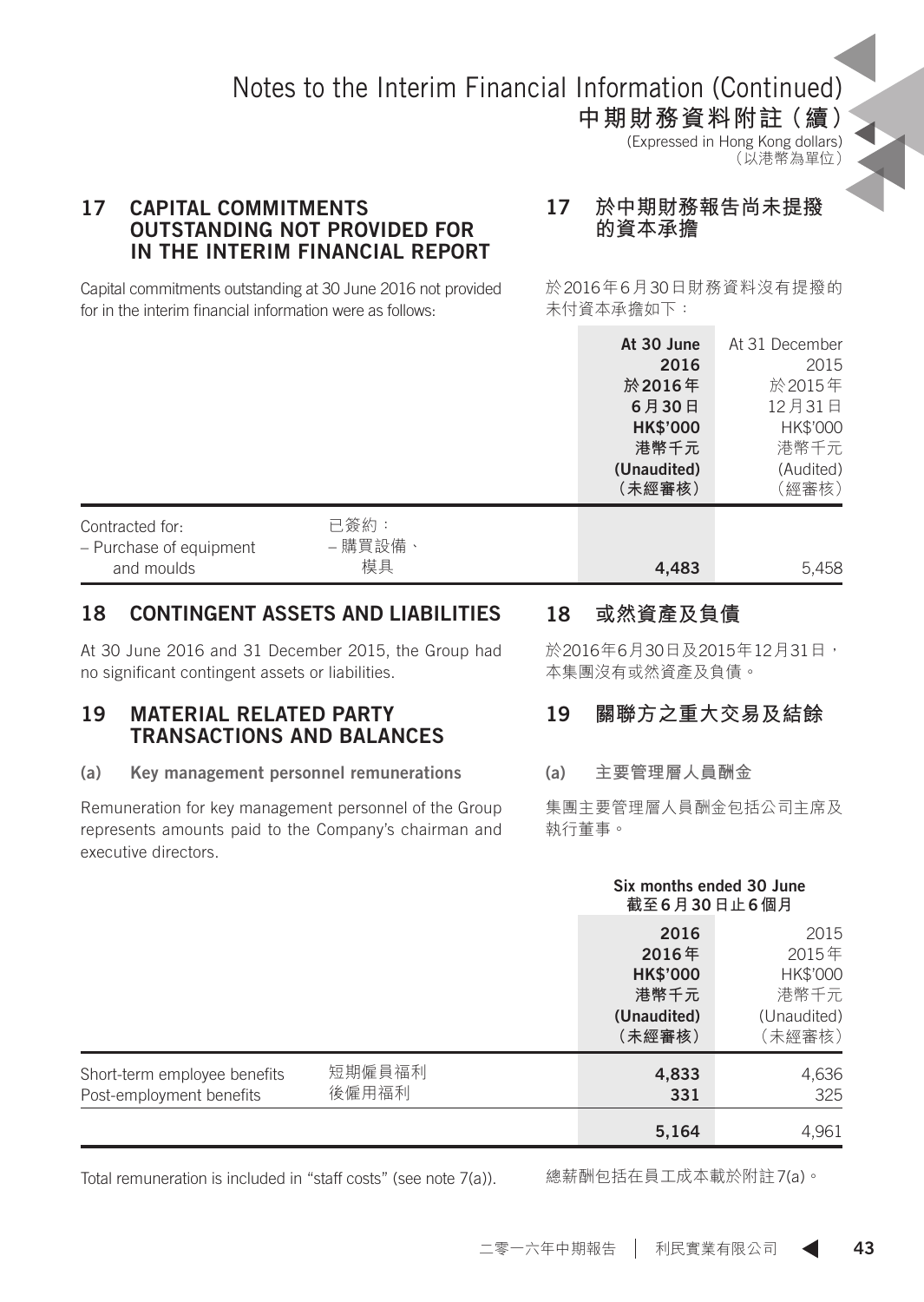(Expressed in Hong Kong dollars) (以港幣為單位)

#### 19 MATERIAL RELATED PARTY TRANSACTIONS AND BALANCES (Continued)

(b) Other related party transactions

On May 2014, the Company entered into two agreements with RJW Technology Company Limited ("RJW Technology") to acquire six precise electrochemical machining machines ("PECM Machines") and the proprietary technologies, intellectual properties and technical information in relation to the PECM Machines ("PECM Technologies") for a total cash consideration of HK\$12,000,000 and HK\$4,000,000, respectively. RJW Technology is owned as to 50% by each of the two executive directors, Mr. Wong, John Ying Man and Mr. Wong, Raymond Man Hin. Details of the two agreements are set out in the Company's announcements dated 12 May 2014.

As at 31 December 2015, five PECM Machines and PECM Technologies with a value of HK\$9,050,000 and HK\$4,000,000 respectively had been transferred to the Group.

During the six months ended 30 June 2016, no PECM machines and PECM Technologies (six months ended 30 June 2015: HK\$2,000,000 PECM Technologies) had been transferred to the Group.

#### 20 NON-ADJUSTING EVENTS AFTER THE REPORTING PERIOD

After the end of the reporting period, the directors proposed an interim dividend. Further details are disclosed in note 15(c).

#### 21 COMPARATIVE FIGURES

Since 1 January 2016, information reported internally to the Group's senior management relating to reportable segments on a geographical basis has been changed. Asia (excluding Japan and the PRC) has been identified and distinguished from "the rest of the world" as a new reportable segment. Accordingly, the relevant comparative figures in note 4 have been reclassified to conform to current year's presentation.

- 19 **關聯方之重大交易及結餘** (續)
- (b) **其他關聯方交易**

於2014年5月,本公司與RJW技術公司 (「RJW**技術**」)訂立兩份協議,向RJW技 術購買六台精密電化學加工機(「PECM **機器**」)及有關精密電化學加工機之專 利技術、知識產權及技術資料(「PECM **技術**」)轉讓協議是總現金分別為港幣 12,000,000元及港幣4,000,000元。RJW 技術公司由二位執行董事,黃英敏先生及 黃文顯先生各自擁有50%股權。兩份協 議之詳情已於本公司2014年5月12日之 通告公佈。

於2015年12月31日,本集團支付精密 電化學加工機港幣9,050,000元和PECM 技術費港幣4,000,000元已交付本集團。

截至2016年6月30日六個月期間,集團 無支付精密電化學加工機及PECM技術費 (截至2015年6月30日六個月期間:港幣 2,000,000元PECM技術費)。

#### 20 **本報告期間後未調整事項**

本報告期間後,董事建議派發中期股息。 詳情於附註15(c)披露。

#### 21 **比較數字**

自2016年1月1日起,本集團管理層對 按地域分佈的分部報告資料的評價方法有 所改變。亞洲(不包括日本及中國)從世 界各地的分部中分割出來成為新的可報告 分部。因此,附註4之比較數字已被重新 歸類使其列報方式和本年度之列報方式相 符。